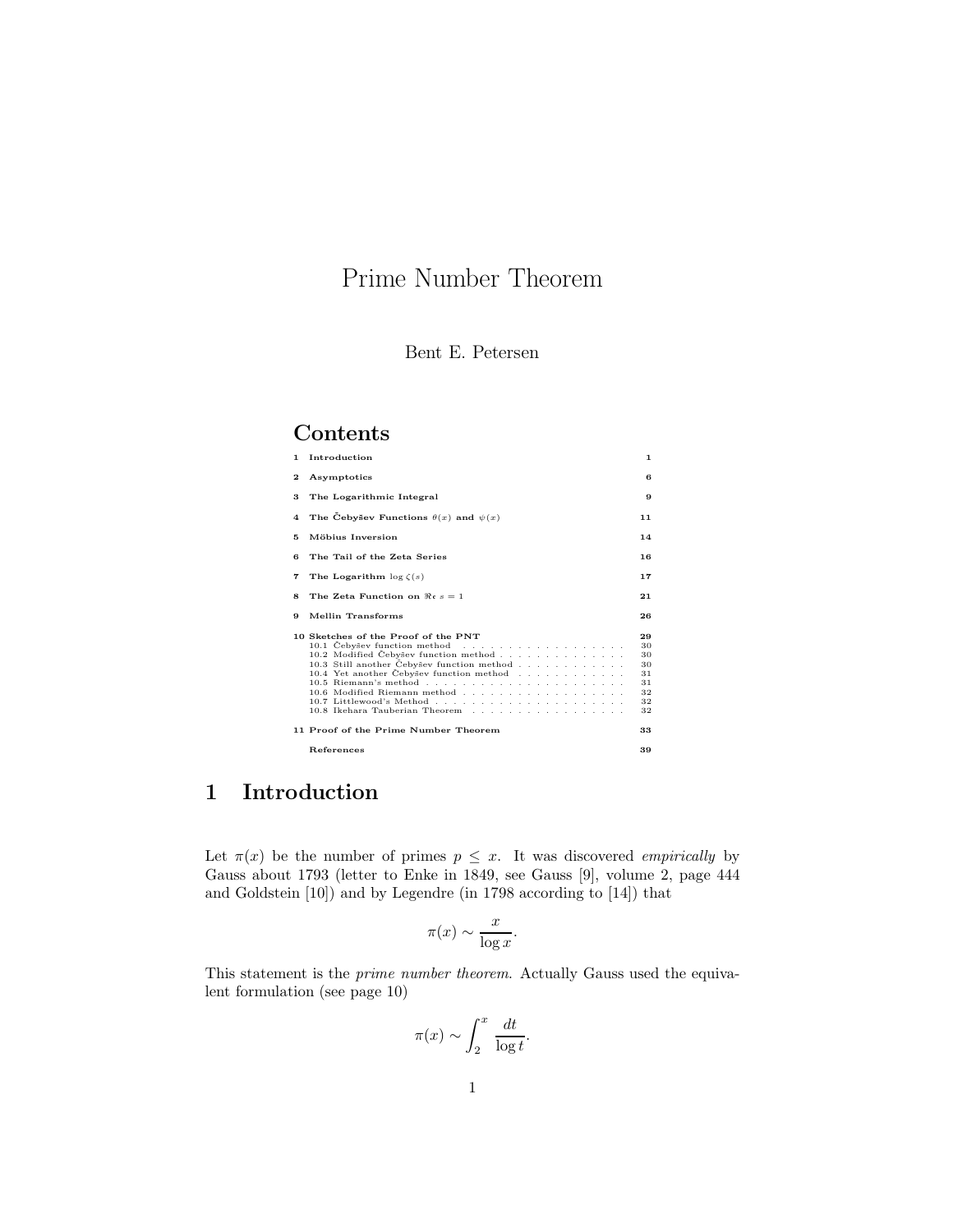For some discussion of Gauss' work see Goldstein [10] and Zagier [45].

In 1850 Čebyšev  $[3]$  proved a result far weaker than the prime number theorem — that for certain constants  $0 < A_1 < 1 < A_2$ 

$$
A_1 < \frac{\pi(x)}{x/\log x} < A_2.
$$

An elementary proof of Čebyšev's theorem is given in Andrews  $[1]$ . Čebyšev introduced the functions

$$
\theta(x) = \sum_{p \le x, p \text{ prime}} \log p, \quad (\text{Čebyšev theta function})
$$

$$
\psi(x) = \sum_{p^n \le x, p \text{ prime}} \log p, \quad (\text{Čebyšev psi function}).
$$

Note

$$
\psi(x) = \sum_{n=1}^{\infty} \theta(x^{1/n})
$$

where the sum is finite for each x since  $\theta(x^{1/n}) = 0$  if  $x < 2^n$ . aCebysev proved that the prime number theorem is equivalent to either of the relations

$$
\theta(x) \sim x, \quad \psi(x) \sim x.
$$

In addition Cebysev showed that if  $\lim_{x\to\infty} \frac{\theta(x)}{x}$  exists, then it must be 1, which then implies the prime number theorem. He was, however, unable to establish the existence of the limit.

Like Gauss, Riemann formulated his estimate of  $\pi(x)$  in terms of the logarithmic integral

$$
\text{Li}(x) = (\text{PV}) \int_0^x \frac{dt}{\log t}, \quad x > 1.
$$

In his famous 1859 paper [33] he related the relative error in the asymptotic approximation

$$
\pi(x) \sim \text{Li}(x)
$$

to the distribution of the *complex* zeros of the *Riemann zeta function*

$$
\zeta(s) = \sum_{n=1}^{\infty} \frac{1}{n^s} = \prod_{p \text{ prime}} (1 - p^{-s})^{-1}.
$$
 (1)

The Riemann zeta function was actually introduced by Euler as early as 1737. It was used of by Čebyšev (in the real domain) prior to Riemann's use of it. Euler also discovered the *functional equation*

$$
\zeta(s) = 2(2\pi)^{s-1} \sin\left(\frac{\pi s}{2}\right) \Gamma(1-s) \zeta(1-s) \tag{2}
$$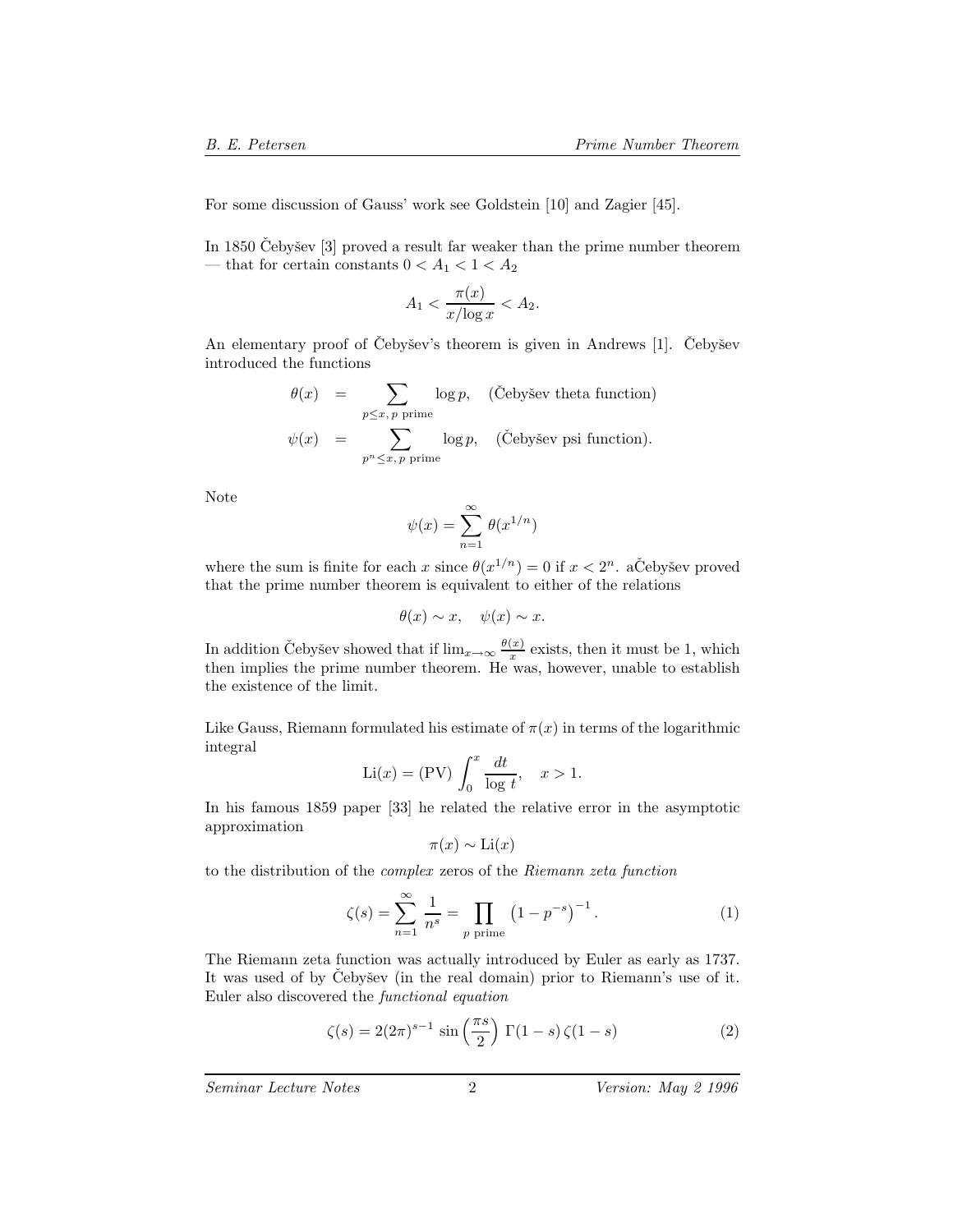which he published in 1749. The functional equation was proved by Riemann in [33].

Riemann does not prove the prime number theorem in his 1859 paper. His object was to find an explicit analytic expression for  $\pi(x)$ , and he does so. He does comment that  $\pi(x)$  is about Li(x) and that  $\pi(x) = \text{Li}(x) + O(x^{1/2})$ . This would imply

$$
\frac{\pi(x)}{\text{Li}(x)} = 1 + O(x^{-1/2}\log x) = 1 + o(1),
$$

which gives the prime number theorem. Thus Hardy's comment, [14], page 352. that Riemann does not even state the prime number theorem, is not strictly accurate. On the other hand, Riemann's assertion about the order of the error is so much stronger than what is required for the prime number theorem, that one could maintain that he does not state the weaker theorem.

In 1896 the prime number theorem was finally proved by Jacques Hadamard [12] and also by Charles–Jean de la Vallée Poussin [6]. The first part of the proof is to show that  $\zeta(s) \neq 0$  if  $\Re \varepsilon s = 1$ . As a general principle, finding zero–free regions for the zeta function in the critical strip leads to better estimates of the error in the  $\pi(x) \sim \text{Li}(x)$  (see, for example, theorem 1.2).

Towards the end of his 1859 paper [33] Riemann asserts that  $\pi(x) < \text{Li}(x)$ . Gauss [9], volume 2, page 444, makes the same assertion. This is known to be true for all  $x \leq 10^8$  but was proved false in general in 1914 by Littlewood, [27]. Littlewood showed that  $\pi(x) - \text{Li}(x)$  changes sign infinitely often. Indeed Littlewood showed there is a constant  $K > 0$  such that

$$
\frac{(\pi(x) - \text{Li}(x)) \log x}{x^{1/2} \log \log \log x}
$$

is greater that K for arbitrarily large x and less than  $-K$  for arbitrarily large x. Littlewood's methods yield no information on where the first sign change occurs. In 1933 Skewes [35] showed that there is at least one sign change at x for some

$$
x < 10^{10^{10^{34}}}
$$

.

Skewes proof required the Riemann hypothesis. In 1955 [36] he obtained a bound without using the Riemann hypothesis. This new bound was

$$
10^{10^{10^{964}}}.
$$

Skewes large bound can be reduced substantially. In 1966 Sherman Lehman [25] showed that between  $1.53 \times 10^{1165}$  and  $1.65 \times 10^{1165}$  there are more than  $10^{500}$ successive integers x for which  $\pi(x) > Li(x)$ . Lehman's work suggests there is no sign change before  $10^{20}$ . Perhaps we will see a sign change soon! In 1987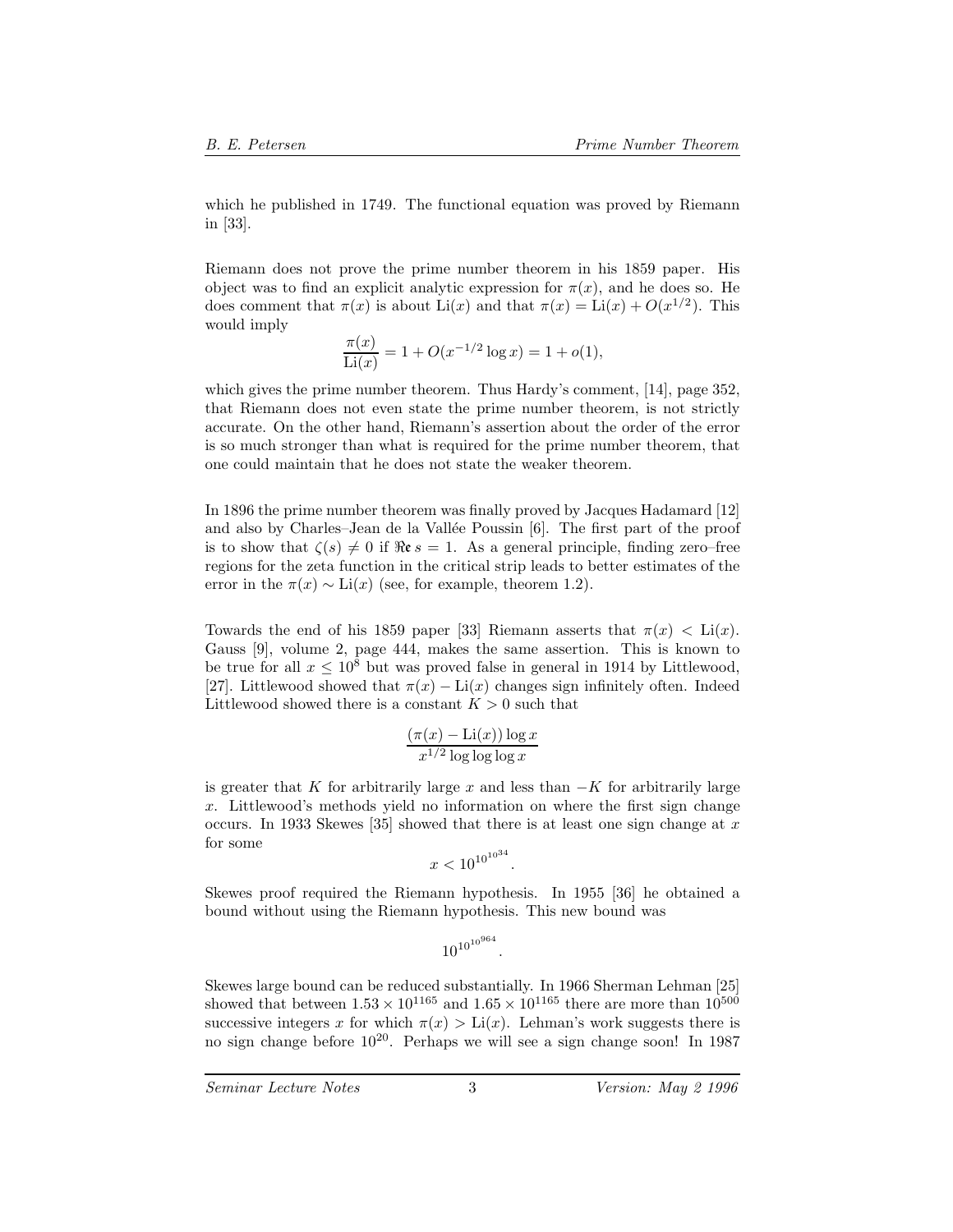te Riele [37] showed that between  $6.62 \times 10^{370}$  and  $6.69 \times 10^{370}$  there are more than  $10^{180}$  successive integers x for which  $\pi(x) > Li(x)$ .

In Ramanujan's second letter to Hardy (in 1913, see [2], page 53) he estimates  $\pi(x)$  by

$$
\pi(x) \approx \sum_{n=1}^{\infty} \frac{\mu(n)}{n} \operatorname{Li}(x^{1/n})
$$
 (3)

where  $\mu(n)$  is the Möbius function. This expression was obtained by Riemann in 1859, except Riemann has additional terms, arising from the complex zeros of  $\zeta(s)$ . Littlewood points out in a letter to Hardy (discussing Ramanujan's letter, see [2], page 68) that

$$
\pi(x) - Li(x) + \frac{1}{2} Li(x^{1/2}) \neq O\left(\frac{x^{1/2}}{\log x}\right).
$$

It follows that

$$
\pi(x) - Li(x) + \frac{1}{2} Li(x^{1/2}) \neq O\left( Li(x^{1/2})\right).
$$
 (4)

Thus it is clear that equation (3) can not be interpreted as an asymptotic series for  $\pi(x)$  (though it is an asymptotic series). Ramanujan says to truncate the series at the first term less than one. This gives an excellent approximation to  $\pi(x)$ , but it is *empirical*.

The actual expression obtained by Riemann is

$$
\pi(x) = \sum_{n=1}^{\infty} \frac{\mu(n)}{n} J(x^{1/n})
$$
  

$$
J(x) = \text{Li}(x) - \sum_{\rho} \text{Li}(x^{\rho}) - \log 2 + \int_{x}^{\infty} \frac{dt}{t(t^2 - 1) \log t}
$$

where  $\rho$  runs over the complex roots of the zeta function. The first sum here is actually finite for each  $x$  since

$$
J(x) = \sum \frac{1}{n} \pi(x^{1/n})
$$

is 0 for  $x < 2$ . The complete proof of Riemann's formula (in a different form) was given by von Mangoldt ([43]) in 1895. In connection with equation (3) we now have

$$
\pi(x) - \sum_{n=1}^{N} \frac{\mu(n)}{n} \text{Li}(x^{1/n}) = \sum_{n=1}^{N} \sum_{\rho} \text{Li}(x^{\rho/n}) + \text{``other terms''}
$$

*Seminar Lecture Notes* 4 *Version: May 2 1996*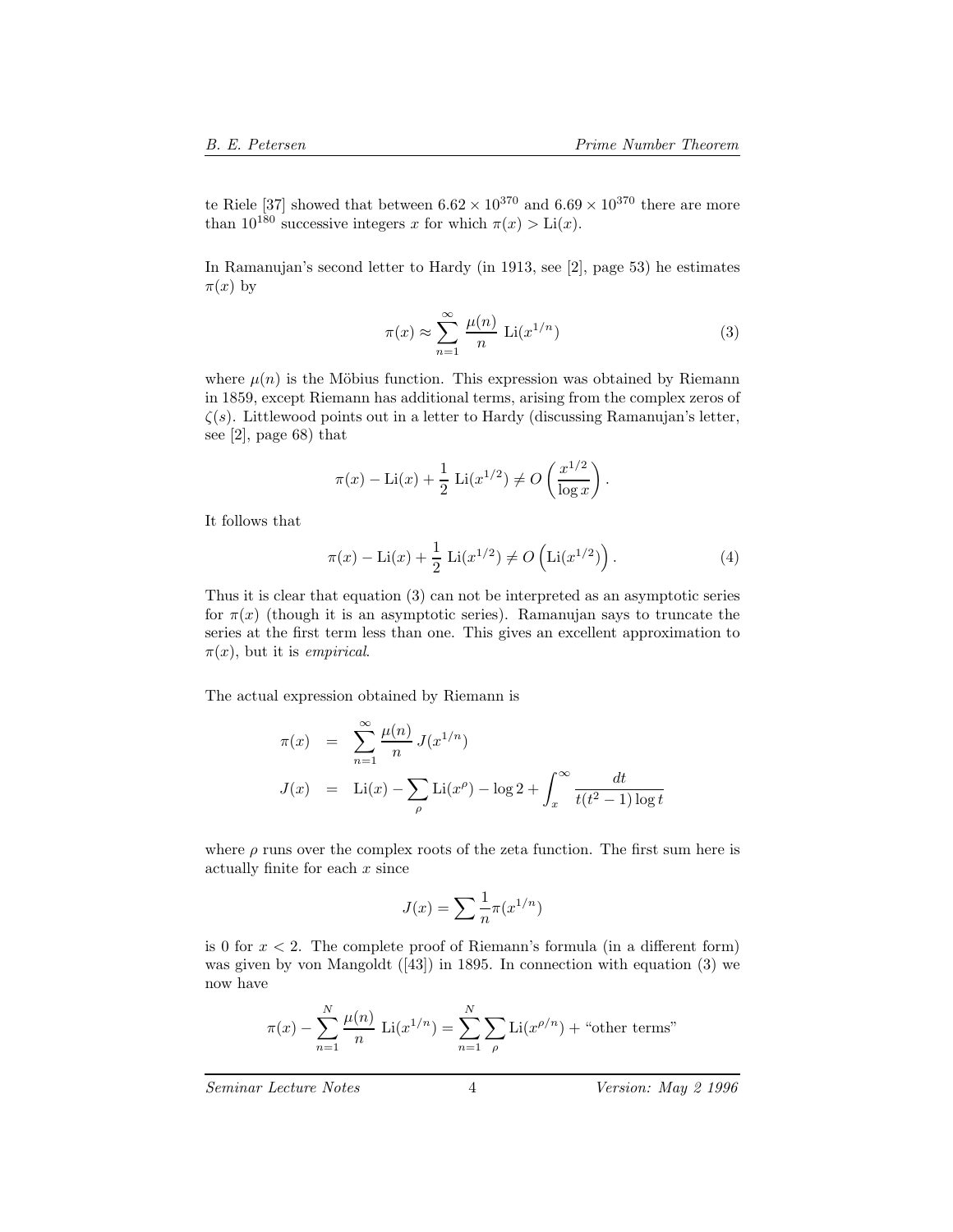where the omitted terms are not particularly significant. The terms in the double sum are Riemann's "periodic" terms. Individually they are quite large, but there must be a large amount of cancellation to account for the fact that equation (3) gives a very close estimate of  $\pi(x)$ .

In the following table the column labelled "Riemann" was computed using the first 6 terms in the series (3). The column labelled " $Li(x)$ " could just as well be labelled "Gauss" as  $\text{Li}(x)$  differs by about  $1.045...$  from  $\int_2^x dt/\log t$ . The table shows why  $\text{Li}(x)$  is preferred to the asymptotically equivalent expression table shows why  $Li(x)$  is preferred to the asymptotically equivalent expression  $x/\log x$ .

| $\boldsymbol{x}$ | $\pi(x)$ | $x/\log x$ | Li(x)     | Riemann   |
|------------------|----------|------------|-----------|-----------|
| 500              | 95       | 80.4       | 101.7     | 94.3      |
| 1,000            | 168      | 144.7      | 177.6     | 168.3     |
| 2,000            | 303      | 263.1      | 314.8     | 303.3     |
| 500,000          | 41,638   | 38,102.8   | 41,606.2  | 41,529.4  |
| 1,000,000        | 78,498   | 72,382.4   | 78,627.5  | 78,527.3  |
| 1,500,000        | 114,155  | 105,477.9  | 114,263.0 | 114,145.7 |
| 2,000,000        | 148,933  | 137,848.7  | 149,054.8 | 148,923.4 |
| 2,500,000        | 183,072  | 169,700.9  | 183,244.9 | 183,101.4 |
| 3,000,000        | 216,816  | 201,151.6  | 216,970.5 | 216,816.2 |

The prime counts in the table above are taken from Edwards [8] and are due to D. N. Lehmer [26]. The other numbers were computed using Maple V3. While the "Riemann" column looks better it turns out that in the long run  $Li(x)$  is just as good – see Littlewood [27] and the discussion in Edwards [8], page 87.

Here is some additional numerical evidence for the prime number theorem:

| $\boldsymbol{x}$ | $\pi(x)$                | $x/\log x$            | Li(x)                         |
|------------------|-------------------------|-----------------------|-------------------------------|
| 10 <sup>4</sup>  | 1.229                   | 1085.7                | 1246.1                        |
| $10^{8}$         | 5,761,455               | $5.42 \times 10^{6}$  | $5.762 \times 10^{6}$         |
| $10^{12}$        | 37,607,912,018          | $3.61 \times 10^{10}$ | $3.760795 \times 10^{10}$     |
| $10^{16}$        | 279, 238, 341, 033, 925 | $2.71 \times 10^{14}$ | $2.79238344 \times 10^{14}$   |
| $10^{18}$        | 24,739,954,287,740,860  | $2.41 \times 10^{16}$ | $2.4739954309 \times 10^{16}$ |

The prime counts in the table above are taken from Crandal [5] and are due to Reisel [32] and Odlyzko. The other numbers were computed using Maple V3.

Here's a strong version of the prime number theorem (see Ivic  $[22]$ ) expressed in terms of the Cebyšev psi function  $\psi$ .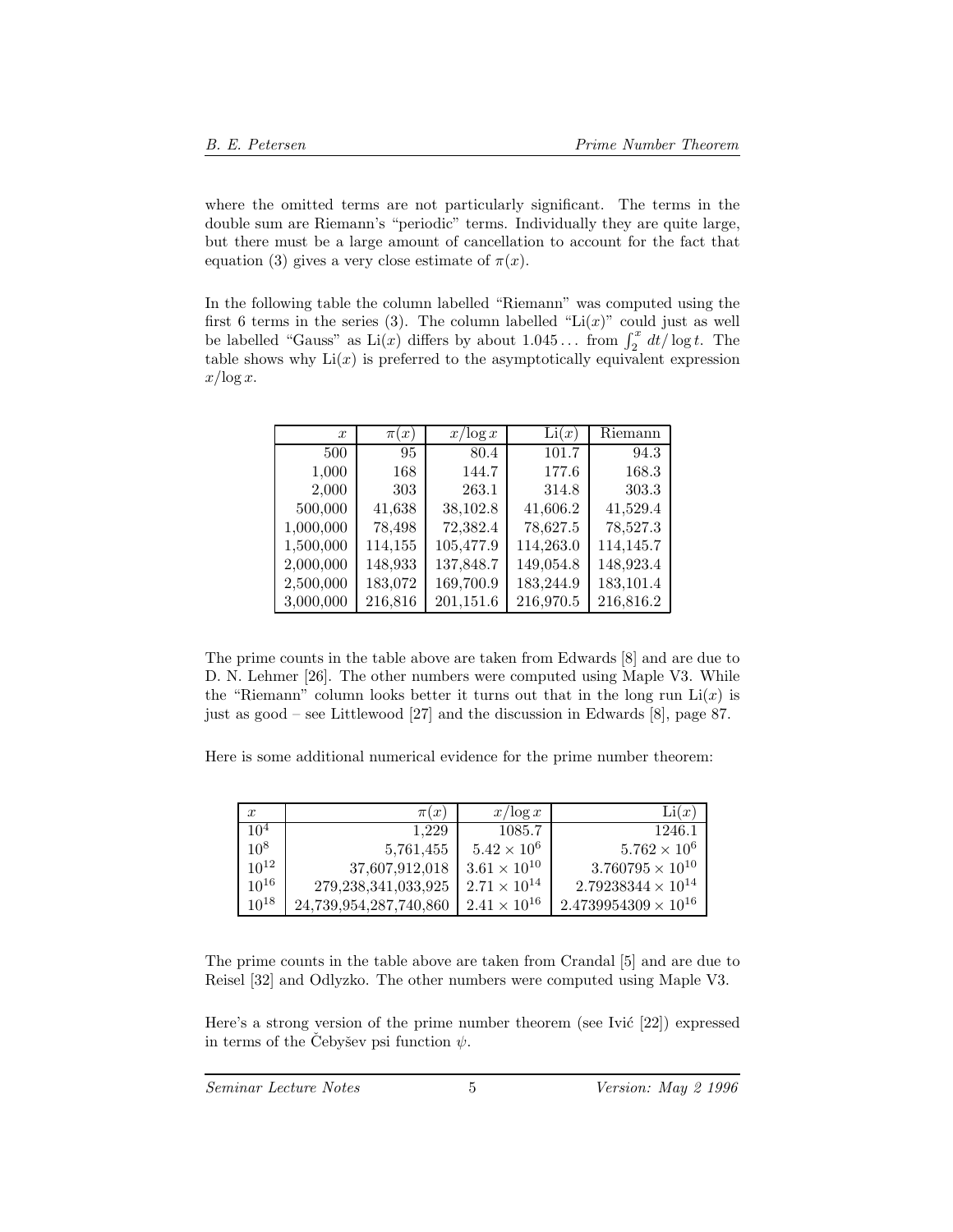**Theorem 1.1.** *There exists a constant*  $C > 0$  *such that* 

$$
\psi(x) = x + O\left(x e^{-C(\log x)^{3/5}(\log \log x)^{-1/5}}\right).
$$

With regard to the connection between the complex zeros of the zeta function and the estimate of the error in the prime number theorem (see [22]) we have:

**Theorem 1.2.** *Let*  $\frac{1}{2} \leq \alpha < 1$ *. Then* 

$$
\psi(x) = x + O\left(x^{\alpha} (\log x)^2\right)
$$

*if and only if*

$$
\zeta(s) \neq 0 \text{ for } \Re\mathfrak{e}s > \alpha.
$$

## **2 Asymptotics**

Let  $f$  and  $g$  be functions defined in a neighborhood of  $a$ . The notation

$$
f(x) = o(g(x)), \quad x \to a
$$

means

$$
\lim_{x \to a} f(x)/g(x) = 0.
$$

The notation

$$
f(x) = O(g(x)), \quad x \to a
$$

means there is a constant  $M$  such that

 $|f(x)| \leq M |g(x)|$  for all x near a.

The notation

 $f(x) \sim g(x), \quad x \to a$ 

means

$$
\lim_{x \to a} f(x)/g(x) = 1, \quad \text{that is} \quad f(x) = g(x) + o(g(x)), \quad x \to a.
$$

We frequently omit the expression " $x \to a$ ", especially if  $a = \infty$  or if a may be inferred from the context.

Sometimes we want more detailed information about the remainder  $o(g(x))$ above. Let  $(g(x))_{n\geq 1}$  be a sequence of functions such that

$$
g_{n+1}(x) = o(g_n(x))
$$

*Seminar Lecture Notes* 6 *Version: May 2 1996*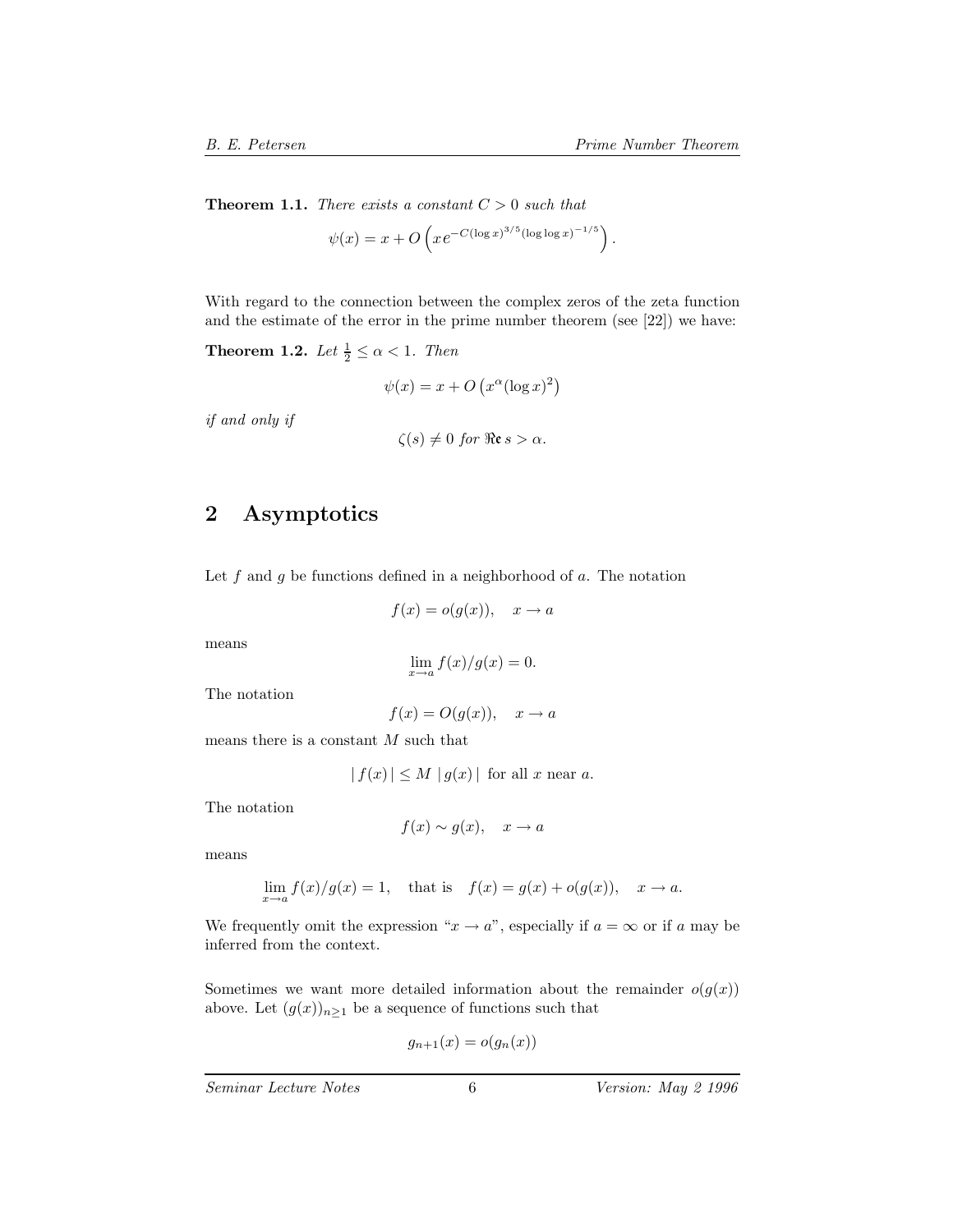for each  $n \geq 1$ . Then

 $f(x) \sim \sum^{\infty}$  $n=1$  $c_n g_n(x)$  (5)

means

$$
f(x) - \sum_{k=1}^{n} c_k g_k(x) = o(g_n(x))
$$
\n(6)

for each  $n \geq 1$ .

By "going out one more term" we see that (6) is equivalent to

$$
f(x) - \sum_{k=1}^{n} c_k g_k(x) = O(g_{n+1}(x))
$$
\n(7)

for each  $n \geq 1$ .

The series (5) need not converge. Taking *longer* partial sums need not improve the approximation to  $f(x)$ , unless we also take larger x. Even if the series (5) converges, it need not converge to the function  $f(x)$ .

The next result is a useful Tauberian result for estimating an integrand.

**Lemma 2.1.** *Let*  $f$  *be a function on*  $[2, \infty)$  *and suppose*  $xf(x)$  *is monotone nondecreasing on* [2,  $\infty$ )*. Let* m *and* n *be real numbers,*  $n \neq -1$ *. If* 

$$
\int_2^x f(t)dt \sim \frac{x^{n+1}}{(\log x)^m}, \quad x \to \infty,
$$

*then*

$$
f(x) \sim \frac{(n+1)x^n}{(\log x)^m}, \quad x \to \infty.
$$

*Proof.* Let  $x \geq 2$ ,  $\epsilon > 0$  and  $x(1 - \epsilon) \geq 2$ . Then

$$
\int_{x}^{x(1+\epsilon)} f(t)dt = \int_{x}^{x(1+\epsilon)} tf(t)\frac{dt}{t} \geq xf(x)\int_{1}^{1+\epsilon} \frac{dt}{t} = xf(x)\log(1+\epsilon)
$$

and

$$
\int_{x(1-\epsilon)}^x f(t)dt = \int_{x(1-\epsilon)}^x tf(t)\frac{dt}{t} \leq xf(x)\int_{1-\epsilon}^1 \frac{dt}{t} = -xf(x)\log(1-\epsilon).
$$

*Seminar Lecture Notes* 7 *Version: May 2 1996*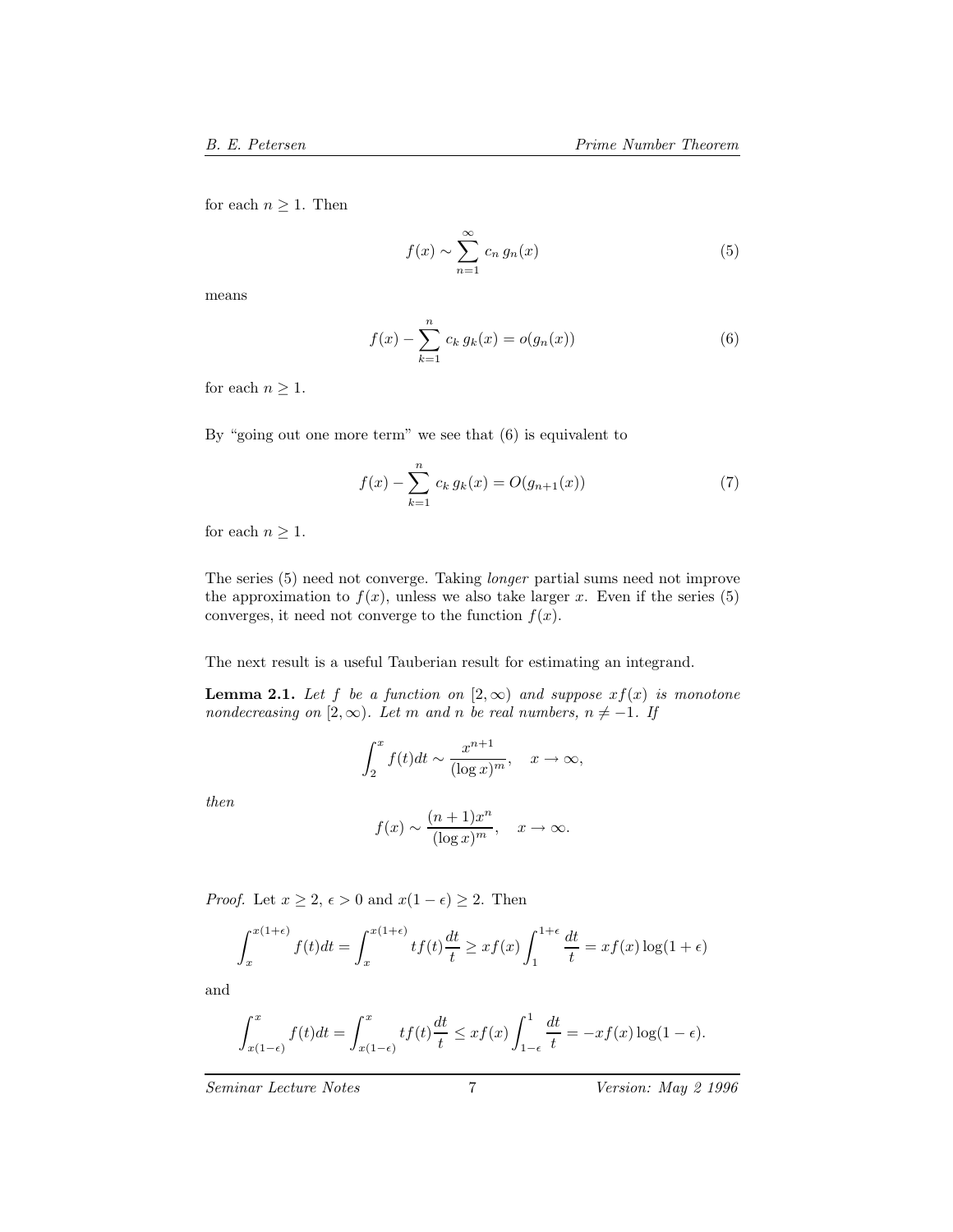Let  $\epsilon > 0.$  By hypothesis there exists  $A_\epsilon \geq 2$  such that  $x \geq A_\epsilon$  implies

$$
\frac{x^{n+1}(1-\epsilon^2)}{(\log x)^m} \le \int_2^x f(t)dt \le \frac{x^{n+1}(1+\epsilon^2)}{(\log x)^m}.
$$

Thus if  $0 < \epsilon < 1$  and  $x \ge \max\left(\frac{2}{1-\epsilon}, A_{\epsilon}\right)$  then

$$
xf(x)\log(1+\epsilon) \leq \int_{x}^{x(1+\epsilon)} f(t)dt
$$
  
= 
$$
\int_{2}^{x(1+\epsilon)} f(t)dt - \int_{2}^{x} f(t)dt
$$
  

$$
\leq \frac{x^{n+1}(1+\epsilon)^{n+1}(1+\epsilon^{2})}{(\log x(1+\epsilon))^{m}} - \frac{x^{n+1}(1-\epsilon^{2})}{(\log x)^{m}}
$$

$$
-xf(x)\log(1-\epsilon) \ge \int_{x(1-\epsilon)}^x f(t)dt
$$
  
= 
$$
\int_2^x f(t)dt - \int_2^{x(1-\epsilon)} f(t)dt
$$
  

$$
\ge \frac{x^{n+1}(1-\epsilon^2)}{(\log x)^m} - \frac{x^{n+1}(1-\epsilon)^{n+1}(1+\epsilon^2)}{(\log x(1-\epsilon))^m}
$$

It follows if  $0 < \epsilon < 1$  then

$$
\limsup_{x \to \infty} \frac{(\log x)^m f(x)}{x^n} \le \frac{(1+\epsilon)^{n+1} (1+\epsilon^2) - (1-\epsilon^2)}{\log(1+\epsilon)}
$$

$$
\liminf_{x \to \infty} \frac{(\log x)^m f(x)}{x^n} \ge \frac{(1-\epsilon^2) - (1-\epsilon)^{n+1} (1+\epsilon^2)}{-\log(1-\epsilon)}.
$$

Now the two expressions in  $\epsilon$  above have limit  $n + 1$  as  $\epsilon \to 0$ .

 $\Box$ 

Compare lemma 2.1 with Rademacher [31], page 102, Edwards [8], page 82, and Grosswald [11], page 175.

Note that asymptotic estimates are not preserved by exponentiation. For example, we have

**Lemma 2.2.** *If*  $m > 0$  *then there exists a continuous increasing function g on*  $[1, \infty)$  *such that* 

$$
1. \ 0 < g(x) < x
$$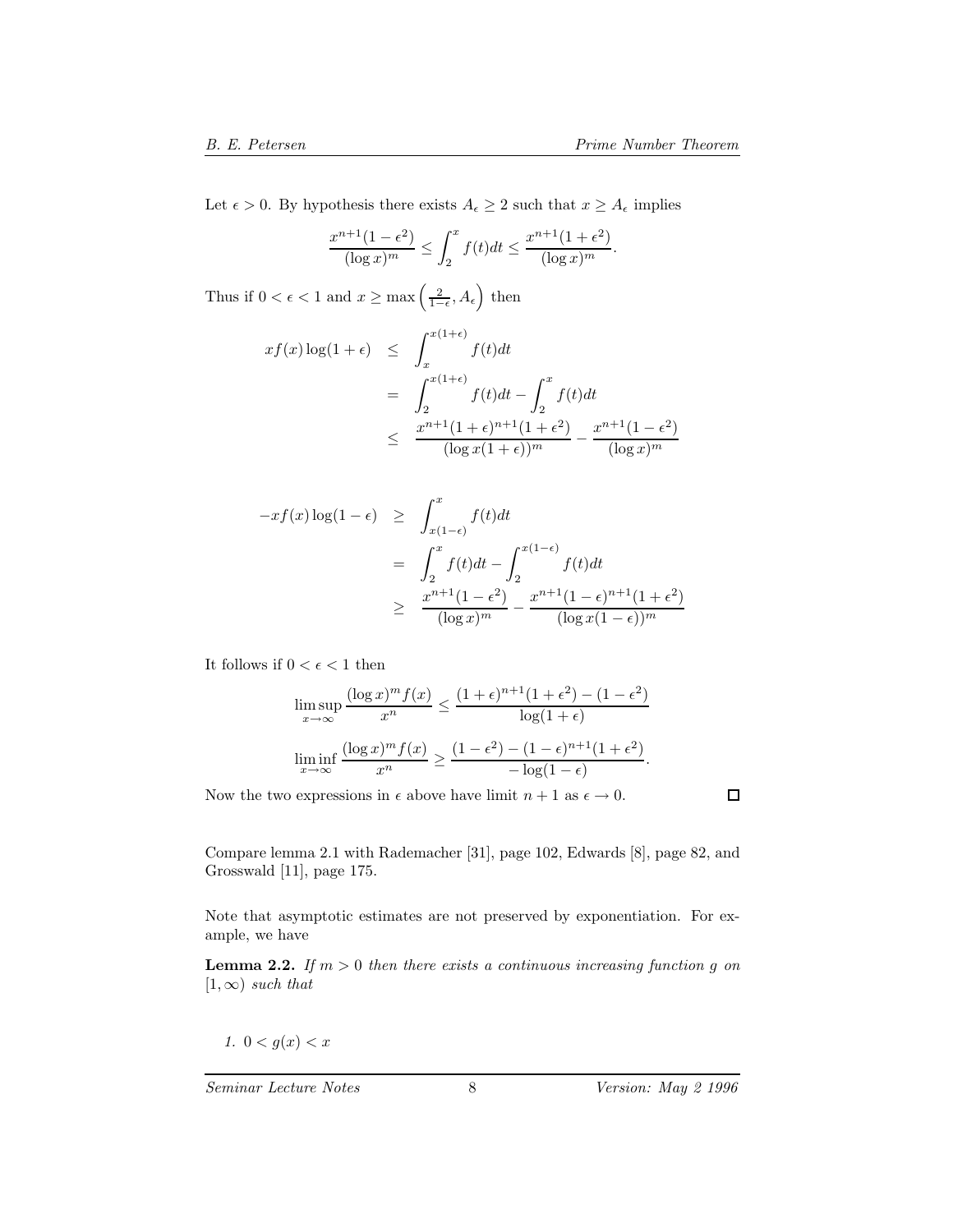2. 
$$
g(x) = o\left(\frac{x}{(\log x)^m}\right), \quad x \to \infty
$$

3. 
$$
\log g(x) \sim \log x, \quad x \to \infty
$$

*Proof.*  $x/(\log x)^{m+1}$  has its minimum  $(m+1)^{-(m+1)}e^{m+1}$  at  $x = e^{m+1}$ . Hence if we define

$$
g(x) = \begin{cases} x(m+1)^{-(m+1)} & \text{if } 1 \le x \le e^{m+1} \\ \frac{x}{(\log x)^{m+1}} & \text{if } x \ge e^{m+1} \end{cases}
$$

then g is continuous and the first two conclusions hold. Now note if  $x \ge e^{m+1}$ then

$$
\log g(x) = \log x - (m+1)\log(\log x).
$$

Since

$$
\lim_{x \to \infty} \frac{\log(\log x)}{\log x} = 0
$$

the last conclusion holds.

 $\Box$ 

Lemma 2.2 is adapted from [31], page 96.

## **3 The Logarithmic Integral**

The logarithmic integral  $Li(x)$ ,  $x > 1$ , is defined as the Cauchy principal value of the divergent integral  $\int_0^\infty dt/\log t$ . Explicitly

$$
\begin{array}{rcl}\n\text{Li}(x) & = & \lim_{\epsilon \to 0} \left\{ \int_0^{1-\epsilon} \frac{dt}{\log t} + \int_{1+\epsilon}^x \frac{dt}{\log t} \right\} \\
& = & \lim_{\epsilon \to 0} \left\{ \int_0^{1-\epsilon} \left( \frac{1}{\log t} - \frac{1}{t-1} \right) dt + \log \epsilon \right. \\
& & \left. + \int_{1+\epsilon}^x \left( \frac{1}{\log t} - \frac{1}{t-1} \right) dt + \log(x-1) - \log \epsilon \right\} \\
& = & \log(x-1) + \int_0^x \left( \frac{1}{\log t} - \frac{1}{t-1} \right) dt.\n\end{array}
$$

We can avoid the singularity in the integrand by noting that for any  $\mu > 1$  we have

$$
Li(x) = Li(\mu) + \int_{\mu}^{x} \frac{dt}{\log t}.
$$

*Seminar Lecture Notes* 9 *Version: May 2 1996*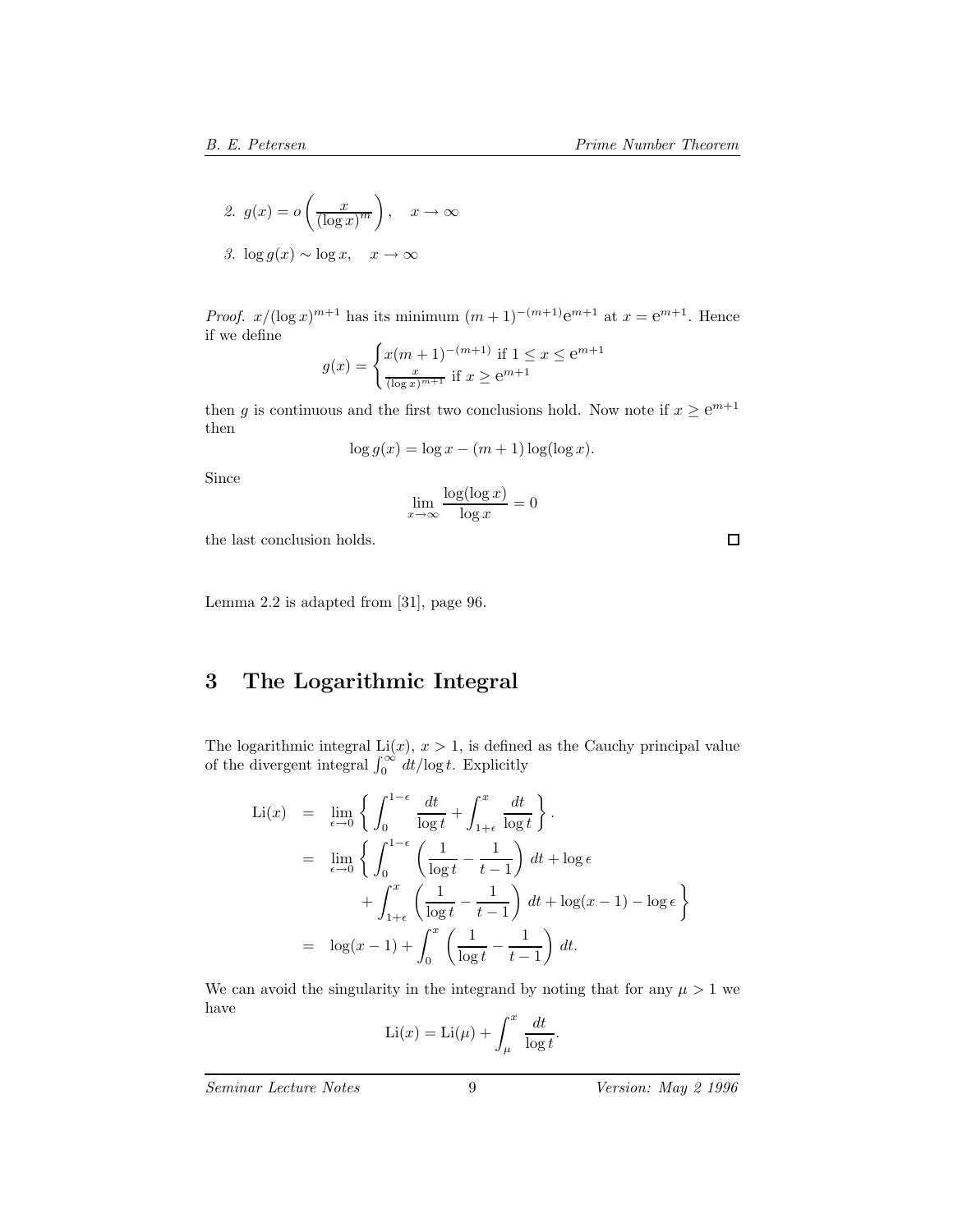Thus

$$
Li(x) = 1.045163780\dots + \int_{2}^{x} \frac{dt}{\log t}
$$

which shows that estimate of Gauss for  $\pi(x)$  does not differ by more than about 1 from the estimate given by  $Li(x)$ . It is fairly easy to see that  $Li(x)$  has exactly one root  $\mu > 1$  and therefore

$$
\text{Li}(x) = \int_{\mu}^{x} \frac{dt}{\log t}
$$

where  $\mu = 1.45136923488338105...$  This expression is the one Ramanujan used for  $Li(x)$ .

#### **Proposition 3.1.**

$$
\text{Li}(x) \sim \sum_{n=1}^{\infty} (n-1)! \frac{x}{(\log x)^n}, \quad x \to \infty.
$$

*Proof.* If we integrate by parts n times we have

$$
\text{Li}(x) = \frac{x}{\log x} + \dots + (n-1)! \frac{x}{(\log x)^n} + c_n + n! \int_2^x \frac{dt}{(\log t)^{n+1}}
$$

where  $c_n$  is a constant. It now suffices to show

$$
\lim_{x \to \infty} \frac{(\log x)^n}{x} \left( c_n + n! \int_2^x \frac{dt}{(\log t)^{n+1}} \right) = 0.
$$

Dividing the interval of integration at  $x^{1/2}$  we have

$$
\lim_{x \to \infty} \frac{(\log x)^n}{x} \int_2^x \frac{dt}{(\log t)^{n+1}}
$$
\n
$$
\leq \frac{(\log x)^n}{x} \frac{x^{1/2} - 2}{(\log 2)^{n+1}} + \frac{(\log x)^n}{x} \frac{x - x^{1/2}}{(\log x)^{n+1}} 2^{n+1}
$$
\n
$$
\leq \left(\frac{\log x}{x^{1/2n}}\right)^n + \frac{2^{n+1}}{\log x}
$$

which converges to 0 as  $x \to \infty$ .

The idea of dividing the interval of integration at  $x^{1/2}$  is a standard trick. See Edwards [8], page 85.

In particular Li(x) ~ x/log x so that  $\pi(x)$  ~ Li(x) and  $\pi(x)$  ~ x/log x are equivalent formulations of the prime number theorem.

 $\Box$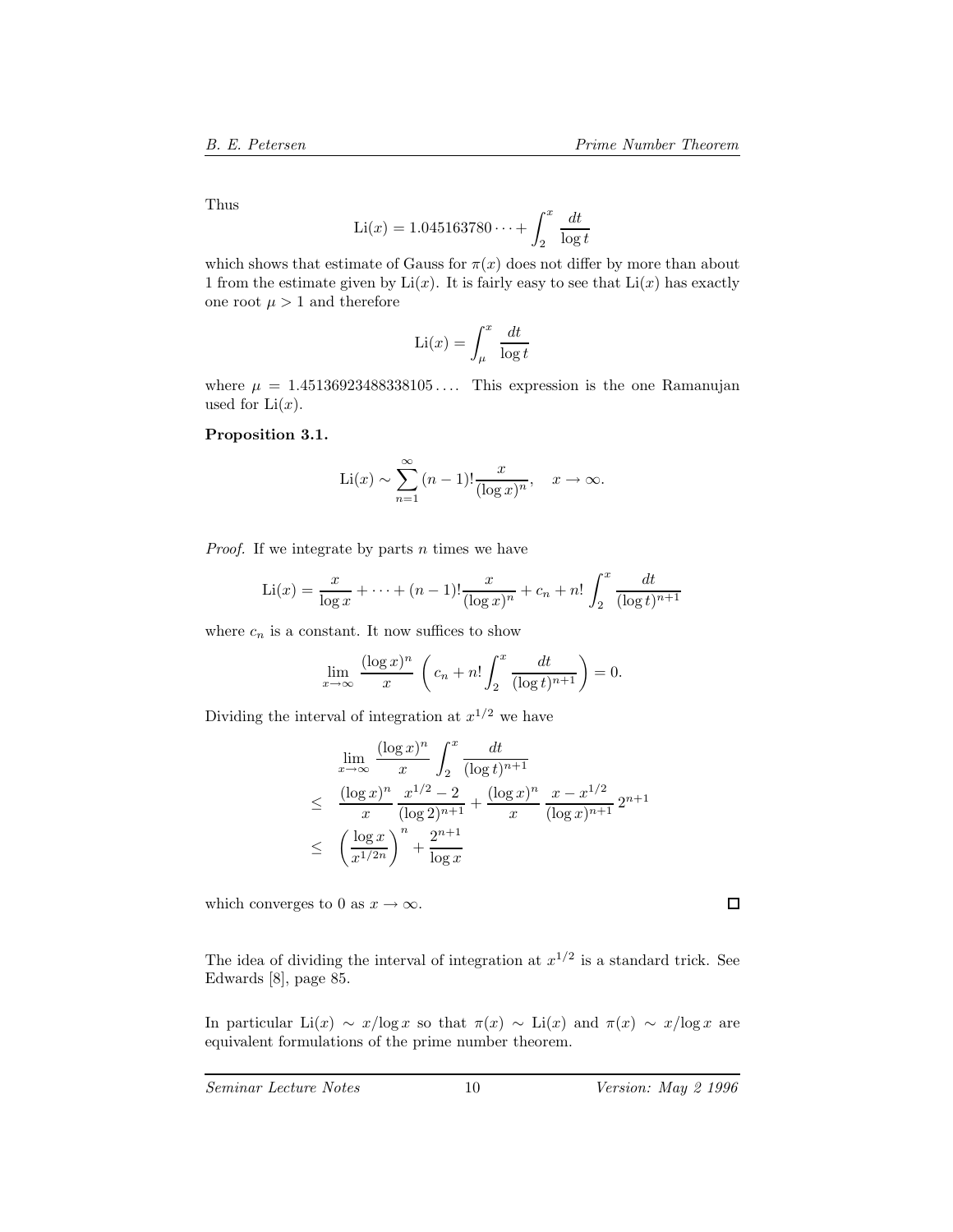# **4** The Čebyšev Functions  $\theta(x)$  and  $\psi(x)$

The Cebyšev theta function  $\theta$  is defined by

$$
\theta(x) = \sum_{p \le x} \log p
$$

where p runs over primes. There is a simple relationship between  $\theta(x)$  and  $\pi(x)$ :

#### **Proposition 4.1.**

$$
\pi(x) = \frac{\theta(x)}{\log x} + \int_2^x \frac{\theta(t)}{t(\log t)^2} dt.
$$
\n(8)

*Proof.* Let  $p_1 = 2$ ,  $p_2 = 3$ ,  $p_3 = 5$ ,  $\cdots$  be the sequence of primes and let

$$
c_k = \sum_{j=1}^k \log p_j
$$
 so  $c_k - c_{k-1} = \log p_k$ .

Note if  $x \in [p_k, p_{k+1})$  then  $\pi(x) = k$  and  $\theta(x) = c_k$ . Thus

$$
\int_{2}^{x} \frac{\theta(t)}{t (\log t)^{2}} dt = \sum_{j=1}^{k-1} \int_{p_{j}}^{p_{j+1}} \frac{c_{j}}{t (\log t)^{2}} dt + \int_{p_{k}}^{x} \frac{c_{k}}{t (\log t)^{2}} dt
$$
  
\n
$$
= \sum_{j=1}^{k-1} c_{j} \left( \frac{1}{\log p_{j}} - \frac{1}{\log p_{j+1}} \right) + c_{k} \left( \frac{1}{\log p_{k}} - \frac{1}{\log x} \right)
$$
  
\n
$$
= \frac{c_{1}}{\log p_{1}} + \sum_{j=2}^{k} \frac{c_{j} - c_{j-1}}{\log p_{j}} - \frac{c_{k}}{\log x}
$$
  
\n
$$
= 1 + \sum_{j=2}^{k} 1 - \frac{\theta(x)}{\log x}
$$
  
\n
$$
= \pi(x) - \frac{\theta(x)}{\log x}.
$$

 $\Box$ 

If we work with Stieltjes integrals we see easily that

$$
\pi(x) = 1 + \int_2^x \frac{d\theta(t)}{\log t} = \int_\mu^x \frac{d\theta(t)}{\log t}
$$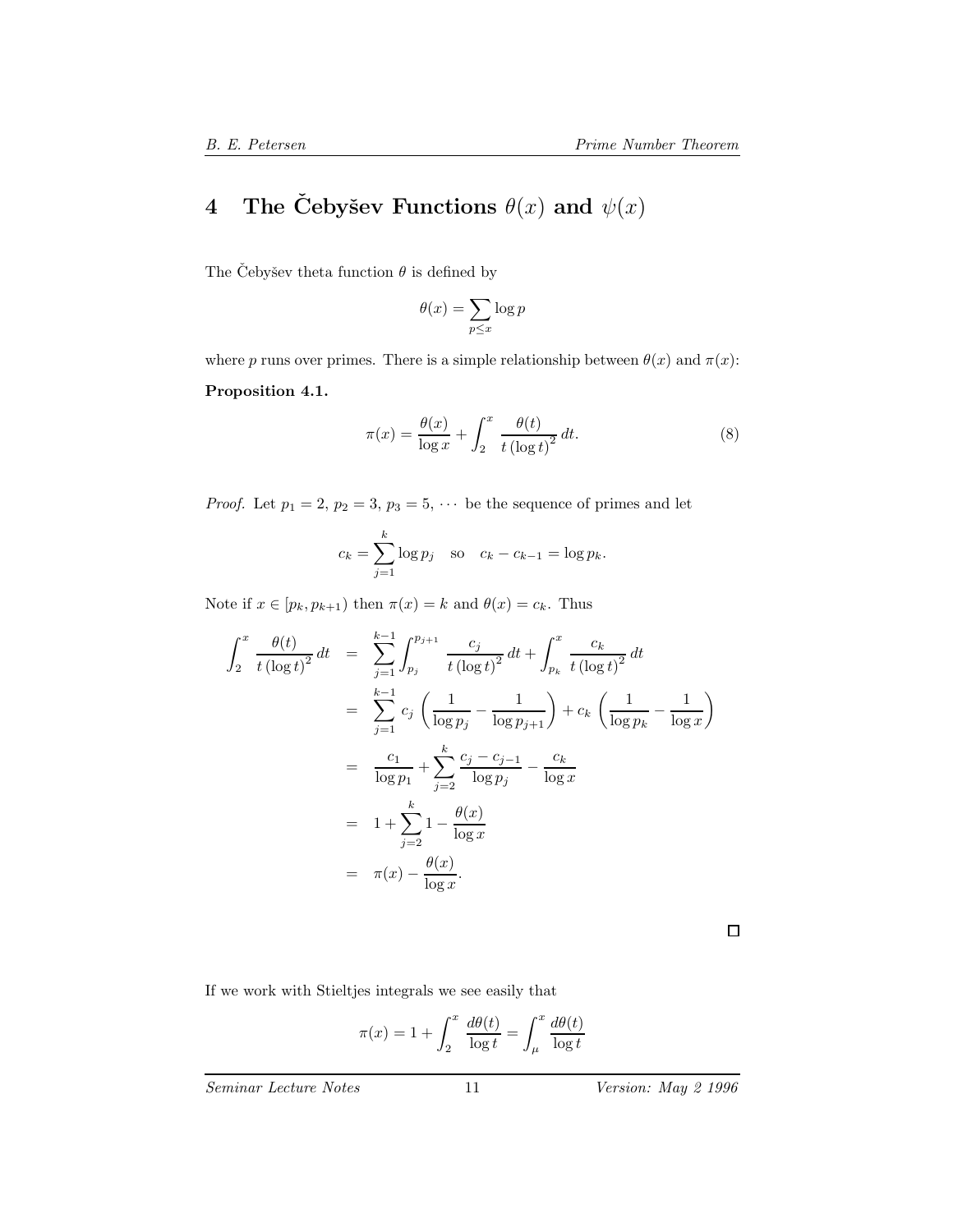where  $1 < \mu < 2$ . Then an integration by parts (see Kestelman [23]) yields the proposition. The striking resemblance to the logaritmic integral is very suggestive.

The integral in equation (8) is actually  $o(x/\log x)$ . This follows immediately from the proof of proposition 3.1 once we know  $\theta(x) = O(x)$ . The only obvious estimate for  $\theta(x)$  however is

$$
\theta(x) = \sum_{p \le x} \log p \le \pi(x) \log x \le x \log x \tag{9}
$$

**Corollary 4.2.** *If*  $\theta(x) \sim x$  *then*  $\pi(x) \sim \frac{x}{\log x}$ *.* 

*Proof.* As pointed out above, if  $\theta(x) = O(x)$  then

$$
\frac{\pi(x)}{x/\log x} = \frac{\theta(x)}{x} + o(1).
$$

 $\Box$ 

Let

$$
\Lambda(n) = \begin{cases} \log p & \text{if } n = p^k, \quad p \text{ prime} \\ 0 & \text{otherwise.} \end{cases}
$$

Then the Čebyšev psi function  $\psi$  is defined by

$$
\psi(x) = \sum_{n \le x} \Lambda(n) = \sum_{p^n \le x} \log p
$$

where, as usual,  $p$  runs over primes. We note

$$
\psi(x) = \sum_{n=1}^{\infty} \theta(x^{1/n})
$$
\n(10)

where the sum is actually finite for each x since  $\theta(x) = 0$  if  $x < 2$ .

If n is the largest integer such that  $p^n \leq x$  then  $n \log p$  is the contribution of the powers of p to  $\psi(x)$  and  $n \leq \left[\frac{\log x}{\log p}\right]$  $\int$ , where [z] is the greatest integer in z. Thus

$$
\psi(x) \le \sum_{p \le x} \left[ \frac{\log x}{\log p} \right] \log p \le \log x \sum_{p \le x} 1 = \pi(x) \log x.
$$

*Seminar Lecture Notes* 12 *Version: May 2 1996*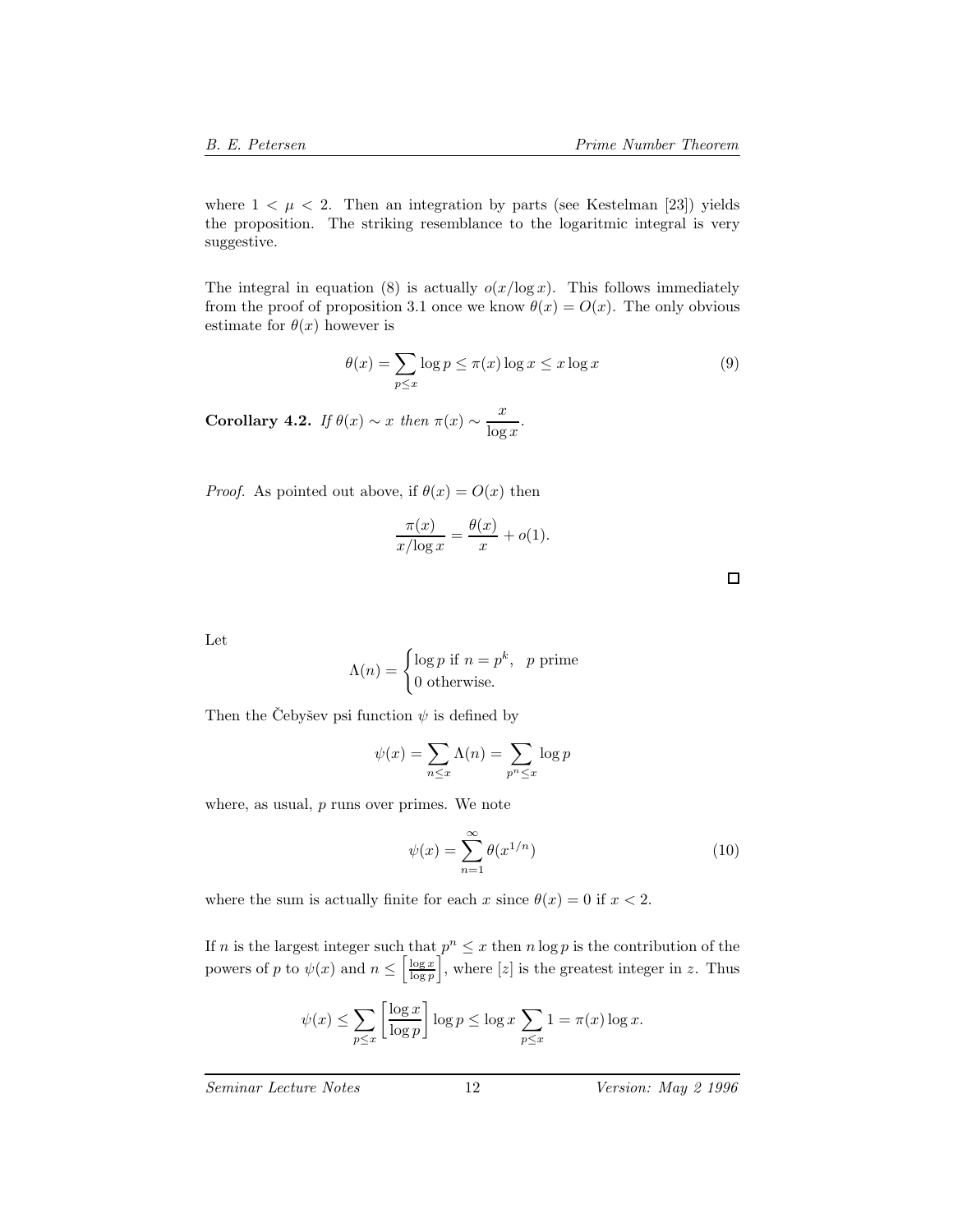**Lemma 4.3.**

$$
\psi(x) = \theta(x) + O\left(x^{1/2} (\log x)^2\right). \tag{11}
$$

*Proof.* In equation (10) there are at most  $\frac{\log x}{\log 2}$  nonzero terms and they decrease in magnitude. Thus

$$
\theta(x) \le \psi(x) \le \theta(x) + \theta(x^{1/2}) \log x / \log 2.
$$

Now apply (9).

**Corollary 4.4.** *We have*  $\theta(x) \sim x$  *if and only if*  $\psi(x) \sim x$ *.* 

*Proof.*

$$
\frac{\psi(x)}{x} = \frac{\theta(x)}{x} + O\left(x^{-1/2}(\log x)^2\right) = \frac{\theta(x)}{x} + o(1).
$$

**Lemma 4.5.** *If*  $\psi(x)$  *is the Cebyšev psi function then* 

$$
\pi(x) \sim \frac{x}{\log x}
$$
 if and only if  $\psi(x) \sim x$ .

*Proof.* We have already shown

$$
\frac{\psi(x)}{x} \le \frac{\pi(x)}{x/\log x}.\tag{12}
$$

Now suppose  $\pi(x) \sim x/\log x$ . Then by (12) we have  $\psi(x) = O(x)$ . It follows that  $\theta(x) = \psi(x) + O(x^{1/2}(\log x)^2) = O(x)$  and therefore by (8) we have

$$
\frac{\pi(x)}{x/\log x} = \frac{\theta(x)}{x} + o(1).
$$

Then it follows that  $\theta(x) \sim x$  and so by corollary 4.4 we have  $\psi(x) \sim x$ . Conversely if  $\psi(x) \sim x$  then by corollary 4.4 we have  $\theta(x) \sim x$  and so by corollary 4.2 we are done.

*Alternate proof:* Choose an increasing continuous function g on  $[1,\infty)$  such that  $0 < g(x) < x$ ,  $g(x) = o(x/\log x)$  and  $\log g(x) \sim \log x$ . Since  $\pi(x) \leq x$  we

 $\Box$ 

 $\Box$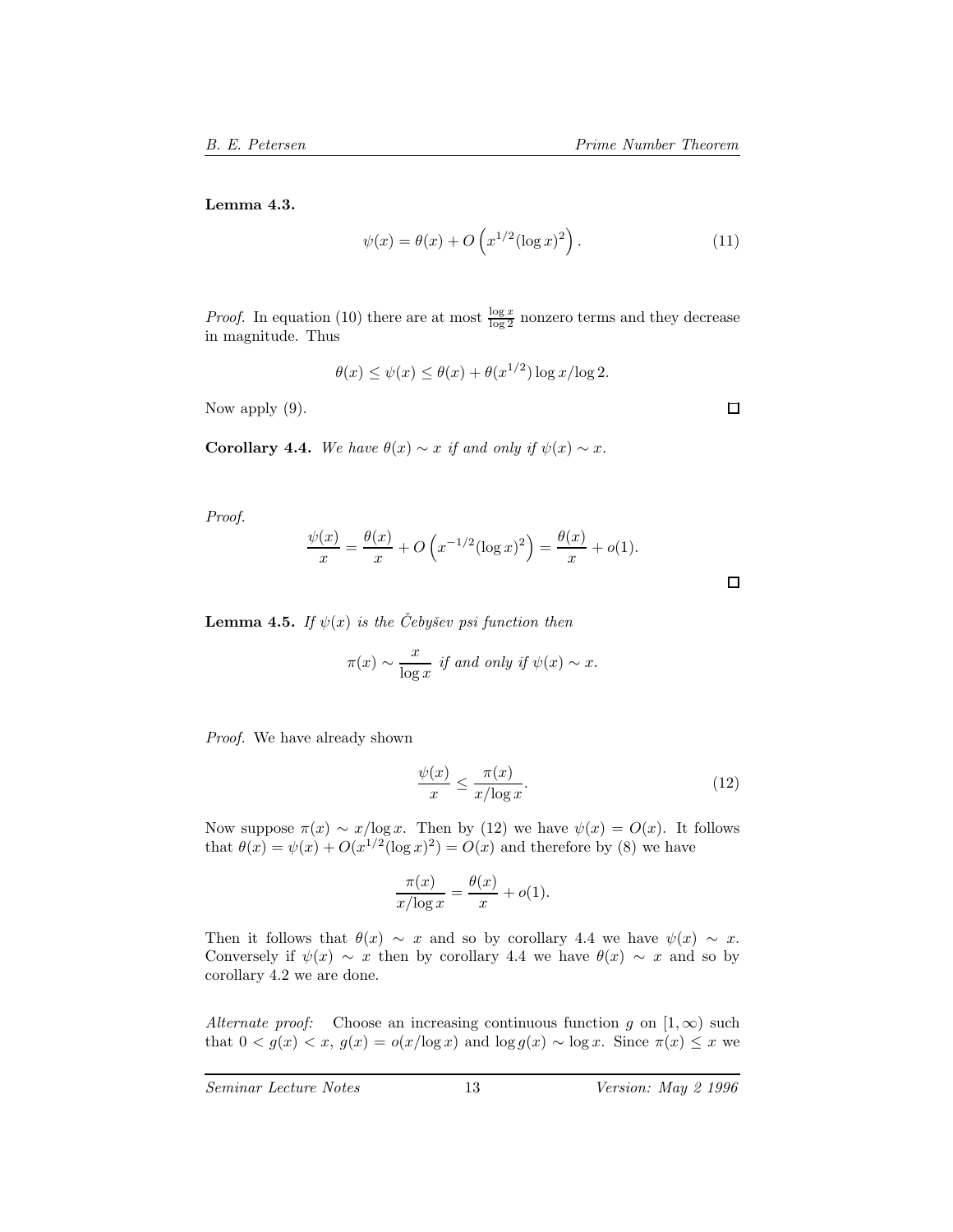have

$$
\pi(x) = \pi(g(x)) + (\pi(x) - \pi(g(x)))
$$
  
\n
$$
\leq g(x) + \sum_{g(x) < p \leq x} 1
$$
  
\n
$$
\leq g(x) + \sum_{p \leq x} \frac{\log p}{\log g(x)}
$$
  
\n
$$
\leq g(x) + \frac{\psi(x)}{\log g(x)}.
$$

Thus 
$$
\frac{\pi(x)}{x/\log x} \le \frac{g(x)}{x/\log x} + \frac{\log x}{\log g(x)} \frac{\psi(x)}{x}.
$$

If  $\psi(x) \sim x$  then it follows that  $\limsup \pi(x)/((x/\log x) \leq 1$ . If  $\pi(x) \sim x/\log x$ then it follows that  $\liminf \psi(x)/x \ge 1$ . In view of equation (12) the proof is complete. complete.

The alternate proof of Lemma 4.5 is adapted from [31], page 96. The lemma shows we can express the prime number theorem as  $\psi(x) \sim x$ . Note at this point the existence of either of the limits  $\lim_{x \to a} \frac{\pi(x)}{x \log x}$  and  $\lim_{x \to a} \frac{\psi(x)}{x}$  is not clear.

**Exercise 4.6.** *Prove the estimates*  $\theta(x) = O(x)$  *and*  $\psi(x) = O(x)$  *by elementary means (see Cebyˇ ˇ sev's work) and then use them to simplify all of arguments above.* Note we would also have  $\psi(x) = \theta(x) + O(x^{1/2} \log x)$  which is somewhat *better than equation 11.*

## **5 M¨obius Inversion**

We define the Möbius function  $\mu(n)$  by

 $\mu(n) =$  $\sqrt{ }$  $\int$  $\overline{a}$ 1 if  $n = 1$  $(-1)^m$  if n is a product of m distinct primes 0 in all other cases.

Note that  $\mu(n) = 0$  if n is not square–free. An important property of  $\mu(n)$  is

$$
\sum_{d|n} \mu(d) = \begin{cases} 1 \text{ if } n = 1 \\ 0 \text{ otherwise} \end{cases}
$$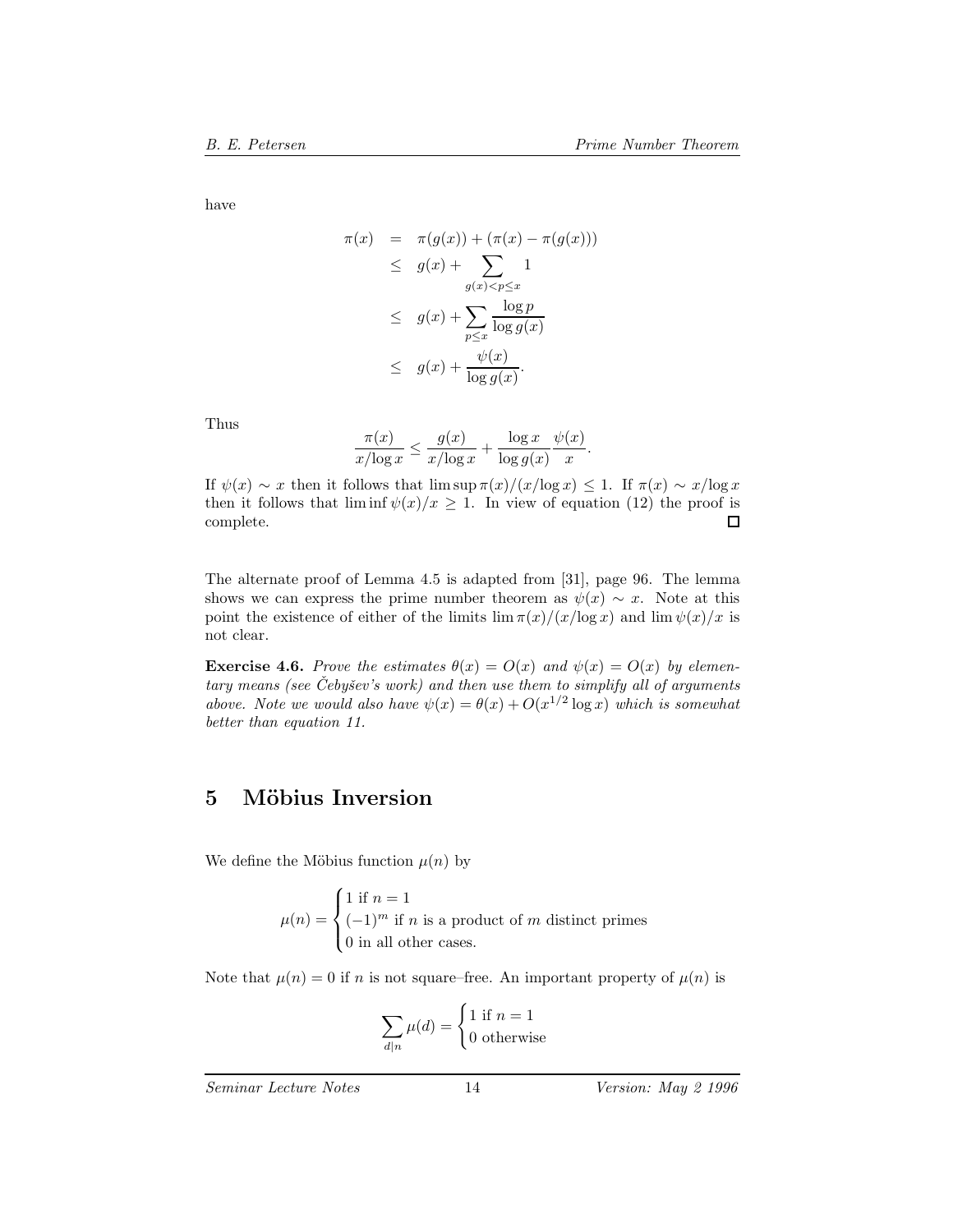Let  $a = (a_1, a_2, \dots) \in \ell^1$  and define

$$
b_n = \sum_{m \ge 1} a_{mn}.
$$

Then  $b = (b_1, b_2, \dots) \in \ell^{\infty}$ . Suppose we have  $b \in \ell^1$ . Then we can consider

$$
\sum_{n\geq 1}\mu(n)b_{mn}.
$$

Substituting the definition of  $b_{mn}$  and making a change of variable we obtain

$$
\sum_{n\geq 1}\sum_{k\geq 1}\mu(n)a_{mnk}=\sum_{h\geq 1}\sum_{d|h}\mu(d)a_{mh}=a_m.
$$

Note if  $a_n = 0$  for  $n > N$  then  $b_n = 0$  for  $n > N$  and all the sums are finite. In this case the formula

$$
a_m = \sum_{n\geq 1} \mu(n) b_{mn}
$$

is called the Möbius inversion formula. For a discussion of the extension to  $\ell^1$ sequences see Hartman and Wintner [18].

**Proposition 5.1.** *Let*  $h : \mathbb{N} \to \mathbb{R}$  *be totally multiplicative in the sense that*  $h(mn) = h(m)h(n)$  *and*  $h(1) = 1$ *. Let* f *be a function on*  $[1, \infty)$  *such that*  $f(x)=0$  *if*  $x < 2$ *. If* 

$$
F(x) = \sum_{n=1}^{\infty} h(n) f(x^{1/n}), \quad x \ge 1
$$
 (13)

*then*

$$
f(x) = \sum_{n=1}^{\infty} \mu(n)h(n)F(x^{1/n}).
$$
 (14)

*Proof.* Fix x and let

$$
a_m = h(m)f(x^{1/m}).
$$

Note that  $a_m = 0$  if  $m > \frac{\log x}{\log 2}$ . Now let

$$
b_n = \sum_{m\geq 1} a_{mn}
$$
  
= 
$$
\sum_{m\geq 1} h(mn) f(x^{1/mn})
$$
  
= 
$$
h(n) \sum_{m\geq 1} h(m) f(x^{1/mn})
$$
  
= 
$$
h(n) F(x^{1/n}).
$$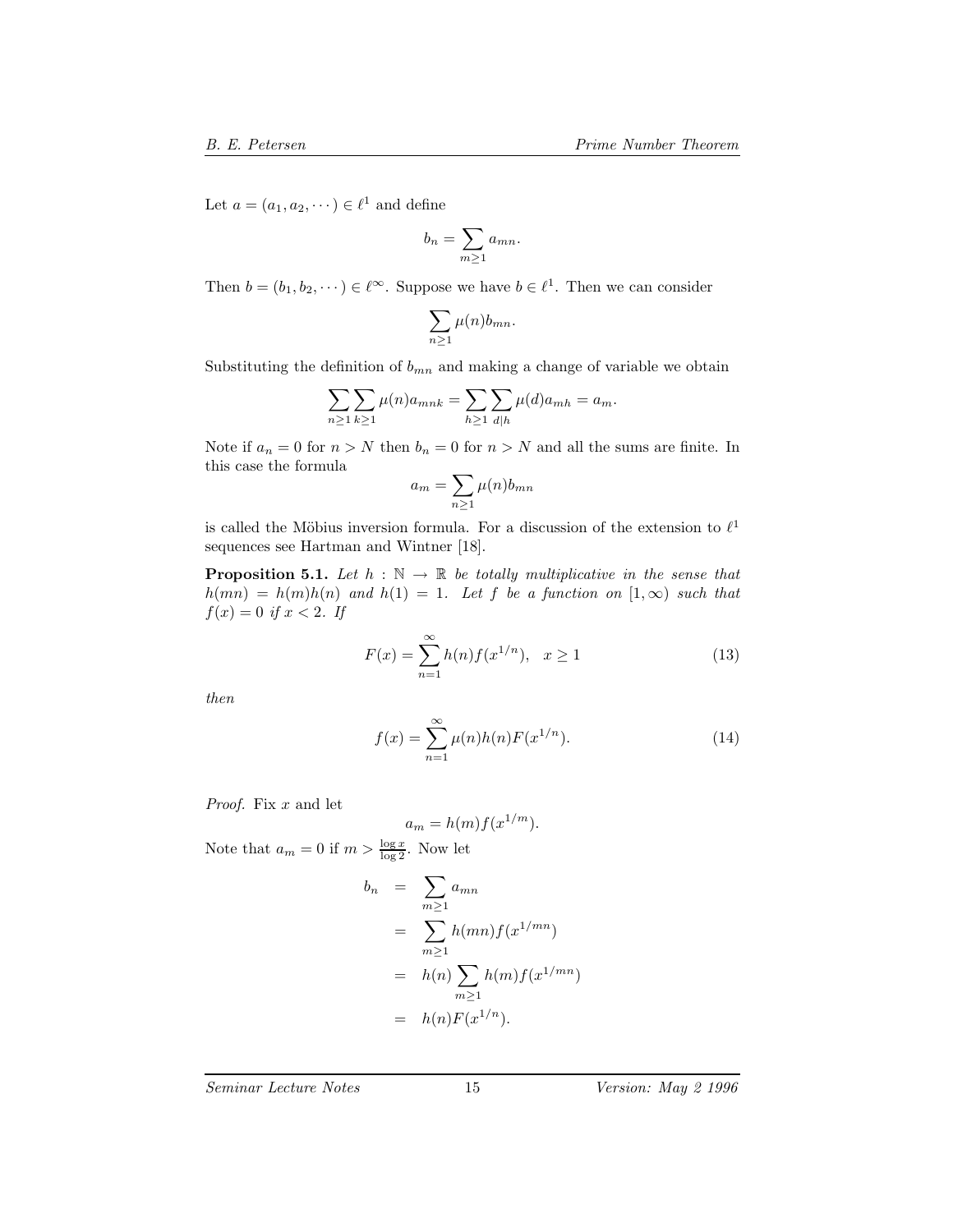Then by the Möbius inversion formula

$$
f(x) = h(1)f(x) = a_1 = \sum_{n \ge 1} \mu(n)b_n = \sum_{n \ge 1} \mu(n)h(n)F(x^{1/n}).
$$

Note  $h(n) = n^k$  satisfies the multiplicative hypothesis. The cases  $k = 0$  and  $k = -1$  occur frequently. Recall if  $\theta(x)$  is the Čebyšev theta function and  $\psi(x)$ is the Čebyšev psi function then

$$
\psi(x) = \sum_{n=1}^{\infty} \theta(x^{1/n}).
$$

Thus we now have

$$
\theta(x) = \sum_{n=1}^{\infty} \mu(n)\psi(x).
$$

Likewise if we introduce

$$
J(x) = \sum_{n=1}^{\infty} \frac{1}{n} \pi(x^{1/n})
$$

then

$$
\pi(x) = \sum_{n=1}^{\infty} \frac{\mu(n)}{n} J(x^{1/n}).
$$

Note Riemann denoted  $\pi(x)$  by  $F(x)$  and  $J(x)$  by  $f(x)$ .

# **6 The Tail of the Zeta Series**

To estimate the zeta function we will need an expression for the *tail* of the zeta series, that is,

$$
\sum_{n=k}^{\infty} \frac{1}{n^s}.
$$

Consider first a partial sum of the tail of the series

$$
\zeta(s,k,m) = \sum_{n=k+1}^{m} \frac{1}{n^s}.
$$

Clearly

$$
\zeta(s,k,m) = \sum_{n=k+1}^{m} \frac{n - (n-1)}{n^s}
$$
  
=  $-k^{1-s} + m^{1-s} + \sum_{n=k}^{m-1} n \left( \frac{1}{n^s} - \frac{1}{(n+1)^s} \right).$ 

*Seminar Lecture Notes* 16 *Version: May 2 1996*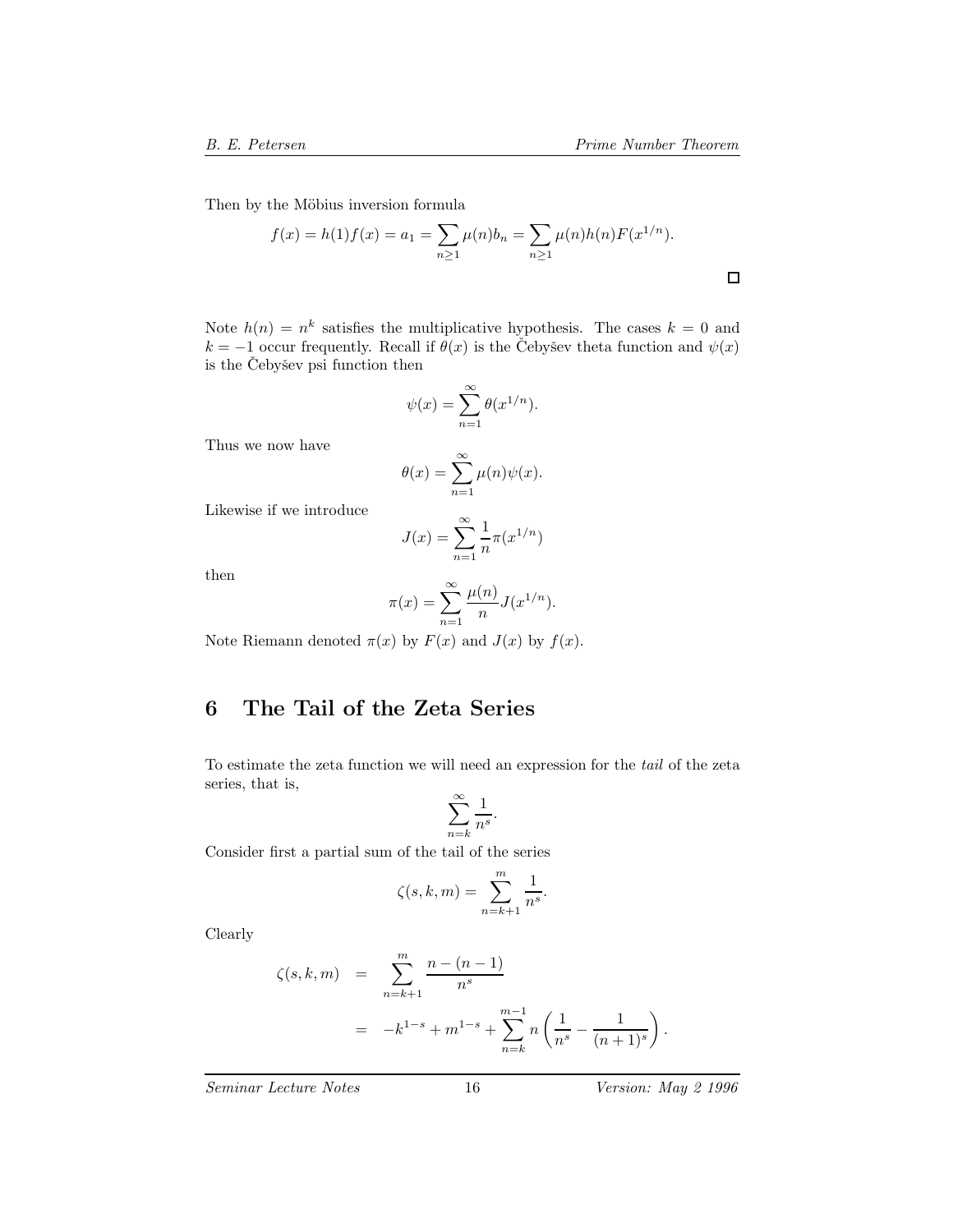For the summands here we have

$$
n\left(\frac{1}{n^s} - \frac{1}{(n+1)^s}\right) = sn \int_n^{n+1} x^{-s-1} dx = s \int_n^{n+1} [x] x^{-s-1} dx
$$

where  $[x]$  is the greatest integer in x. It follows that

$$
\zeta(s,k,m) = -k^{1-s} + m^{1-s} + s \int_k^m [x] x^{-s-1} dx.
$$

Trivially, if  $s \neq 1$ , we have

$$
s \int_{k}^{m} x^{-s} dx = \frac{s}{1-s} \left( m^{1-s} - k^{1-s} \right)
$$

and therefore

$$
\zeta(s,k,m) = s \int_k^m \frac{[x]-x}{x^{s+1}} dx + \frac{1}{1-s} (m^{1-s} - k^{1-s}).
$$

Letting  $m \to \infty$  we obtain the tail of the zeta series

$$
\zeta(s,k) = \sum_{n=k}^{\infty} n^{-s} = s \int_{k}^{\infty} \frac{[x] - x}{x^{s+1}} dx - \frac{k^{1-s}}{1-s}
$$

for  $\Re \epsilon s > 1$ . It follows that

$$
\zeta(s) = \sum_{n=1}^{k} n^{-s} - s \int_{k}^{\infty} \frac{x - [x]}{x^{s+1}} dx + \frac{k^{1-s}}{s-1}
$$
(15)

at least for  $\Re \epsilon s > 1$ . But the integral converges absolutely for  $\Re \epsilon s > 0$  and so by uniqueness of analytic continuation we see that (15) holds for all  $\Re \epsilon s > 0$ ,  $s \neq 1$ . In particular we see that  $\zeta(s)$  has a simple pole at  $s = 1$  and the residue at the pole is 1.

By taking  $k = 1$  in (15) and inserting the integral  $\int_0^1 x^{-s} dx = 1/(1-s)$  (for  $\Re s < 1$ ) we obtain  $\Re \varepsilon s < 1$  we obtain

$$
\zeta(s) = -s \int_0^\infty \frac{x - [x]}{x^{s+1}} dx, \quad \text{for } 0 < \Re\mathfrak{e}\, s < 1.
$$

In particular we have  $\zeta(\sigma) < 0$  if  $0 < \sigma < 1$ .

# **7** The Logarithm  $\log \zeta(s)$

Recall  $\zeta(s)$  is meromorphic in the plane with a simple pole at  $s = 1$  (with residue 1) and

$$
\zeta(s) = \prod_p \left(1 - p^{-s}\right)^{-1}, \quad \Re \mathfrak{e} s > 1, \quad p \text{ prime}.
$$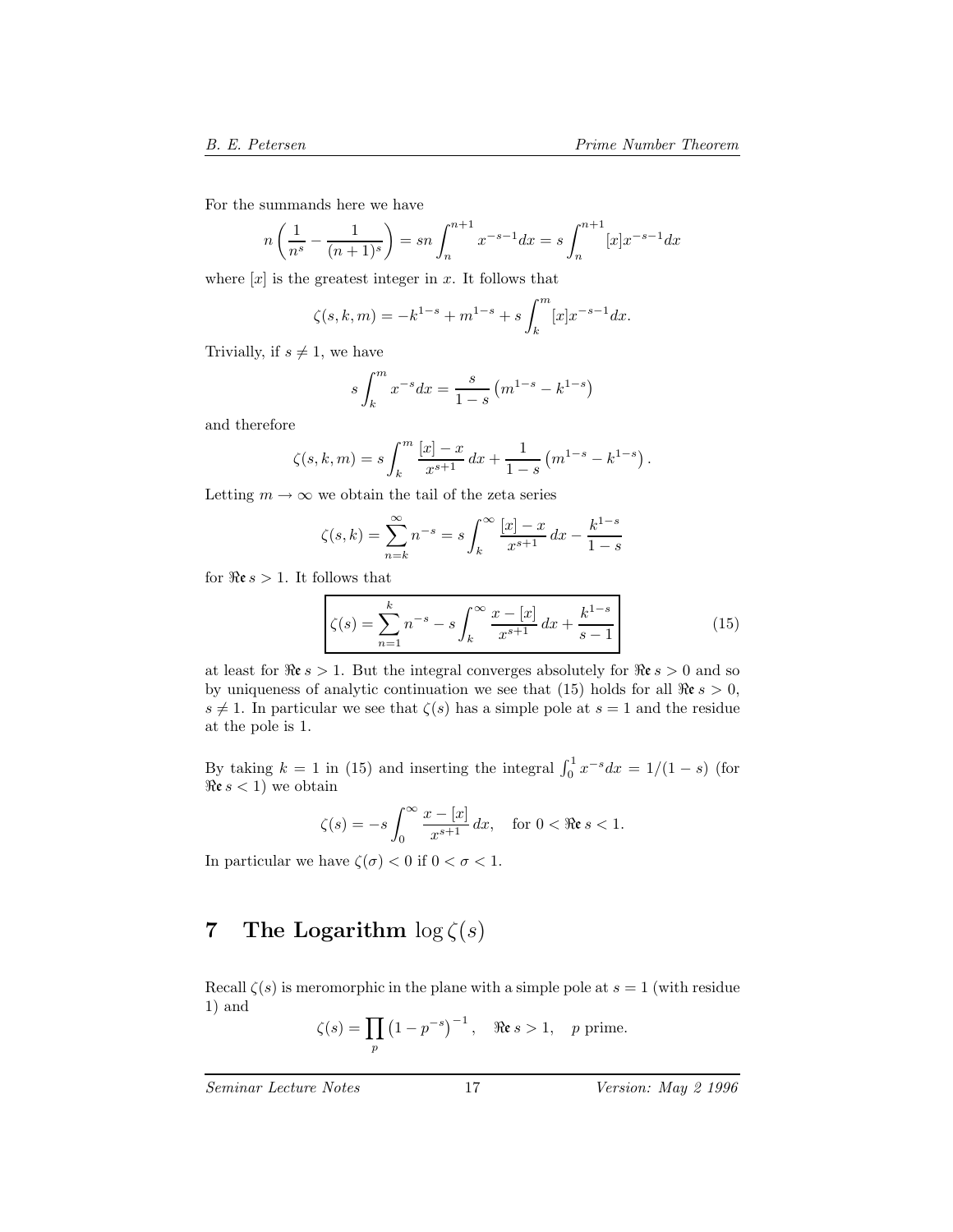Since  $\zeta(s)$  has no zeros in  $\Re \epsilon s > 1$  there is an analytic branch of the logarithm  $\log \zeta(s)$  defined in the half space  $\Re \varepsilon s > 1$ . Since  $\zeta(\sigma) > 0$  for  $\sigma > 1$  we may choose the branch of the logarithm so that  $\log \zeta(\sigma)$  is real for  $\sigma > 1$ . Then for  $\sigma > 1$  we have

$$
\log \zeta(\sigma) = -\sum_{p} \log \left(1 - p^{-\sigma}\right). \tag{16}
$$

For the principal branch of the logarithm we have

$$
\log(1 - z) = -\sum_{n=1}^{\infty} \frac{1}{n} z^n, \quad |z| < 1.
$$

Therefore (16) yields

$$
\log \zeta(\sigma) = \sum_{p} \sum_{n=1}^{\infty} \frac{1}{n} p^{-n\sigma}.
$$

The double sum consists of positive terms. Hence we can change the order of summation to obtain

$$
\log \zeta(\sigma) = \sum_{n=2}^{\infty} c_n n^{-\sigma}
$$

where

$$
c_n = \begin{cases} \frac{1}{m} \text{ if } n = p^m, & p \text{ prime} \\ 0 \text{ otherwise.} \end{cases}
$$

The sum here continues to an analytic function in  $\Re \epsilon s > 1$ . Thus we obtain

$$
\log \zeta(s) = \sum_{n=2}^{\infty} c_n n^{-s}, \quad \Re \mathfrak{e} \le s > 1,
$$
 (17)

with absolute convergence in  $\Re \epsilon s > 1$  and uniform convergence in  $\Re \epsilon s \geq 1+\epsilon$  for any  $\epsilon > 0$ . In particular we have normal convergence and so we can differentiate term–by–term. Thus

$$
\frac{\zeta'(s)}{\zeta(s)} = -\sum_{n=2}^{\infty} \Lambda(n) n^{-s}, \quad \Re \mathfrak{e} s > 1.
$$
 (18)

Here we have used  $c_n \log n = \frac{\log n}{m} = \log p$  if  $n = p^m$ . Since  $\Lambda(n) \le \log(n)$  we have uniform convergence in  $\Re \varepsilon s \geq 1 + \epsilon$  for any  $\epsilon > 0$ .

From (18) we have

$$
-\zeta'(s) = \sum_{m=1}^{\infty} m^{-s} \sum_{n=2}^{\infty} n^{-s} \Lambda(n) = \sum_{n=2}^{\infty} n^{-s} \sum_{d|n} \Lambda(d).
$$

*Seminar Lecture Notes* 18 *Version: May 2 1996*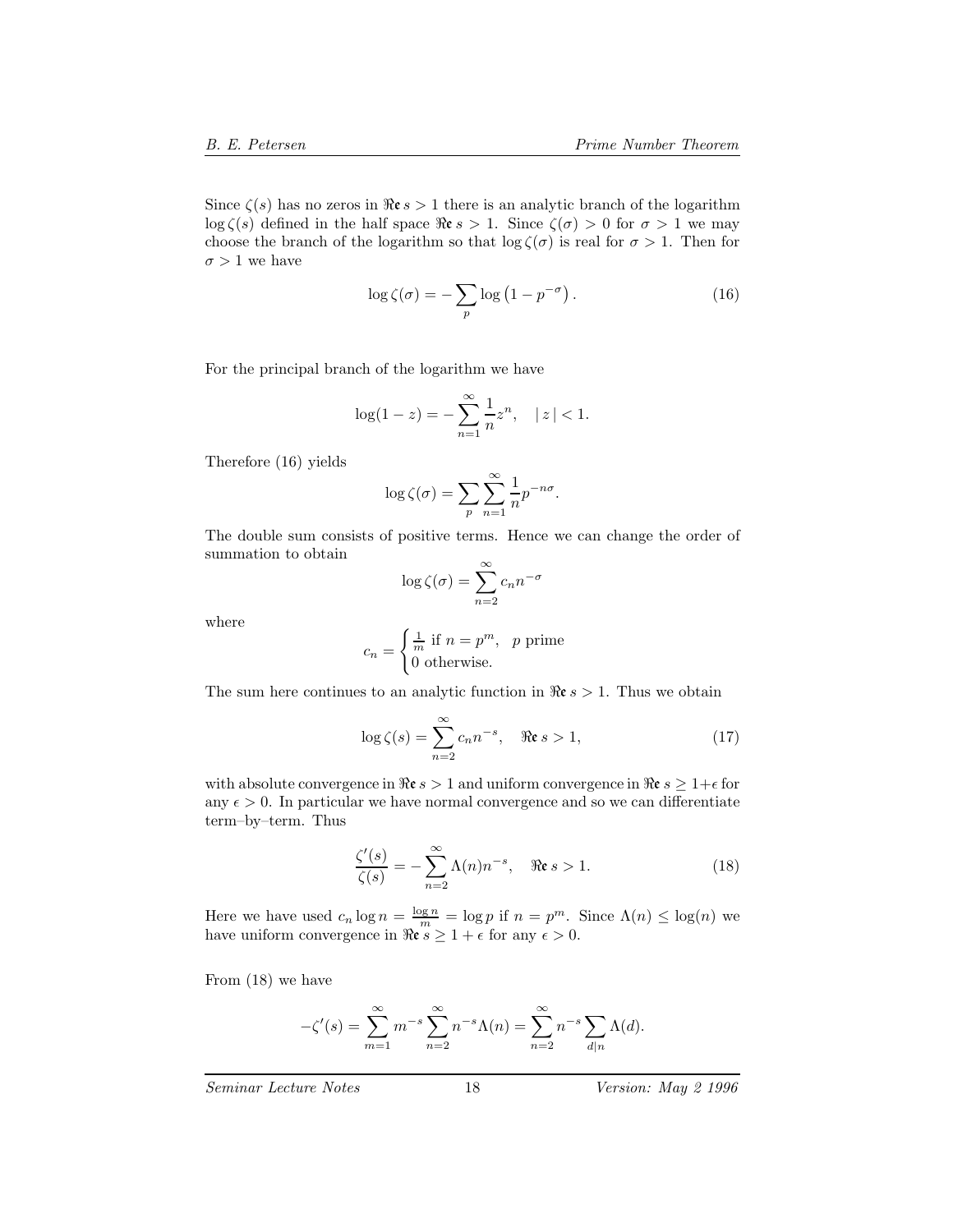But

$$
\sum_{d|n} \Lambda(d) = \sum_{p^m|n} \log p = \log n.
$$

It follows that

$$
\zeta'(s) = -\sum_{n=2}^{\infty} n^{-s} \log n, \quad \Re \mathfrak{e} s > 1.
$$
 (19)

Since  $\log n = o(n^t)$  for any  $t > 0$  the series converges absolutely in  $\Re \epsilon s > 1$  and uniformly in  $\Re \varepsilon s \geq 1 + \epsilon$  for any  $\epsilon > 0$ . Of course (19) is completely obvious: the Dirichlet series for the zeta function converges normally in  $\Re \epsilon s > 1$  and so may be differentiated term–by–term to yield (19).

#### **Theorem 7.1.**

$$
\log \zeta(s) = s \int_2^\infty \frac{\pi(x)}{x(x^s - 1)} dx, \quad \Re \mathfrak{e} s > 1.
$$
 (20)

*Proof.* Since  $\pi(x) \leq x$  the integral is absolutely convergent for  $\Re \varepsilon s > 1$  and defines an analytic function in the half-plane  $\Re \epsilon s > 1$ . Hence it suffices to verify the identity for  $s = \sigma > 1$ . The argument can be done by using Stieltjes integrals and integration by parts, but we will proceed by using summation by parts. We note first that

$$
\pi(n) - \pi(n-1) = \begin{cases} 1 & \text{if } n \text{ is prime} \\ 0 & \text{otherwise.} \end{cases}
$$

Hence from (16) we have for  $\sigma > 1$ 

$$
\log \zeta(\sigma) = -\sum_{n=2}^{\infty} (\pi(n) - \pi(n-1)) \log(1 - n^{-\sigma})
$$
  
= 
$$
\lim_{N \to \infty} \left( -\sum_{n=2}^{N} \pi(n) \log(1 - n^{-\sigma}) + \sum_{n=2}^{N} \pi(n-1) \log(1 - n^{-\sigma}) \right)
$$
  
= 
$$
\lim_{N \to \infty} \left( -\sum_{n=2}^{N} \pi(n) \left[ \log(1 - n^{-\sigma}) - \log(1 - (n+1)^{-\sigma}) \right] + \pi(1) \log(1 - 2^{-\sigma}) + \pi(N) \log(1 - (N+1)^{-\sigma}) \right)
$$

*Seminar Lecture Notes* 19 *Version: May 2 1996*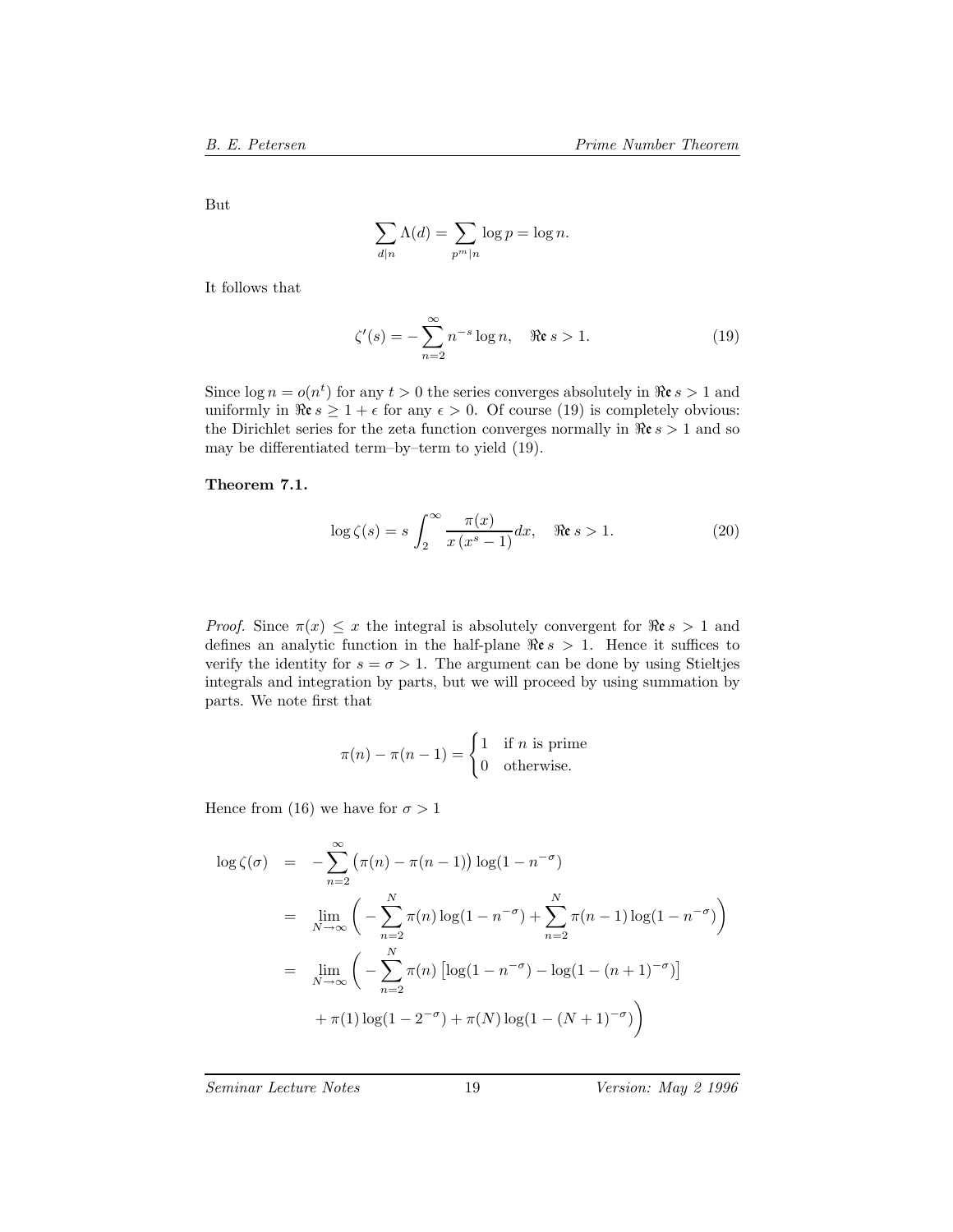Now  $\pi(1) = 0$  and

$$
|\pi(N)\log(1-(N+1)^{-\sigma})| \leq N \sum_{k=1}^{\infty} \frac{1}{k}(N+1)^{-k\sigma}
$$
  

$$
\leq \frac{N}{(N+1)^{\sigma}} \sum_{k=0}^{\infty} (N+1)^{-k}
$$
  

$$
= \frac{1}{(N+1)^{\sigma-1}} \to 0
$$

as  $N\to\infty$  since  $\sigma>1.$  It follows that

$$
\log \zeta(\sigma) = -\sum_{n=2}^{\infty} \pi(n) \left( \log(1 - n^{-\sigma}) - \log(1 - (n+1)^{-\sigma}) \right)
$$

$$
= \sum_{n=2}^{\infty} \int_{n}^{n+1} \pi(x) \frac{d}{dx} \log(1 - x^{-\sigma}) dx
$$

$$
= \int_{2}^{\infty} \frac{\sigma \pi(x)}{x(x^{\sigma} - 1)} dx.
$$

**Theorem 7.2.**

$$
\frac{\zeta'(s)}{\zeta(s)} = -s \int_0^\infty x^{-s-1} \psi(x) dx, \quad \Re \mathfrak{e} \le 1,
$$
\n(21)

*where*  $\psi(x)$  *is the Cebysev psi function.* 

*Proof.* Since  $\psi(x) = \sum_{n \leq x} \Lambda(n)$  we have  $\psi(n) - \psi(n-1) = \Lambda(x)$ . Then by (18) we have

$$
-\frac{\zeta'(s)}{\zeta(s)} = \lim_{N \to \infty} \sum_{n=2}^{N} (\psi(n) - \psi(n-1))n^{-s}
$$
 (22)

$$
= \lim_{N \to \infty} \left( \sum_{n=2}^{N} \psi(n) (n^{-s} - (n+1)^{-s}) \right) \tag{23}
$$

$$
(N+1)^{-s}\psi(N) - \psi(1)\bigg)
$$
 (24)

$$
= \sum_{n=2}^{\infty} \psi(n)(n^{-s} - (n+1)^{-s}) \tag{25}
$$

(26)

 $\Box$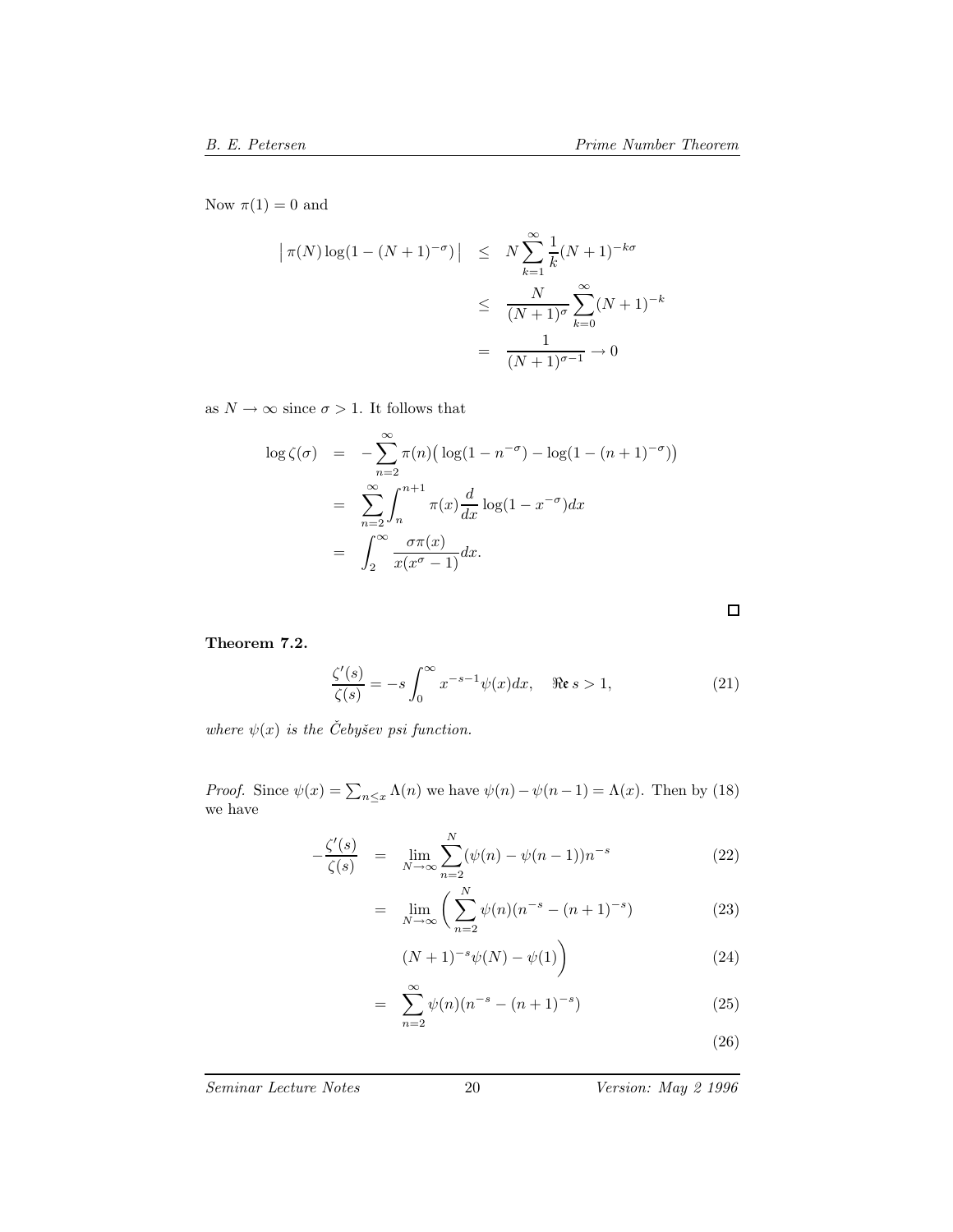since  $\psi(1) = 0$  and  $\psi(N) \leq \pi(N) \log N \leq N \log N$ . Thus

$$
-\frac{\zeta'(s)}{\zeta(s)} = -\sum_{n=2}^{\infty} \int_{n}^{n+1} \psi(x) \frac{d}{dx} x^{-s} dx = s \int_{0}^{\infty} x^{-s-1} \psi(x) dx
$$

where everything is justified for  $\Re \epsilon s > 1$  as in the previous theorem.

 $\Box$ 

# **8** The Zeta Function on  $\Re$ **e**  $s = 1$

**Theorem 8.1.** *If* t *is real then*  $\zeta(1 + it) \neq 0$  *and*  $\zeta(it) \neq 0$ *.* 

*Proof.* If  $s = \sigma + it, \sigma > 1$  then

$$
\log|\zeta(s)| = \Re \mathfrak{e} \log \zeta(s) = \sum_{n=2}^{\infty} c_n n^{-\sigma} \cos(t \log n).
$$

It follows that

$$
\log \left| \zeta(\sigma)^3 \zeta(\sigma + it)^4 \zeta(\sigma + i2t) \right|
$$
  
= 
$$
\sum_{n=2}^{\infty} c_n n^{-\sigma} (3 + 4 \cos(t \log n) + \cos(2t \log n))
$$
  

$$
\geq 0
$$

since

$$
3 + 4\cos t + \cos 2t = 2 + 4\cos t + 2(\cos t)^2 = 2(1 + \cos t)^2 \ge 0.
$$

Thus

$$
((\sigma - 1)\zeta(\sigma))^3 \left| \frac{\zeta(\sigma + it)}{\sigma - 1} \right|^4 \left| \zeta(\sigma + i2t) \right| \ge \frac{1}{\sigma - 1}
$$
 (27)

for  $\sigma > 1$  and for all t. Since  $\zeta(s)$  has a simple pole at  $s = 1$  with residue 1 we have

$$
\lim_{\sigma \to 1} (\sigma - 1)\zeta(\sigma) = 1.
$$

Now suppose  $t \neq 0$  and  $\zeta(1 + it) = 0$ . Then

$$
\lim_{\sigma \to 1} \frac{\zeta(\sigma + it)}{\sigma - 1} = \zeta'(1 + it)
$$

and therefore (27) implies

$$
\lim_{\sigma \to 1} |\zeta(\sigma + i2t)| = \infty
$$

which contradicts  $t \neq 0$ . By the functional equation we now also have  $\zeta(it) \neq 0$ if t is real and  $t \neq 0$ . Finally the functional equation implies  $\zeta(0) = -1/2$ .  $\Box$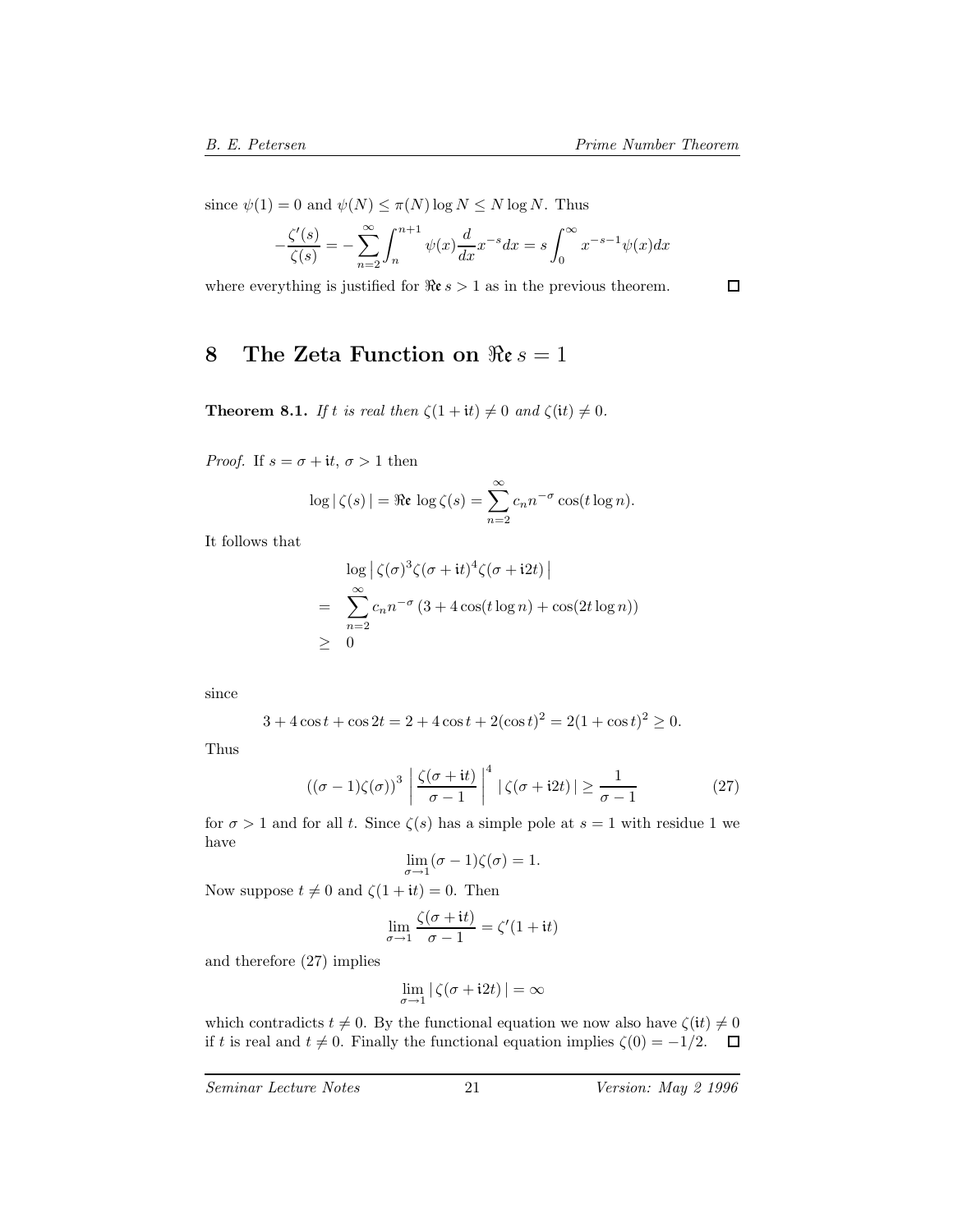Theorem 8.1 is due to Hadamard and de la Vallée Poussin. The proof given above is from Rademacher [31], page 94, who attributes this particular proof to Ingham [21], page 29.

We now proceed to estimate  $\zeta(\sigma + it)$  and, for us more importantly,  $\log \zeta(\sigma + it)$ in  $\sigma \geq 1$  and  $|t| \geq 2$ . The estimates we give are quite rough and unremittingly technical. The arguments here are adapted from [11], but they appear in a number of places. Much stronger (and more technical) results may be found in [22].

**Lemma 8.2.** *Let*  $C > 0$ *. Then there exists a constant*  $C_1 > 0$  *such that* 

$$
|\zeta(s)| \leq C_1 \log t
$$

*if*  $s = \sigma + it$ ,  $1 - C/\log t \le \sigma \le 2$  *and*  $t \ge 2$ *.* 

*Proof.* Note

$$
|s| = (\sigma^2 + t^2)^{1/2} \le (4 + t^2)^{1/2} \le \sqrt{2}t \le 2t
$$
 and  $|s - 1| = ((\sigma - 1)^2 + t^2)^{1/2} \ge t$ .

Now

$$
\left| \int_{k}^{\infty} \frac{x - [x]}{x^{s+1}} dx \right| \leq \int_{k}^{\infty} \frac{dx}{x^{\sigma+1}} = \frac{1}{\sigma k^{\sigma}}.
$$

Consider a fixed  $t \geq 2$  and choose k such that  $k \leq t < k + 1$ . Then for  $n \leq k$ we have

$$
|n^{-s}| \le n^{-\sigma} \le e^{(-1+C/\log k)\log n} \le n^{-1}e^C
$$

and so

$$
\left| \sum_{n=1}^{k} n^{-s} \right| \le e^C \sum_{n=1}^{k} \frac{1}{n} \le e^c (1 + \log k) \le e^C (1 + \log t).
$$

It follows by equation (15) if  $t \geq 2$  and we choose k with  $k \leq t < k + 1$  then

$$
|\zeta(s)| \le \frac{2t}{\sigma k^{\sigma}} + \frac{k^{1-\sigma}}{t} + e^C(1 + \log t)
$$
 (28)

for  $1-C/\log t \leq \sigma \leq 2$ . Since  $t \geq 2$  then  $k \geq 1$  and therefore  $t/k \leq 1+1/k \leq 2$ . Since  $\sigma \leq 2$  it follows that we have  $(t/k)^{\sigma-1} \leq 2$ . Thus

$$
\frac{k^{1-\sigma}}{t} \le 2t^{-\sigma}.
$$

We have  $k > t-1$ . In addition  $t \geq 2$  implies  $1-t^{-1} \geq 1/2$  and so  $\sigma \leq 2$  implies  $(1 - t^{-1})^{\sigma} \ge 1/4$ . Thus

$$
\frac{2t}{\sigma k^{\sigma}} \le \frac{2t}{\sigma (t-1)^{\sigma}} = \frac{2t^{1-\sigma}}{\sigma (1-t^{-1})^{\sigma}} \le \frac{8t^{1-\sigma}}{\sigma}.
$$

*Seminar Lecture Notes* 22 *Version: May 2 1996*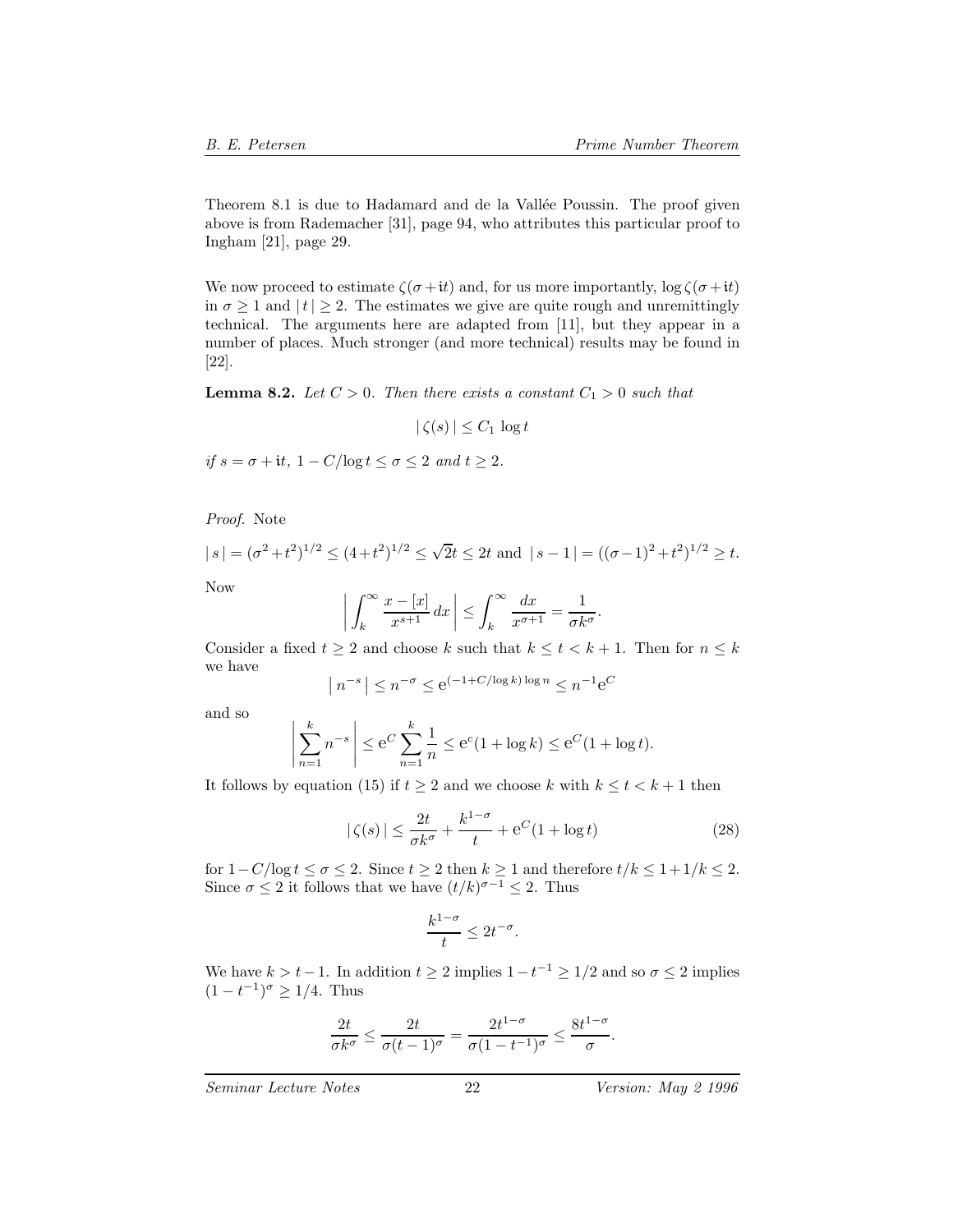From (28) we now have

$$
|\zeta(s)| \le \frac{8t^{1-\sigma}}{\sigma} + 2t^{-\sigma} + e^C(1 + \log t)
$$
 (29)

for any  $t\geq 2$  and  $\sigma$  with  $1-C/\text{log}\,t\leq \sigma\leq 2.$  Now choose  $t_0>2$  such that

$$
1 - \frac{C}{\log t_0} > \frac{1}{2}
$$
 and  $2 + 17e^C \le \log t_0$ .

For  $2 \le t \le t_0$ ,  $1 - C/\log t \le \sigma \le 2$  we have

$$
|\zeta(s)| \le C_1 \le \frac{C_1}{\log 2} \log t
$$

for some constant  $C_1$  just by continuity. On the other hand  $t \geq t_0$  implies

$$
\frac{1}{2}<1-\frac{C}{\log t}\leq \sigma\leq 2
$$

and so

$$
\frac{8t^{1-\sigma}}{\sigma} + 2t^{-\sigma} \le 16t^{C/\log t} + 2t^{-1/2} \le 16e^{C} + 2.
$$

Thus

$$
\begin{array}{rcl} |\zeta(s)| & \leq & 17\mathrm{e}^C + 2 + \mathrm{e}^C \log t \\ & \leq & \log t_0 + \mathrm{e}^C \log t \leq (1 + \mathrm{e}^C) \log t. \end{array}
$$

Since  $1 - 1/\log t \leq 1$  if  $t \geq 2$  we have:

**Corollary 8.3.**

$$
\zeta(1+{\rm i}t) = O(\log t)
$$

**Lemma 8.4.** *Let*  $C > 0$ *. Then there exists a constant*  $C_1 > 0$  *such that* 

$$
|\zeta'(s)| \le C_1 (\log t)^2
$$

*if*  $s = \sigma + it$ ,  $1 - C/\log t \le \sigma \le 2$  *and*  $t \ge 2$ *.* 

*Proof.* By equation (15) we have

$$
\zeta'(s) = -\sum_{n=1}^{k} n^{-s} \log n
$$
  
- 
$$
\int_{k}^{\infty} \frac{x - [x]}{x^{s+1}} dx + s \int_{k}^{\infty} \frac{(x - [x]) \log x}{x^{s+1}} dx
$$
  
- 
$$
- \frac{k^{1-s}}{(s-1)^{2}} - \frac{k^{1-s} \log k}{s-1}.
$$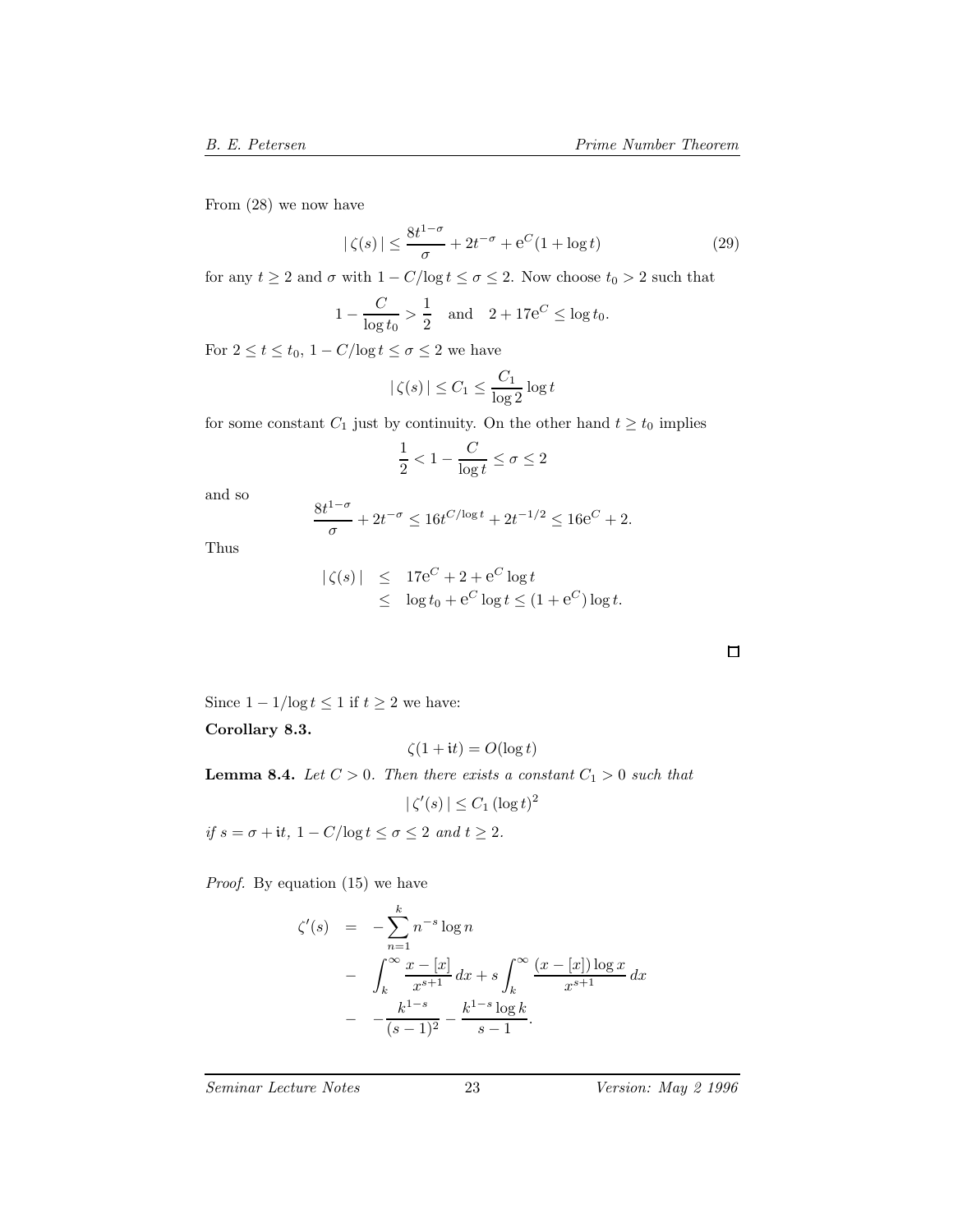Now we get much the same estimates as in the previous lemma but with an  $\Box$ extra factor of  $\log t$ .

**Corollary 8.5.**

$$
\zeta'(1+{\rm i}t) = O((\log t)^2)
$$

**Lemma 8.6.**

$$
\frac{\zeta'(1+it)}{\zeta(1+it)} = O((\log t)^9)
$$

*Proof.* From equation (27) we have

$$
\frac{1}{|\zeta(\sigma+it)|} \leq |\zeta(\sigma)|^{3/4} |\zeta(\sigma+2it)|^{1/4}.
$$
 (30)

Since  $\lim_{s\to 1}(s-1)\zeta(s)=1$  it follows that

$$
\frac{1}{|\zeta(\sigma + it)|} \le C_1 \frac{(\log t)^{1/4}}{|\sigma - 1|^{3/4}}.
$$

Now for  $\sigma > 1$  we have

$$
\begin{array}{rcl} \left| \zeta(1+it) \right| & = & \left| \zeta(\sigma+it) - \int_1^\sigma \zeta'(u+it) \, du \right| \\ \\ & \geq & \left| \zeta(\sigma+it) \right| - \left| \int_1^\sigma \zeta'(u+it) \, du \right| \\ \\ & \geq & \frac{1}{C_1} \frac{(\sigma-1)^{3/4}}{(\log t)^{1/4}} - C_2(\sigma-1)(\log t)^2. \end{array}
$$

If  $A > 0$  and  $B > 0$  then the function

$$
g(u) = \frac{4A}{3}u^{3/4} - Bu, \quad u \ge 0,
$$

has the maximum  $A^4/(3B^3)$  at the point  $u = A^4/B^4$ . Therefore taking  $A =$  $3/(4C_1(\log t)^{1/4}), B = C_2(\log t)^2$  and  $\sigma - 1 = A^4/B^4$  we see that

$$
|\zeta(1+it)| \ge \frac{3^3}{4^4C_1^4C_2^3} (\log t)^{-7}.
$$

Since  $|\zeta'(1+it)| = O((\log t)^2)$  the proof is complete.

**Lemma 8.7.** *There exist constants* C *and*  $C_1$  *suct that* 

$$
\left| \frac{\zeta'(\sigma + it)}{\zeta(\sigma + it)} \right| \le C_1 (\log t)^9
$$

*if*  $t \geq 2$  *and*  $\sigma \geq 1 - C/(\log t)^9$ .

*Seminar Lecture Notes* 24 *Version: May 2 1996*

 $\Box$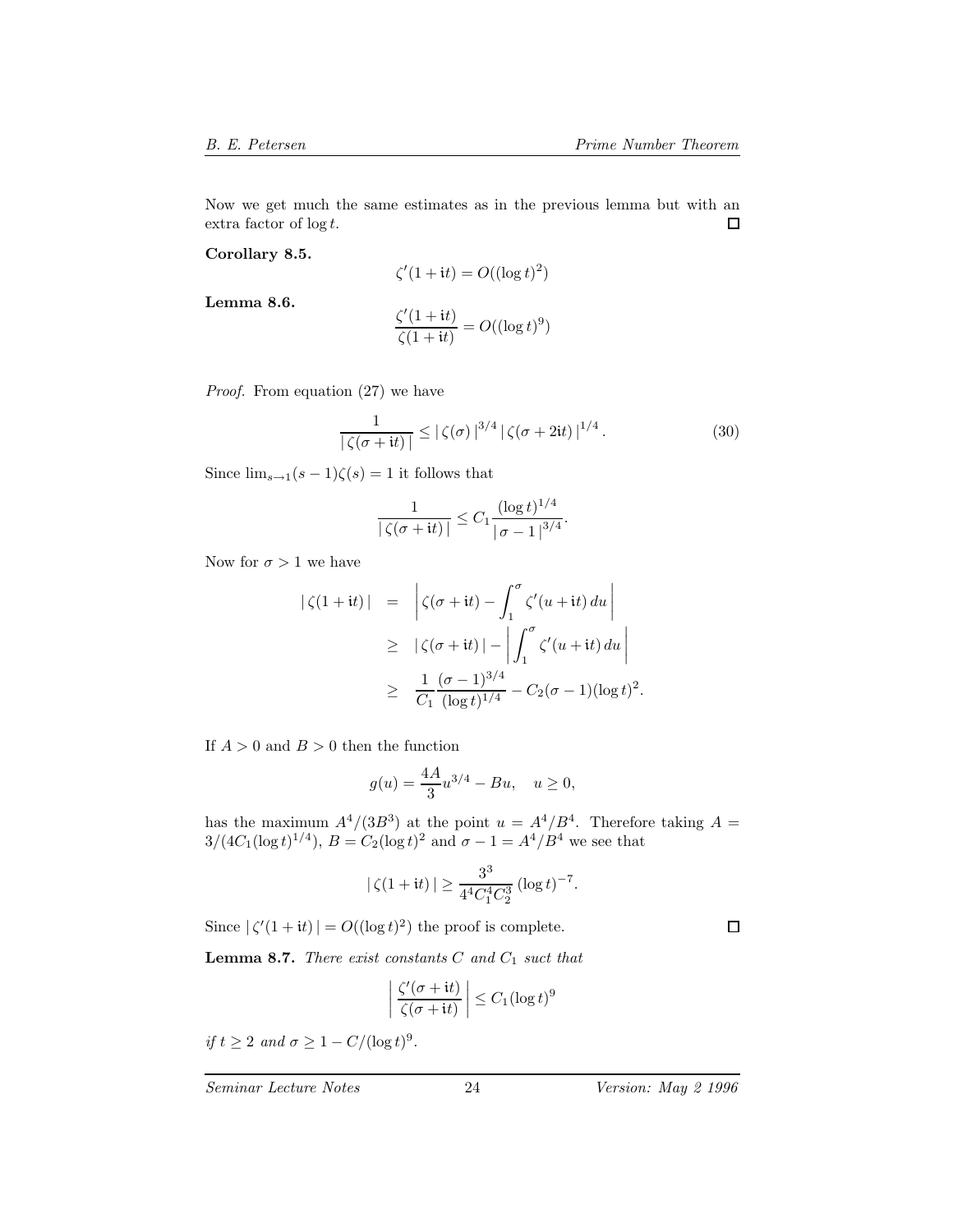□

*Proof.* Given any  $C > 0$  we have constants  $C_2$  and  $C_3$  such that

$$
\begin{array}{rcl} \left| \zeta(\sigma+{\rm i}t) \right| & \leq & \left| \zeta(1+{\rm i}t) \right| - \left| \int_1^\sigma \sigma'(u+{\rm i}t) \, du \right| \\ & \geq & C_2(\log t)^{-7} - C_3 \left| \sigma - 1 \right| (\log t)^2 \end{array}
$$

if  $t \geq 2$  and  $\sigma \geq 1 - C/\log t$ . Thus if  $\sigma \geq C/(\log t)^9 \geq 1 - C/\log t$  then

$$
|\zeta(\sigma+{\rm i}t)| \geq (C_2 - CC_3)(\log t)^{-7}.
$$

Once we have found  $C_2$  and  $C_3$  for a given  $C > 0$  then making C smaller simply strengthens the hypothesis on  $\sigma$ . Hence we may choose C so that  $C_4$  =  $C_2 - CC_3 > 0$ . For this choice of C we know there is a constant  $C_5 > 0$  such that

$$
|\zeta'(\sigma + it)| \leq C_5 (\log t)^2
$$

for  $t \geq 2$  and  $\sigma \geq 1 - C/\log t$ .

We can now improve a bit on the theorem of Hadamard and de la Vallée Poussin.

**Corollary 8.8.** *There exists a constant*  $C > 0$  *such that*  $\zeta(\sigma + it) \neq 0$  *if*  $t \geq 2$ *and*  $\sigma \geq 1 - C(\log t)^{-9}$ .

A much stronger zero–free result, due to H.-E. Richert, is known (see Ivić's book, [22]).

**Theorem 8.9.** *There exists a constant*  $C > 0$  *such that*  $\zeta(s) \neq 0$  *for* 

$$
\sigma \ge 1 - C(\log t)^{-2/3} (\log \log t)^{-1/3}, \quad t \ge 2.
$$

Remarkably enough no one has ever proved that there is a zero–free region of the form  $\Re \epsilon s \geq \sigma_0$  for some  $\frac{1}{2} < \sigma_0 < 1$ . Indeed it is even the case that no one<br>has ever proved there is a zero-free line  $\Re \epsilon s - \sigma$  for some  $\frac{1}{2} < \sigma < 1$ . Thus the has ever proved there is a zero–free *line*  $\Re \mathfrak{e} s = \sigma$  for some  $\frac{1}{2} < \sigma < 1$ . Thus the result of Jacques Hadamard and Charles–Jean de la Vallée Poussin that there result of Jacques Hadamard and Charles–Jean de la Vallée Poussin that there are no zeros on the line  $\Re \varepsilon s = 1$  is still the only know line result.

We now obtain a uniform estimate for the logarithm of the zeta function. We will use this estimate in the proof of the prime number theorem.

**Theorem 8.10.** *There exists a constant*  $C > 0$  *such that* 

$$
|\log \zeta(\sigma + it)| \le C(\log t)^9
$$

*for*  $t \geq 2$  *and*  $\sigma \geq 1$ *.*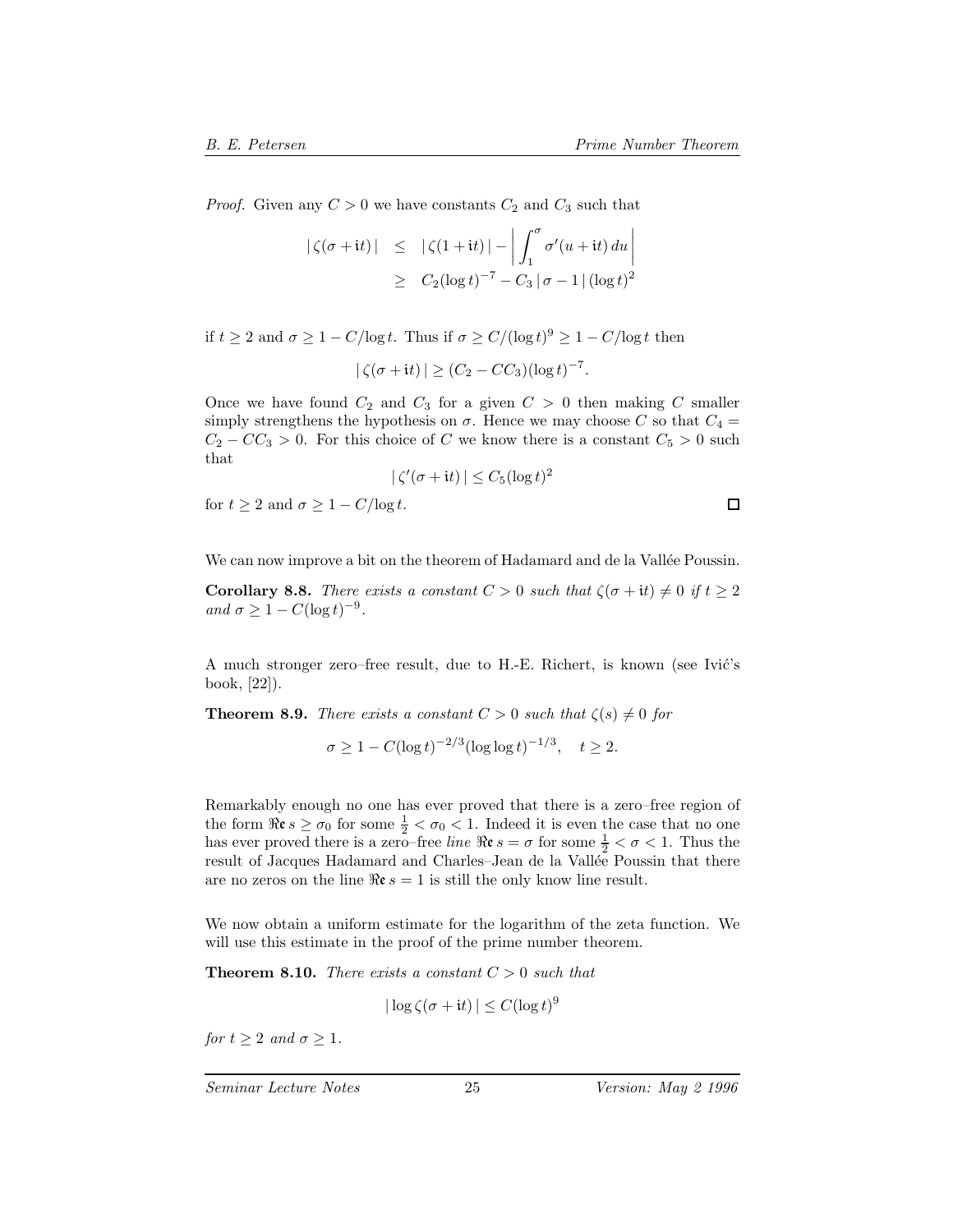*Proof.* Let  $s = \sigma + it$ . If  $\sigma \geq 2$  then

$$
\Re\epsilon\zeta(s) = \sum_{n=1}^{\infty} \Re\epsilon n^{-s}
$$

$$
= \sum_{n=1}^{\infty} n^{-\sigma}\cos(t\log n)
$$

$$
\geq 1 - \sum_{n=2}^{\infty} n^{-\sigma}
$$

$$
= 2 - \zeta(\sigma)
$$

$$
\geq \frac{1}{3}
$$

since  $\zeta(\sigma) \leq \zeta(2) = \pi^2/6 < 5/3$  for  $\sigma \geq 2$ . It follows that  $|\arg \zeta(s)| \leq \pi/2$  for  $\sigma \geq 2$ . Then

$$
|\log \zeta(s)| = |\log |\zeta(s)| + i \arg \zeta(s)| \le \log \zeta(2) + \pi/2 = K \le K(\log 2)^{-9}(\log t)^9
$$

if  $\sigma \geq 2$  and  $t \geq 2$ . If now  $1 - C(\log t)^{-9} \leq \sigma \leq 2$  and  $t \geq 2$  then

$$
|\log \zeta(\sigma+{\rm i}t)| \leq |\log \zeta(2+{\rm i}t)| + \int_{\sigma}^{2} \left| \frac{\zeta'(u+{\rm i}t)}{\zeta(u+{\rm i}t)} \right| du.
$$

The first term we estimated in the first part of the proof. Since  $2 - \sigma \leq 1$  the integral is bounded by

$$
\max_{\sigma \le u \le 2} \left| \frac{\zeta'(u+it)}{\zeta(u+it)} \right| \le K(\log t)^9.
$$

## **9 Mellin Transforms**

If f is a function on  $(0, \infty)$  its Mellin transform F is formally defined by the integral

$$
F(s) = \int_0^\infty x^{s-1} f(x) dx.
$$
 (31)

A measurable function f on  $(0, \infty)$  is said to be of *type*  $(\alpha, \beta)$  if  $x^{\sigma-1}f(x)$  is Lebesgue integrable on  $(0, \infty)$  for each  $\sigma$  with  $\alpha < \sigma < \beta$ . This terminology,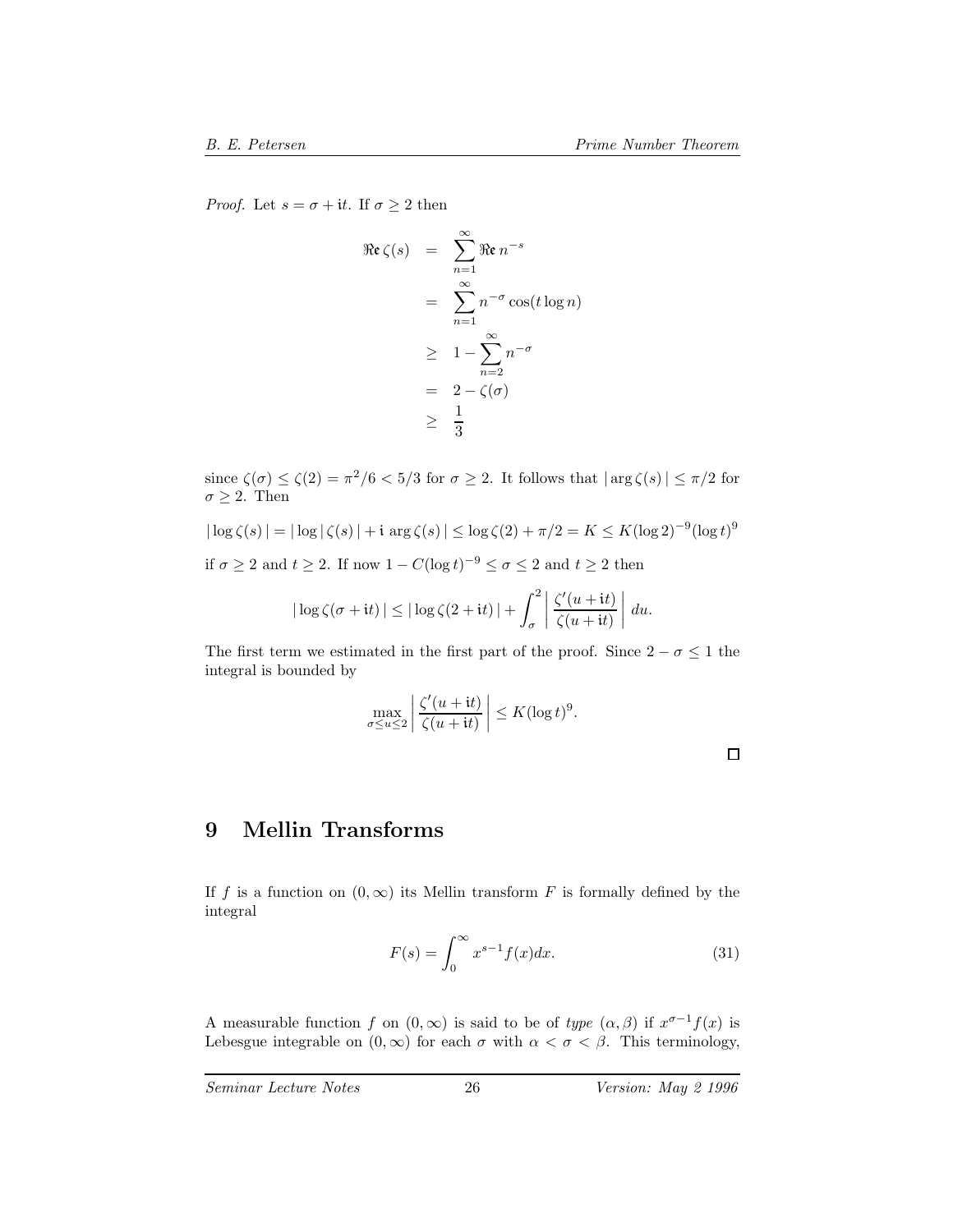from Patterson [30], though it overloads the word *type*, is convenient. If f has type  $(\alpha, \beta)$  then the Mellin transform  $F(s)$  is analytic in the strip  $\alpha < \Re \epsilon s < \beta$ .

A classical example is the Gamma function

$$
\Gamma(s) = \int_0^\infty x^{s-1} e^{-x} dx.
$$

Another example is the very first formula that Riemann derives for the zeta function in his 1859 paper,

$$
\Gamma(s)\zeta(s) = \int_0^\infty \frac{x^{s-1}}{e^x - 1} dx.
$$

In (31) if we make the change of variable  $x = e^t$  we obtain

$$
F(s) = \int_{-\infty}^{\infty} e^{st} f(e^t) dt.
$$

Thus the Mellin transform  $F$  of  $f$  is the Fourier–Laplace transform of the composition  $f \circ \exp$ . In particular

$$
F(\sigma - iu) = \int_{-\infty}^{\infty} e^{-iut} \left( e^{\sigma t} f(e^t) \right) dt
$$

is the Fourier transform of  $e^{\sigma t} f(t)$ . It follows that we have the inversion formula

$$
e^{\sigma t} f(e^t) = \frac{1}{2\pi} \int_{-\infty}^{\infty} e^{iut} F(\sigma - iu) du,
$$

that is,

$$
f(e^t) = \frac{1}{2\pi} \int_{-\infty}^{\infty} e^{-(\sigma + iu)} F(\sigma + iu) du,
$$

provided that

$$
\int_{-\infty}^{\infty} |F(\sigma + iu)| \ du < \infty.
$$

Indeed in this case  $f$  is continuous (after correction on a null set, if needed) and the inversion formula folds for each t.

In the absence of the integrability hypothesis the inversion formula may continue to hold pointwise in a suitable principal–value sense, as well as in various non– pointwise senses, see Mellin [29], Hardy [15], [16], Titchmarsh [40], Patterson [30]. For example, by results of Dirichlet, Dini and Jordan, if f is locally of bounded variation then

$$
\frac{f(e^{t} + 0) + f(e^{t} - 0)}{2} = \lim_{T \to \infty} \frac{1}{2\pi} \int_{-T}^{T} e^{-(\sigma + iu)} F(\sigma + iu) du.
$$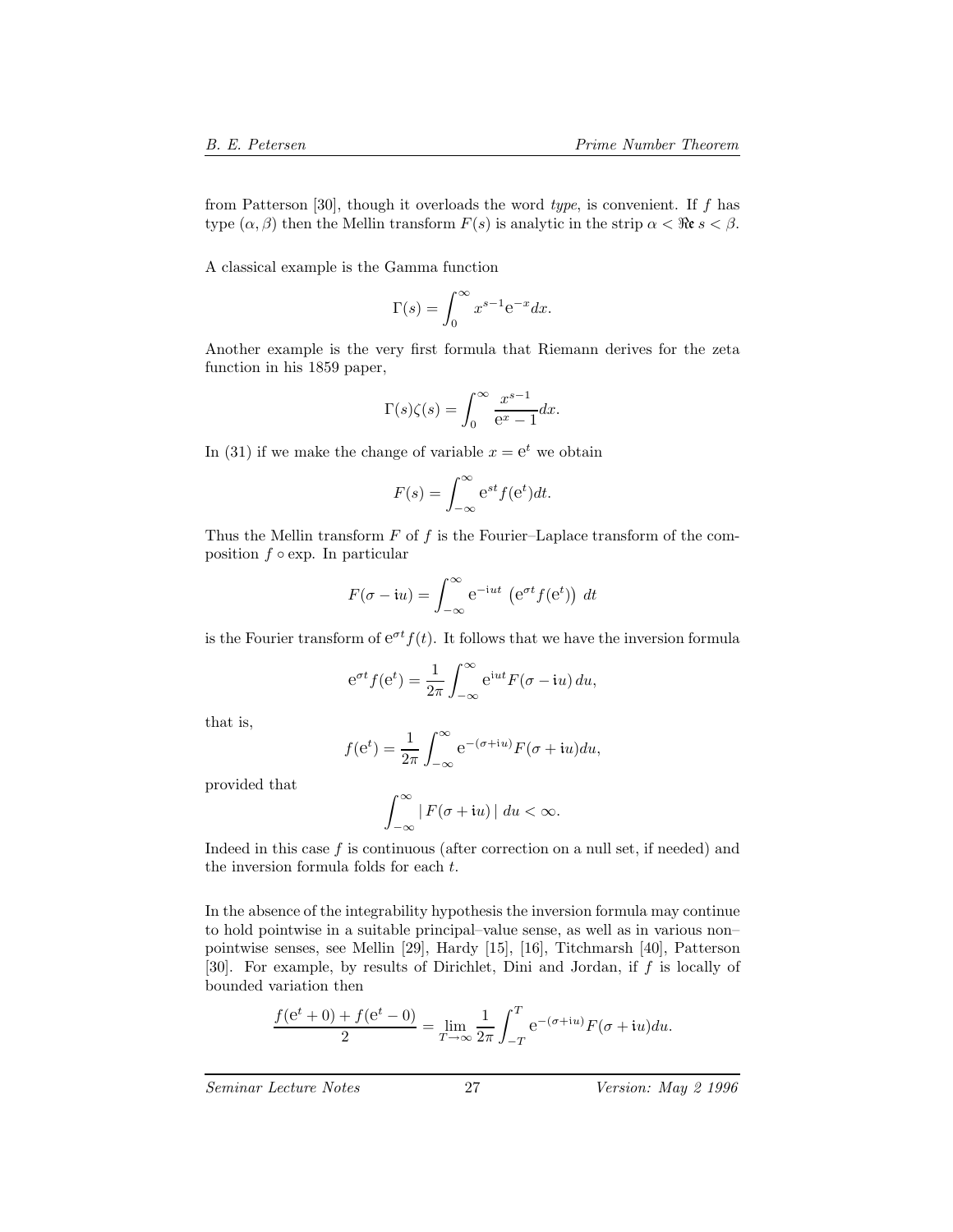**Theorem 9.1.** *If* f *is of type*  $(\alpha, \beta)$  *on*  $(0, \infty)$  *then the Mellin transform* 

$$
F(s) = \int_0^\infty f(x) x^{s-1} dx
$$

*is analytic in the strip*  $\alpha < \Re$ **e**  $s > \beta$ *. Moreover* 

$$
f(x) = \frac{1}{2\pi i} \int_{\sigma - i\infty}^{\sigma + i\infty} F(s) x^{-s} ds
$$

*for each*  $\sigma$  *with*  $\alpha < \sigma < \beta$  *for which* 

$$
\int_{-\infty}^{\infty} |F(\sigma + iu)| \ du < \infty.
$$

Let f be a nonnegative monotone nondecreasing function on  $[0, \infty)$  such that  $f(x) = 0$  if  $x < 2$  and such that  $f(x) = O(x)$ . Let

$$
g(x) = \sum_{n=1}^{\infty} \frac{1}{n} f(x^{1/n}).
$$

Then

$$
f(x) \le g(x) \le f(x) + f(x^{1/2}) \frac{\log x}{\log 2}
$$

and so

$$
g(x) = f(x) + O(x^{1/2} \log x) = O(x).
$$

Since  $g(x) = 0$  for  $x < 2$  we see that the Mellin transform

$$
G(-s) = \int_0^\infty g(x)x^{-s-1} dx
$$

defines a function analytic in  $\Re \varepsilon s > 1$ . If we define

$$
g_1(x) = \int_1^{\infty} \frac{g(t)}{t} dt
$$

1 then we can integrate by parts to obtain

$$
\frac{G(-s)}{s} = \int_0^\infty g_1(x) x^{-s-1} dx.
$$

The integration by parts is justified since  $g(x)x^{-s} = o(1)$  for  $\Re \varepsilon s > 1$ .

We also note

$$
G(-\sigma) = \int_0^\infty \sum_{n=1}^\infty \frac{1}{n} f(t^{1/n}) t^{-\sigma - 1} dt
$$
  

$$
= \sum_{n=1}^\infty \int_0^\infty \frac{1}{n} f(t^{1/n}) t^{-\sigma - 1} dt
$$
  

$$
= \sum_{n=1}^\infty f(x) x^{-ns-1} dx,
$$

*Seminar Lecture Notes* 28 *Version: May 2 1996*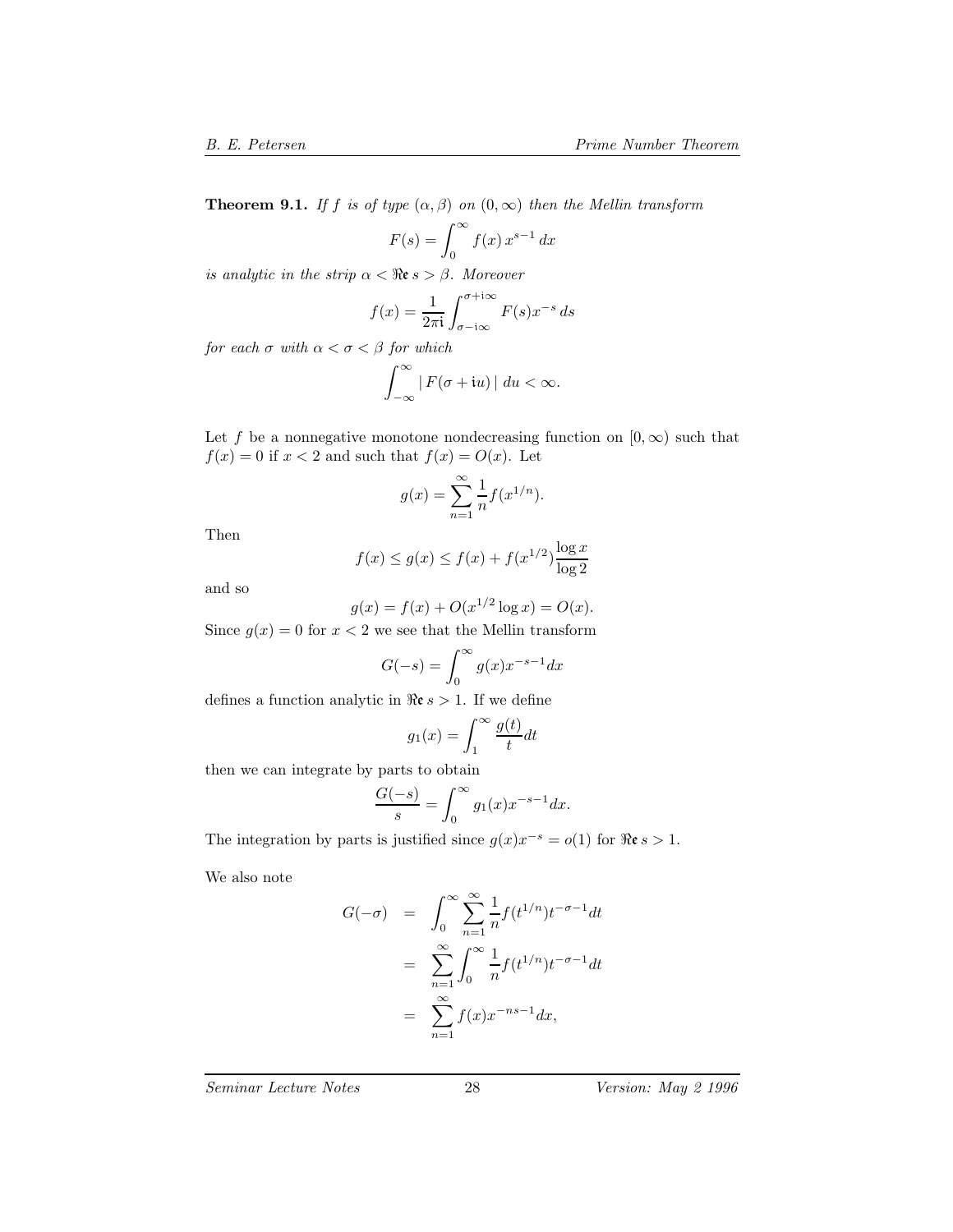where the interchange of the summation and integration is justified since all the terms are nonnegative. We now interchange the summation and integration again and note that we have a geometric series in  $x^{-s}$ . Since  $f(x) = 0$  if  $x < 2$ we can sum the series to obtain

$$
G(-s) = \int_0^\infty \frac{f(x)}{x(x^s - 1)} dx, \quad \Re \mathfrak{e} s > 1.
$$

Indeed, we have this relation for  $s = \sigma > 1$ , and both expressions are analytic in  $\Re \epsilon s > 1$ . If we now apply the inverse Mellin transform, which we can do if we have a suitable estimate for  $G$ , we have

$$
g(x) = \sum_{n=1}^{\infty} \frac{1}{n} f(x^{1/n})
$$
  
\n
$$
G(-s) = \int_0^{\infty} g(x)x^{-s-1} dx = \int_0^{\infty} \frac{f(x)}{x(x^s - 1)} dx, \quad \Re \epsilon s > 1
$$
  
\n
$$
g(x) = \frac{1}{2\pi i} \int_{\sigma - i\infty}^{\sigma + i\infty} G(-s)x^s ds, \quad \sigma > 1
$$
  
\n
$$
g_1(x) = \int_1^x \frac{g(t)}{t} dt
$$
  
\n
$$
g_1(x) = \frac{1}{2\pi i} \int_{\sigma - i\infty}^{\sigma + i\infty} \frac{G(-s)}{s} x^s ds, \quad \sigma > 1
$$
  
\n
$$
f(x) = g(x) + O(x^{1/2} \log x).
$$
  
\nIf we know  $G$  we may be able to estimate  $g$  and then  $f$ . The integral for  $g_1$  in terms of  $G$  is better behaved at  $\infty$ , so perhaps we estimate  $g_1$  instead. In this case, we use the Tauberian lemma, lemma 2.1, to estimate  $g$  and then  $f$  as before.

**Mellin calisthenics**

## **10 Sketches of the Proof of the PNT**

The proof goes by estimating an inverse Mellin transform in accord with the Mellin calesthenics above. In the sketches below we do not concern ourselves with integrability of the Mellin transform. In those cases were integrability holds the inversion formula is valid by theorem 9.1 above. In the other cases, where the integral in the inversion formula is taken in some principal value sense, results of Dirichlet, Dini and Jordan apply.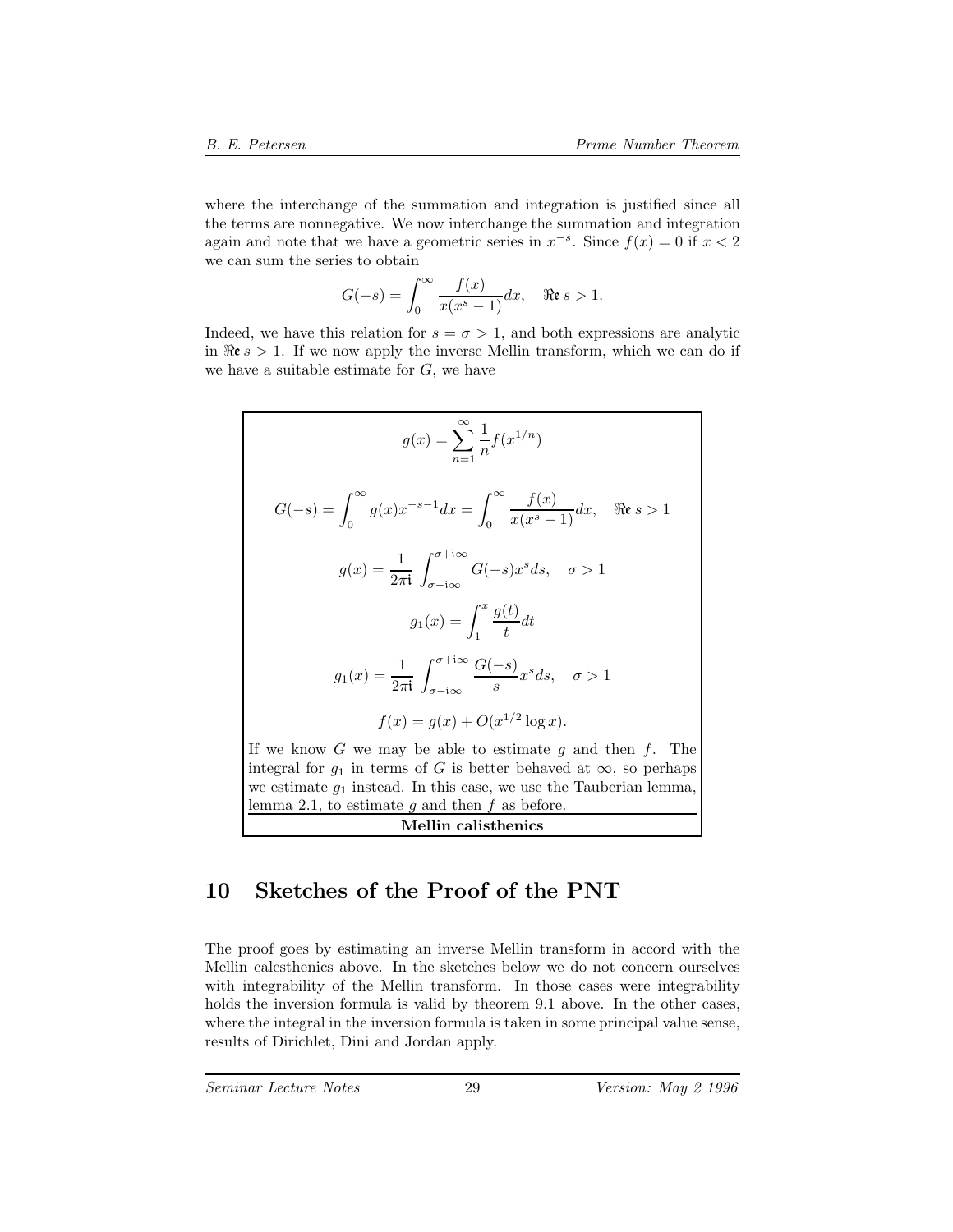### **10.1 Cebyˇ ˇ sev function method**

Since

$$
-\frac{\zeta'(s)}{s\zeta(s)} = \int_0^\infty \psi(x)x^{-s-1}dx
$$

we have

$$
\psi(x) = -\frac{1}{2\pi i} \int_{\sigma - i\infty}^{\sigma + i\infty} \frac{\zeta'(s)}{s\zeta(s)} x^s ds.
$$

We now evaluate the contour integral to obtain a formula for  $\psi(x)$ , the von Mangoldt formula of 1895, [43] (see also Edwards [8]). We then use this formula to deduce

$$
\int_1^x \psi(t)dt \sim \frac{x^2}{2}.
$$

This part uses the fact that there are no roots on  $\Re \epsilon s = 1$ . Then the Tauberian lemma, lemma 2.1, yields  $\psi(x) \sim x$ .

Naturally there are thematic variations: Hadamard estimated  $\int^x$  $\frac{\psi(x)}{t^2}$ dt whereas de la Vallée Poussin estimated  $\int^x \frac{\psi(x)}{dx}$  $\int_{t}^{(w)} dt$ .

#### **10.2 Modified Cebyˇ ˇ sev function method**

If

$$
\psi_1(x) = \int_1^x \frac{\psi(t)}{t} dt
$$

then we have

$$
\psi_1(x) = -\frac{1}{2\pi i} \int_{\sigma - i\infty}^{\sigma + i\infty} \frac{\zeta'(s)}{s^2 \zeta(s)} x^s ds.
$$

If we estimate the contour integral to obtain  $\psi_1(x) \sim x$  then the Tauberian lemma, lemma 2.1, implies  $\psi(x)/x \sim 1$ .

## 10.3 Still another Čebyšev function method

Since  $\zeta(s)$  is meromorphic with a simple pole at  $s = 1$ , with residue 1, and no other poles, we have

$$
\zeta(s) = \frac{h(s)}{s - 1}
$$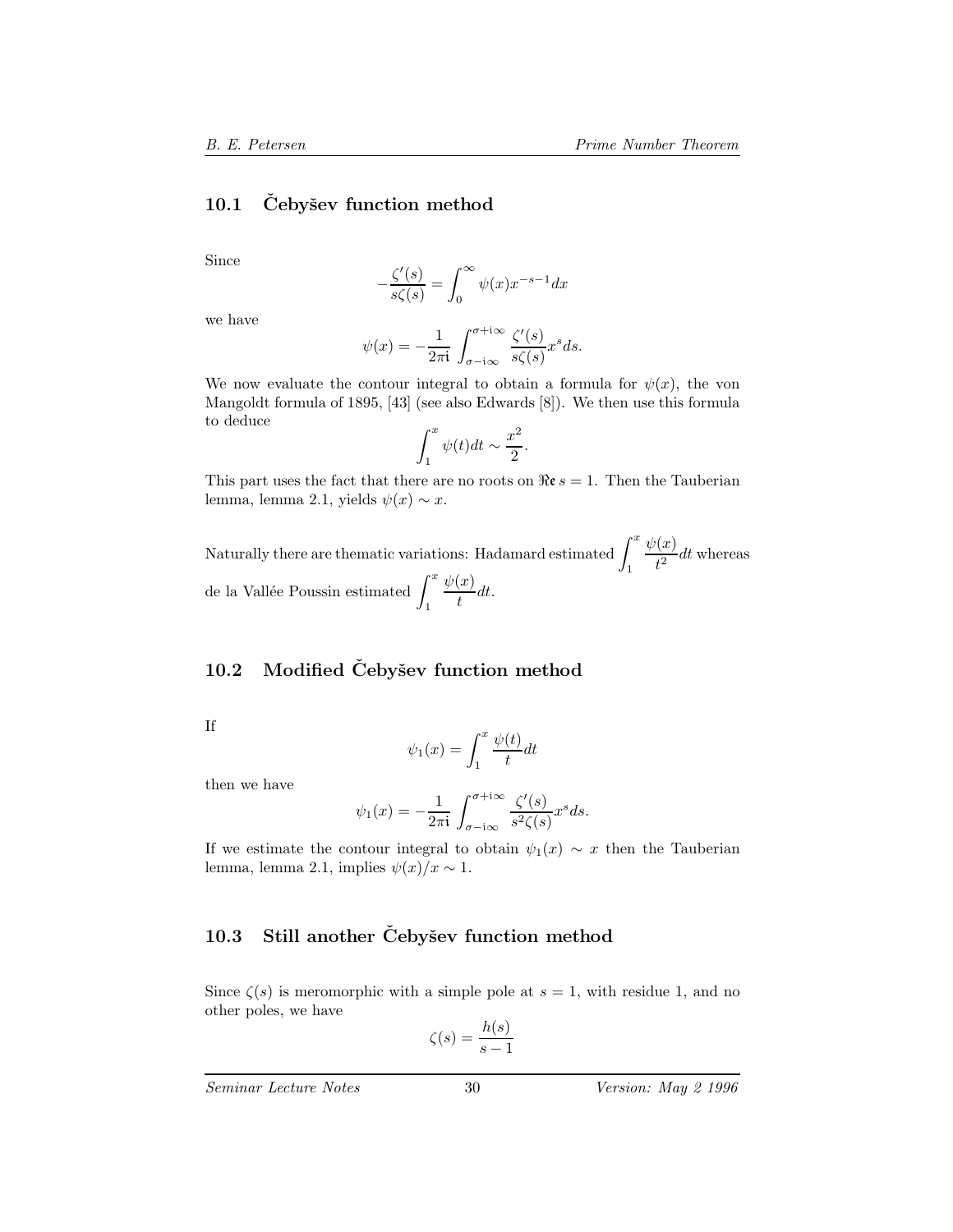where  $h(s)$  is entire and  $h(1) = 1$ . Thus

$$
\frac{\zeta'(s)}{\zeta(s)} + \frac{s}{s-1} = \frac{h'(s)}{h(s)} + 1
$$

is analytic in  $\Re \varepsilon s \geq 1$ . Now

$$
-\frac{1}{s}\left(\frac{\zeta'(s)}{\zeta(s)} + \frac{s}{s-1}\right) = \int_0^\infty \left(\psi(x) - x\right) x^{-s-1} dx
$$

and so

$$
\frac{\psi(x)}{x} - 1 = -\frac{1}{2\pi i} \int_{\sigma - i\infty}^{\sigma + i\infty} \left( \frac{\zeta'(s)}{\zeta(s)} + \frac{s}{s - 1} \right) \frac{1}{s} x^{s - 1} ds
$$

for  $\sigma > 1$ . Since the integrand is well-behaved on  $\sigma = 1$  we can try moving the contour of integration to  $\sigma = 1$  to estimate  $1 - \psi(x)/x$ . This is (roughly) the approach taken in Heins [19].

## 10.4 Yet another Čebyšev function method

We estimate the integral

$$
\Psi(x) = -\frac{1}{2\pi i} \int_{\sigma - i\infty}^{\sigma + i\infty} \frac{x^s}{s(s+1)} \frac{\zeta'(s)}{\zeta(s)} ds.
$$

It turns out that

$$
\int_{1}^{x} \psi(t)dt = \sum_{n \le x} \Lambda(n)(x - n) = x\Psi(x) = \frac{x^2}{2} + o(x^2)
$$

and we use the Tauberian lemma as before. For this proof see Rademacher [31].

#### **10.5 Riemann's method**

Riemann did not actually prove the prime number theorem, but he did have the ingredients described here.

Since

$$
\frac{\log \zeta(s)}{s} = \int_0^\infty \frac{\pi(x)}{x(x^s - 1)} dx
$$

we have

$$
\frac{\log \zeta(s)}{s} = \int_0^\infty J(x) x^{-s-1} dx
$$

*Seminar Lecture Notes* 31 *Version: May 2 1996*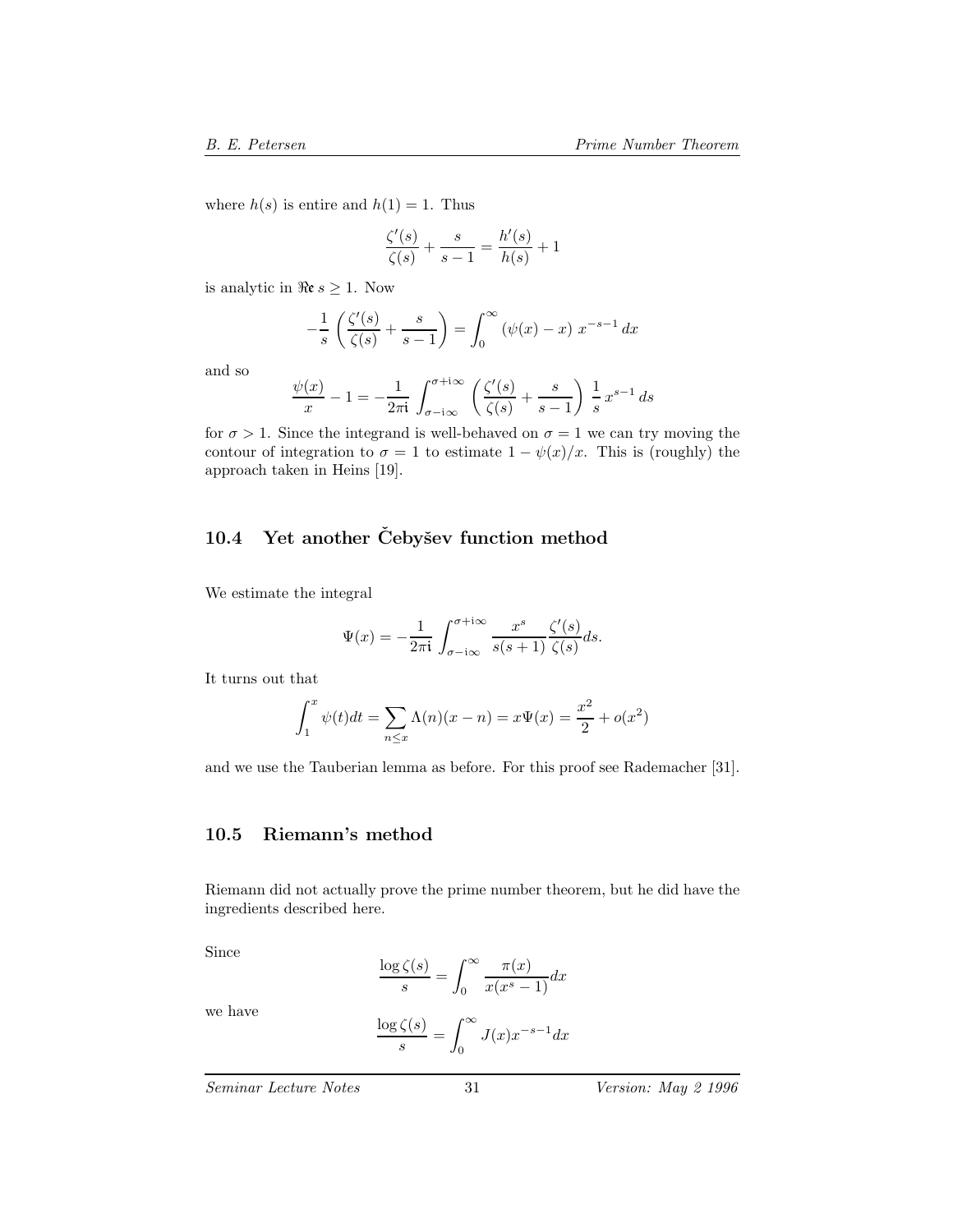where

$$
J(x) = \sum_{n=1}^{\infty} \frac{1}{n} \pi(x^{1/n}).
$$

Then

$$
J(x) = \frac{1}{2\pi i} \int_{\sigma - i\infty}^{\sigma + i\infty} \frac{\log \zeta(s)}{s} x^s ds.
$$

This integral is only conditionally convergent. We estimate it very carefully and deduce  $J(x) \sim x/\log x$ . Then  $\pi(x) = J(x)+O(x^{1/2} \log x) = x/\log x+o(x/\log x)$ .

#### **10.6 Modified Riemann method**

If

$$
J_1(x) = \int_1^x \frac{J(t)}{t} dt
$$

then

$$
J_1(x) = \frac{1}{2\pi i} \int_{\sigma - i\infty}^{\sigma + i\infty} \frac{\log \zeta(s)}{s^2} x^s ds.
$$

We estimate the integral to show  $J_1(x) \sim x/\log x$ . Then the Tauberian lemma, lemma 2.1, implies  $J(x)/x \sim 1/\log x$ . This is the method of proof used in Grosswald [11] and is the method we will use here.

#### **10.7 Littlewood's Method**

Littlewood [28] gives a proof by studying the inverse Mellin transform of

$$
\Gamma(s) \frac{\zeta'(s)}{\zeta(s)}
$$

and relating it to the Cebysev  $\psi$  function

$$
\psi(x) = \sum_{n \le x} \Lambda(n).
$$

### **10.8 Ikehara Tauberian Theorem**

A very famous result concerning the asymptotic behavior of the inverse Mellin (or inverse Fourier) transform is the Tauberian theorem of Landau, Hardy, Littlewood and Ikehara. It shows that a large part of the proof of the prime number theorem is valid in a more general context. See Landau [24], Hardy–Littlewood [17], Ikehara [20], Wiener [44] or Donoghue [7].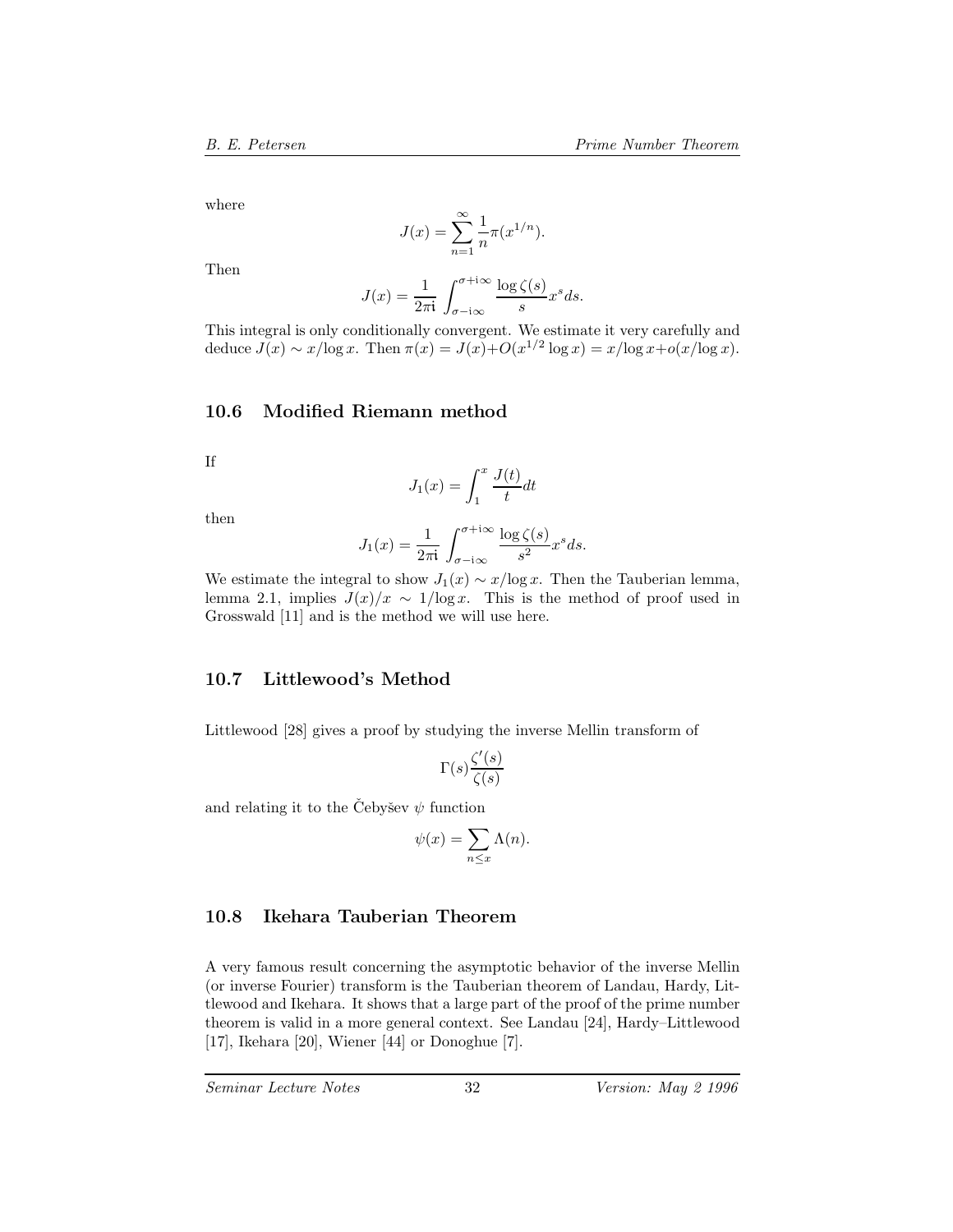**Theorem 10.1. Ikehara.** Let  $\mu$  be a monotone nondecreasing function on  $(0, \infty)$  *and let* 

$$
F(s) = \int_1^\infty x^{-s} d\mu(x).
$$

If the integral converges absolutely for  $\Re$ **e**  $s > 1$  and there is a constant A such *that*

$$
F(s) - \frac{A}{s-1}
$$

*extends to a continuous function in*  $\Re$ **e**  $s \geq 1$  *then* 

$$
\mu(x) \sim Ax.
$$

If we apply the theorem to

$$
-\frac{1}{s}\frac{\zeta'(s)}{\zeta(s)} = \int_1^\infty \psi(x)x^{-s-1}dx
$$

with

$$
\mu(x) = \int_1^x \frac{\psi(t)}{t} dt
$$

then we obtain the prime number theorem.

## **11 Proof of the Prime Number Theorem**

Recall we have seen

$$
\frac{\log \zeta(s)}{s} = \int_0^\infty \frac{\pi(x)}{x(x^s - 1)} dx, \quad \Re \mathfrak{e} s > 1
$$

and therefore if

$$
J(x) = \sum_{n=1}^{\infty} \frac{1}{n} \pi(x^{1/n})
$$

then we have a Mellin transform

$$
\frac{\log \zeta(s)}{s} = \int_0^\infty J(x) x^{-s-1} \, dx, \quad \Re \mathfrak{e} \, s > 1.
$$

This transform decays only as  $t^{-1}(\log t)^9$  for large  $|t|$  and therefore a direct estimate of  $J(x)$  from the inversion formula would require a delicate analysis of a conditionally convergent integral If we let

$$
J_1(x) = \int_1^x \frac{J(t)}{t} dt
$$

*Seminar Lecture Notes* 33 *Version: May 2 1996*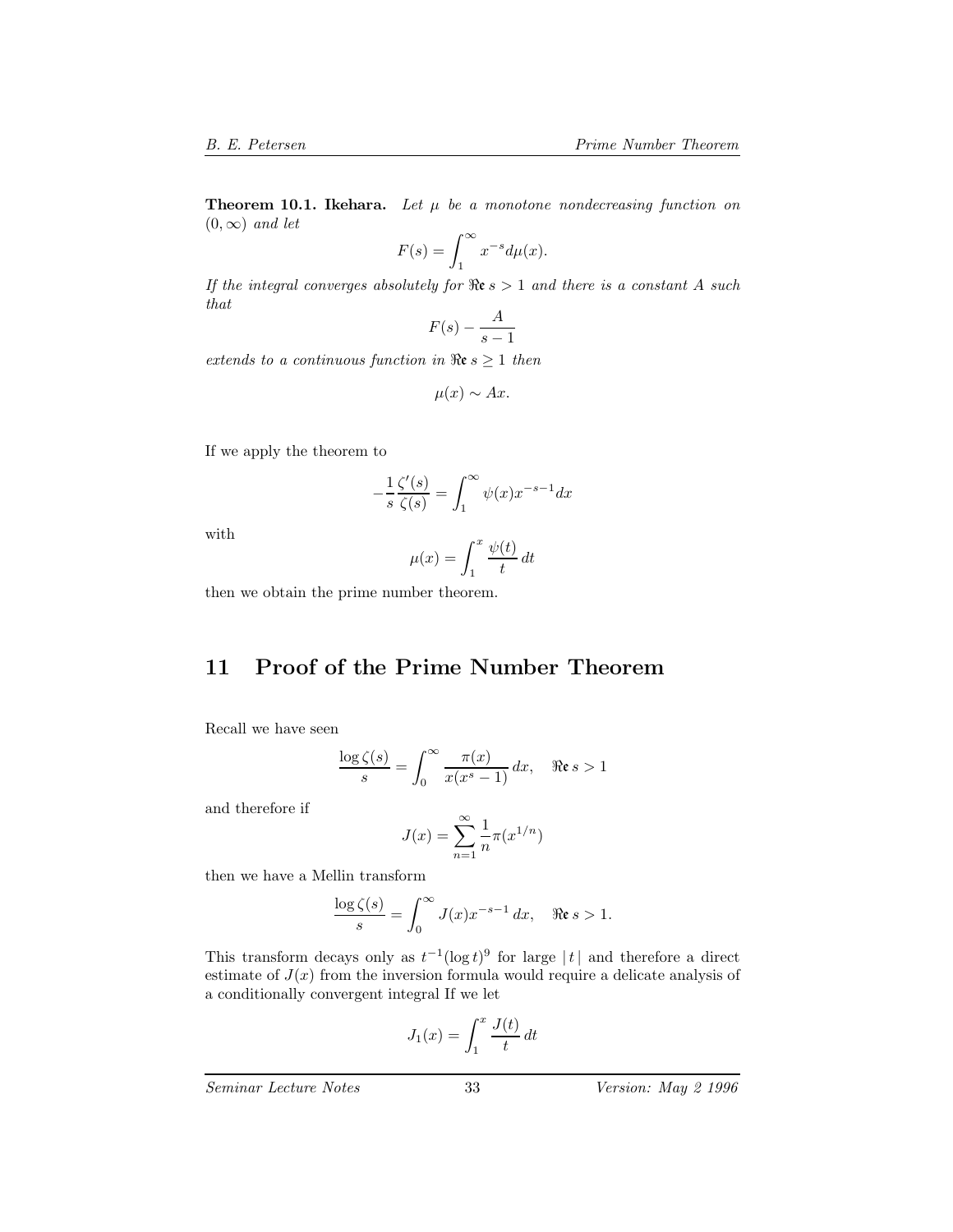(note  $J(t) = 0$  if  $t < 2$ ) then an integration by parts yields the Mellin transform

$$
\frac{\log \zeta(s)}{s^2} = \int_0^\infty J_1(x) x^{-s-1} dx, \quad \Re \mathfrak{e} s > 1.
$$

This transform (for  $s = \sigma + it$ ,  $\sigma > 1$  fixed) decays like  $t^{-2}(\log t)^9$  for large  $|t|$ and so is integrable along vertical lines. As we have seen it follows that the inverse transform formula is valid. Thus

$$
J_1(x) = \frac{1}{2\pi i} \int_{a - i\infty}^{a + i\infty} \frac{\log \zeta(s)}{s^2} x^s ds
$$

for any  $a > 1$ . We will estimate this contour integral (essentially by moving the contour to  $a = 1$ ).

Let  $h(s)=(s - 1)\zeta(s)$  so  $h(s)$  is an entire analytic function and  $h(s) \neq 0$  if  $\Re \varepsilon s \geq 1$ . For  $\sigma > 1$  we have

$$
\log h(s) = \log(\sigma - 1) + \log \zeta(s)
$$

where the principal branch of the logarithm is used. We know  $\log \zeta(s)$  is analytic in  $\Rees \geq 1$ ,  $s \neq 1$ . Thus by uniqueness of analytic continuation we have

$$
\log h(s) = \log(s - 1) + \log \zeta(s)
$$

for  $\Re \varepsilon s \geq 1$ ,  $s \neq 1$ . It follows that  $J_1(x) = I_1(x) - H_2(x)$  where

$$
I_1(x) = \frac{1}{2\pi i} \int_{a-i\infty}^{a+i\infty} \frac{\log h(s)}{s^2} x^s ds \tag{32}
$$

$$
H_2(x) = \frac{1}{2\pi i} \int_{a-i\infty}^{a+i\infty} \frac{\log(s-1)}{s^2} x^s ds.
$$
 (33)

(34)

The estimate of  $I_1(x)$  will depend on  $\zeta(s) \neq 0$  when  $s = 1 + it$ . The estimate of  $H_2(x)$ , which is harder, has nothing to do with zeta functions.

**Lemma 11.1.** *Let*

$$
H_m(x) = \frac{1}{2\pi i} \int_{a-i\infty}^{a+i\infty} \frac{\log(s-1)}{s^m} x^s ds,
$$

 $a > 1$  *and*  $m > 1$ *. Then*  $H_m(x)$  *is independent of a and* 

$$
H_m(x) = \frac{x}{\log x} + o\left(\frac{x}{\log x}\right).
$$

*Seminar Lecture Notes* 34 *Version: May 2 1996*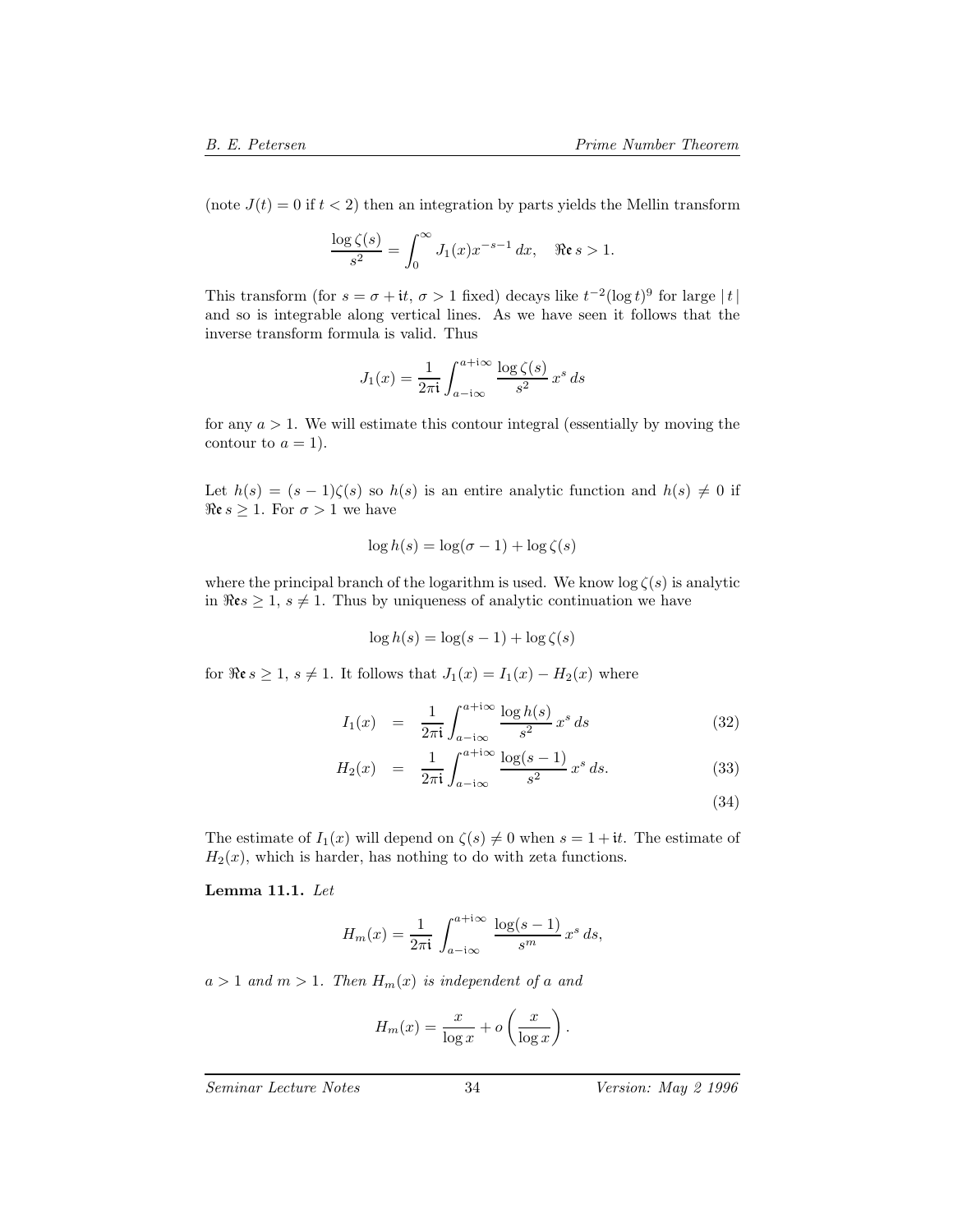B

the contract of the contract of the contract of the contract of the contract of the contract of the contract of

*Proof.* Consider the contour illustrated at the right. By Cauchy's theorem we have

$$
\int_{\sigma - iT}^{\sigma + iT} \frac{\log(s - 1)}{s^m} x^s ds = -IA - IB - IC - ID - IE
$$

where  $IX$  indicates the integral over the segment labeled  $X$  in the illustration. Consider first the integral over the segment A:

$$
-IA = \int_{1+iT}^{a+iT} \frac{\log(s-1)}{s^m} x^s ds.
$$

Along the segment A the integrand is bounded in absolute value by  $C_a \frac{\log T}{T_{\text{max}}}$  if  $T > 2$ . The path of integration has length  $a - 1$ . We have the same estimate for IE. Since  $m > 0$  we see  $IA \rightarrow 0$  and integral over the semicircle of

$$
\Rightarrow 0 \text{ and } IE \rightarrow 0 \text{ as } T \rightarrow \infty. \text{ Theicircle of radius } \delta < 1 \text{ is given by}
$$
  

$$
\frac{\log(\delta e^{i\theta})}{(1 + \delta e^{i\theta})^m} x^{1 + \delta \exp(i\theta)} i\delta e^{i\theta} d\theta.
$$

Thus

 $-IC =$ 

 $\int_0^{\pi/2}$ 

 $-\pi/2$ 

$$
|IC| \leq \int_{-\pi/2}^{\pi/2} \frac{|\log(\delta e^{i\theta})|}{(1-\delta)^m} x^{1+\delta} \delta d\theta
$$
  
\n
$$
\leq x^{1+\delta} \frac{\delta}{(1-\delta)^m} \int_{-\pi/2}^{\pi/2} (-\log \delta + \pi^2/4) d\theta
$$
  
\n
$$
\leq \frac{\pi x^{1+\delta}}{(1-\delta)^m} (-\delta \log \delta + \delta \pi^2/4)
$$
  
\n
$$
\to 0 \text{ as } \delta \to 0.
$$

Combining the integrals IB and ID we now have

$$
H_m(x) = -\lim_{\delta \to 0} \lim_{T \to \infty} \frac{1}{\pi} \int_{\delta}^{T} \Re \mathfrak{e} \left( \frac{\log(\mathrm{i}t)}{(1 + \mathrm{i}t)^m} x^{1 + \mathrm{i}t} \right) dt
$$
  
= 
$$
-\frac{x}{\pi} \Re \mathfrak{e} \widehat{G}_m(\log x)
$$

where

$$
\widehat{G}_m(y) = \int_0^\infty \frac{\log(\mathrm{i}t)}{(1 + \mathrm{i}t)^m} \,\mathrm{e}^{\mathrm{i}t y} \, dt
$$

is the Fourier transform of the integrable function

$$
G_m(t) = \frac{\log(it)}{(1+it)^m} Y(t)
$$

*Seminar Lecture Notes* 35 *Version: May 2 1996*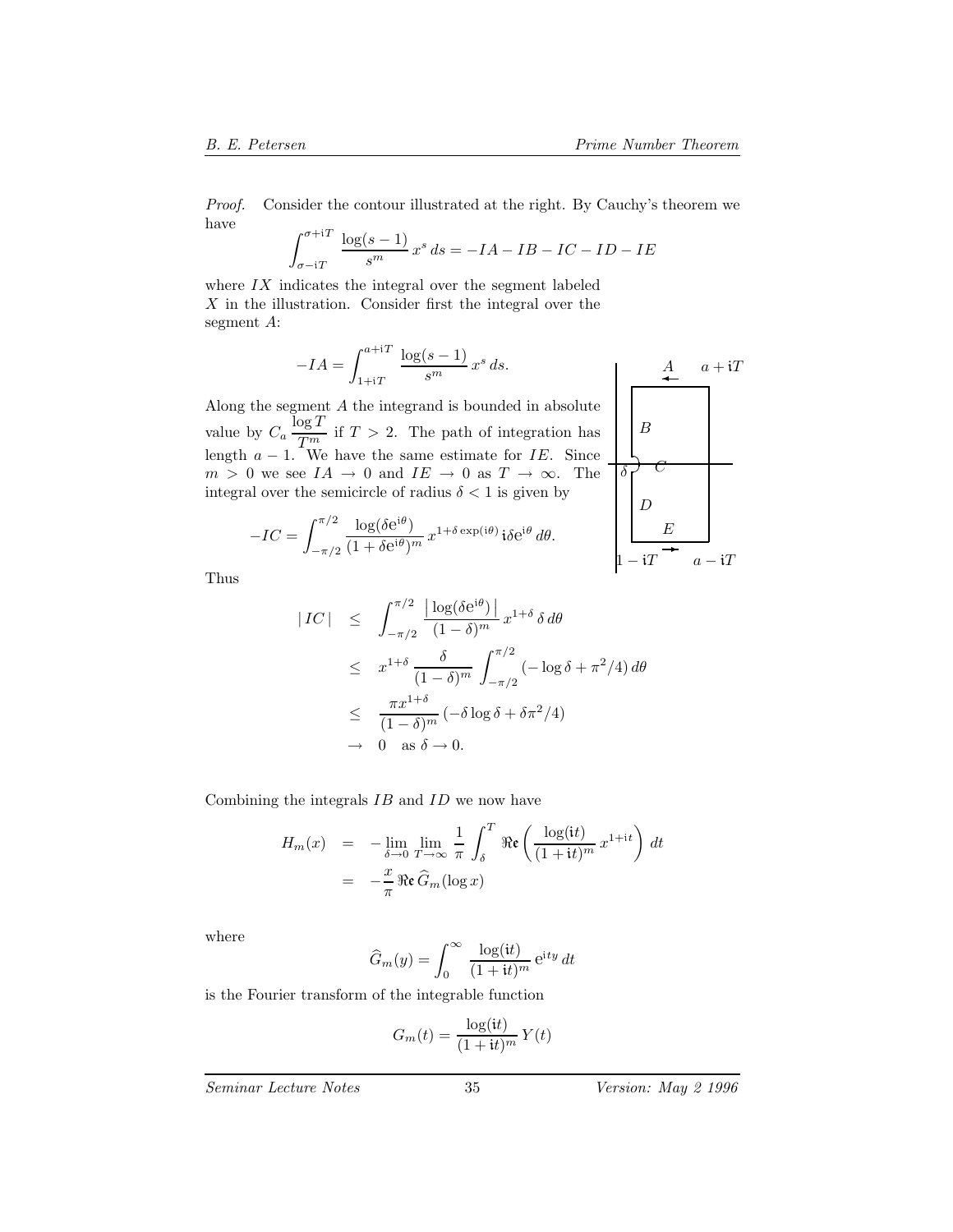where  $Y$  is Heaviside's function. By the Riemann–Lebesgue lemma it follows that  $G_m(y) \to 0$  as  $y \to \infty$ , but we need more. In fact we need

$$
\Re\mathfrak{e}\left(y\widehat{G}_m(y)\right) = -\pi + o(1), \quad y \to \infty.
$$
 (35)

The traditional estimate of Fourier integral goes by integration by parts:

$$
\begin{array}{rcl}\n\text{i}y\widehat{G}_m(y) & = & \lim_{\delta \to 0} \lim_{T \to \infty} \int_{\delta}^T \frac{\log(\text{i}t)}{(1+\text{i}t)^m} \frac{d}{dt} e^{\text{i}ty} \, dt \\
& = & \lim_{\delta \to 0} \lim_{T \to \infty} \left( \frac{\log(\text{i}T)}{(1+\text{i}T)^m} e^{\text{i}Ty} \frac{\log(\text{i}\delta)}{(1+\text{i}\delta)^m} e^{\text{i}\delta y} - \right. \\
& & \int_{\delta}^T \frac{e^{\text{i}ty}}{t(1+\text{i}t)^m} dt - \int_{\delta}^T \frac{m\pi/2 - m\text{i} \log t}{(1+\text{i}t)^{m+1}} e^{\text{i}ty} \, dt \right).\n\end{array}
$$

The first term is  $O(\frac{\log T}{T^m})$ . In the last integral the integrand is  $O(\frac{\log t}{t^{m+1}})$  for large t and  $O(-\log t)$  for small t. It follows the integrand is integrable, the limit of the last integral exists and this limit is the Fourier transform of an integrable function, and so has limit 0 at  $\infty$  by the Riemann-Lebesgue lemma. We now have

$$
ig\widehat{G}_m(y) = -\lim_{\delta \to 0} \left( \frac{\log(\mathrm{i}\delta)}{(1 + \mathrm{i}\delta)^m} e^{\mathrm{i}\delta y} + \int_{\delta}^{\infty} \frac{e^{\mathrm{i}ty}}{t(1 + \mathrm{i}t)^{m+1}} dt \right) + o(1),\tag{36}
$$

as  $y \to \infty$ .

Now let

$$
u(t) = \frac{1}{t(1+it)^{m+1}} - \frac{1}{t} + \frac{i^{m+1}t^m}{(1+it)^{m+1}}.
$$

A quick calculation shows

$$
u(t) = -(m+1)i - \frac{(m+1)(m+2)}{2}t + O(t^2), \quad t \to 0
$$
  

$$
u(t) = (m+1)i t^{-2} + \frac{(m+1)(m+2)}{2}t^{-3} + O(t^{-4}), \quad t \to \infty.
$$

It follows that  $u$  is integrable and therefore by the Riemann–Lebesgue lemma we now have

$$
\begin{array}{rcl}\n\text{i}y\widehat{G}_m(y) & = & o(1) - \lim_{\delta \to 0} \lim_{T \to \infty} \left( \frac{\log(\text{i}\delta)}{(1 + \text{i}\delta)^m} e^{\text{i}\delta y} + \int_{\delta}^T \frac{e^{\text{i}ty}}{t} \, dt \right. \\
&\quad & - & \text{i}^{m+1} \int_{\delta}^T \frac{t^m e^{\text{i}ty}}{(1 + \text{i}t)^{m+1}} \, dt\n\end{array}
$$

*Seminar Lecture Notes* 36 *Version: May 2 1996*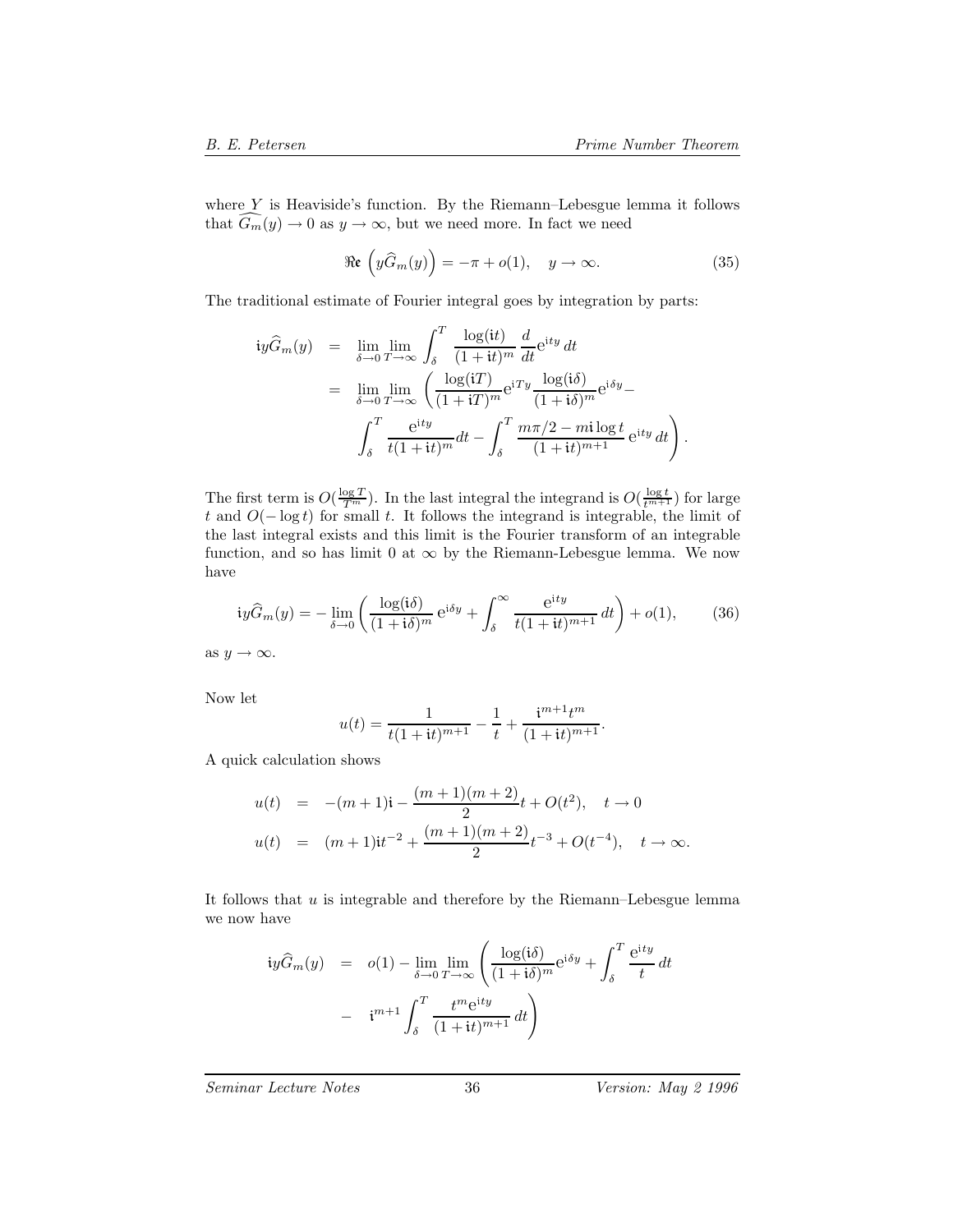We integrate by parts again

$$
\begin{split} \n\text{i} & y \int_{\delta}^{T} \frac{t^m \mathbf{e}^{\mathbf{i} t y}}{(1 + \mathbf{i} t)^{m+1}} \, dt \\ \n& = \int_{\delta}^{T} \frac{t^m}{(1 + \mathbf{i} t)^{m+1}} \frac{d}{dt} \mathbf{e}^{\mathbf{i} t y} \, dt \\ \n& = \left. \frac{t^m}{(1 + \mathbf{i} t)^{m+1}} \mathbf{e}^{\mathbf{i} t y} \right|_{\delta}^{T} - \int_{\delta}^{T} \frac{mt^{m-1} - \mathbf{i} t^m}{(1 + \mathbf{i} t)^{m+2}} \mathbf{e}^{\mathbf{i} t y} \, dt. \n\end{split}
$$

It follows that

$$
\text{i}y \int_0^\infty \frac{t^m e^{\text{i}ty}}{(1+\text{i}t)^{m+1}} dt = -\int_0^\infty \frac{mt^{m-1} - \text{i}t^m}{(1+\text{i}t)^{m+2}} e^{\text{i}ty} dt.
$$

Now  $(mt^{m-1} - it^m)/(1 + it)^{m+2}$  is integrable and so by the Riemann–Lebesgue lemma this last integral is  $o(1)$  as  $y \to \infty$ . Thus

$$
\begin{array}{rcl}\n\text{i}y\widehat{G}_m(y) & = & o(1) - \lim_{\delta \to 0} \left( \frac{\log(\text{i}\delta)}{(1 + \text{i}\delta)^m} e^{\text{i}\delta y} + \int_{\delta}^{\infty} \frac{e^{\text{i}ty}}{t} \, dt \right) \\
& = & o(1) - \lim_{\delta \to 0} \left( \log(\text{i}\delta) e^{\text{i}\delta y} + \int_{\delta}^{\infty} \frac{e^{\text{i}ty}}{t} \, dt \right).\n\end{array}
$$

Since  $\log(i\delta) = \log \delta + i\pi/2$  if we take imaginary parts we obtain

$$
\Re\mathfrak{e}\left(y\widehat{G}_m(y)\right) = o(1) - \lim_{\delta \to 0} \left( (\log \delta)(\sin \delta y) + \frac{\pi}{2}\cos \delta y + \int_{\delta}^{\infty} \frac{\sin ty}{t} dt \right)
$$

$$
= o(1) + \frac{\pi}{2} + \int_{0}^{\infty} \frac{\sin ty}{t} dt.
$$

Since the integral is  $\pi/2$  we have

$$
\Re\mathfrak{e}\left(\widehat{G}_m(y)\right) = \frac{\pi}{y} + o\left(\frac{1}{y}\right)
$$

as required.  $\Box$ 

To prove the prime number theorem it remains to show if

$$
I_1(x) = \frac{1}{2\pi i} \int_{a-i\infty}^{a+i\infty} \frac{\log h(s)}{s^2} x^s ds, \quad a > 1,
$$

then

$$
I_1(x) = o\left(\frac{x}{\log x}\right), \quad x \to \infty.
$$

*Seminar Lecture Notes* 37 *Version: May 2 1996*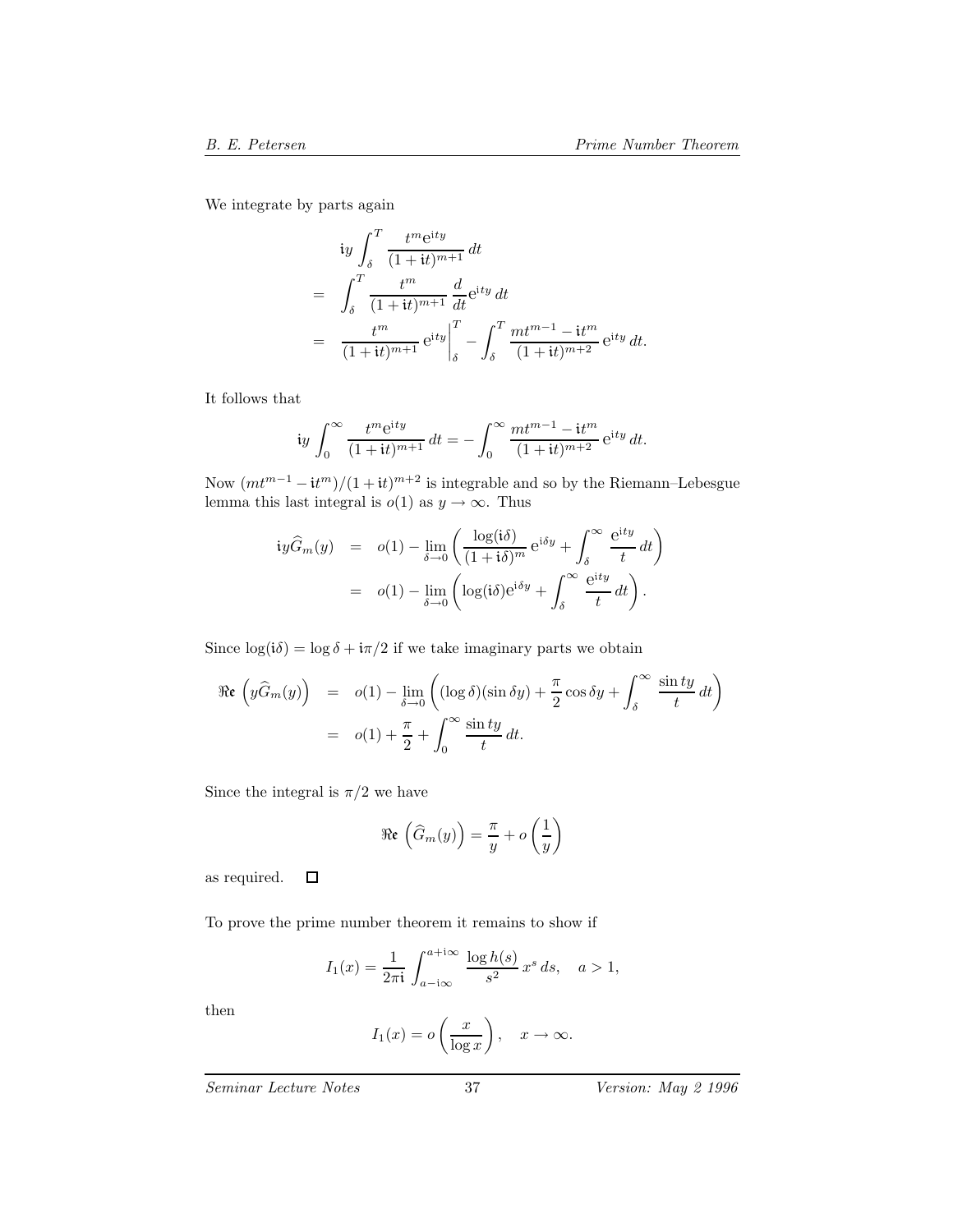B

C

 $a + iT$ 

The critical issue here is that  $\log h(s)$ , where  $h(s)=(s-1)\zeta(s)$ , is analytic in  $\Re \varepsilon s \geq 1$ .

By Cauchy's theorem

$$
I_1(x) = \lim_{T \to \infty} I A = \lim_{T \to \infty} -IB - IC - ID
$$

where  $IX$  indicates the contour integral over the segment labelled  $X$  in the illustration in the right. To estimate the integrals we note  $x^s s^{-2} \log h(s)$ 

is analytic in 
$$
\Re \epsilon s \ge 1
$$
 and, by theorem 8.10, for  $|t|$  large and  $s = \sigma + it$  we have

$$
\begin{array}{rcl}\n\left|x^{s} \, s^{-2} \, \log h(s)\right| & = & \left|\frac{x^{\sigma+it}}{(\sigma+it)^{2}} \, \log \left((s-1)\zeta(s)\right)\right| \\
& \leq & \frac{x^{\sigma}}{t^{2}} \, |\log|t| + \log|\zeta(s)| \\
& \leq & C \, \frac{x^{\sigma}}{t^{2}} (\log|t|)^{9}.\n\end{array}
$$

It follows the integral over the horizontal segments goes to 0 as  $T \to \infty$ . Thus

$$
I_1(x) = \lim_{T \to \infty} \frac{1}{2\pi} \int_{-T}^{T} \frac{x^{1+it}}{(1+it)^2} \log h(1+it) dt
$$
  
= 
$$
\frac{x}{2\pi} H(\log x)
$$

where

$$
H(y) = \lim_{T \to \infty} \int_{-T}^{T} e^{iyt} \frac{\log h(1+it)}{(1+it)^2} dt.
$$

Integrating by parts we have

$$
iyH(y) = \lim_{T \to \infty} \int_{-T}^{T} \frac{\log h(1+it)}{(1+it)^2} \frac{d}{dt} e^{iyt} dt \tag{37}
$$

$$
= -i \lim_{T \to \infty} \int_{-T}^{T} \frac{(1+it)\frac{h'(1+it)}{h(1+it)} - 2 \log h(1+it)}{(1+it)^3} e^{iyt} dt \quad (38)
$$

(39)

since  $\log h(1 + it) = O((\log |t|)^9)$  implies the boundary terms have limit 0.

We have already seen that  $\log h(s)$  is analytic in  $\Re \varepsilon s \geq 1$ . Hence the same is true for  $h'(s)/h(s)$ . We can also see it directly – since  $\zeta(s)$  has a simple pole

*Seminar Lecture Notes* 38 *Version: May 2 1996*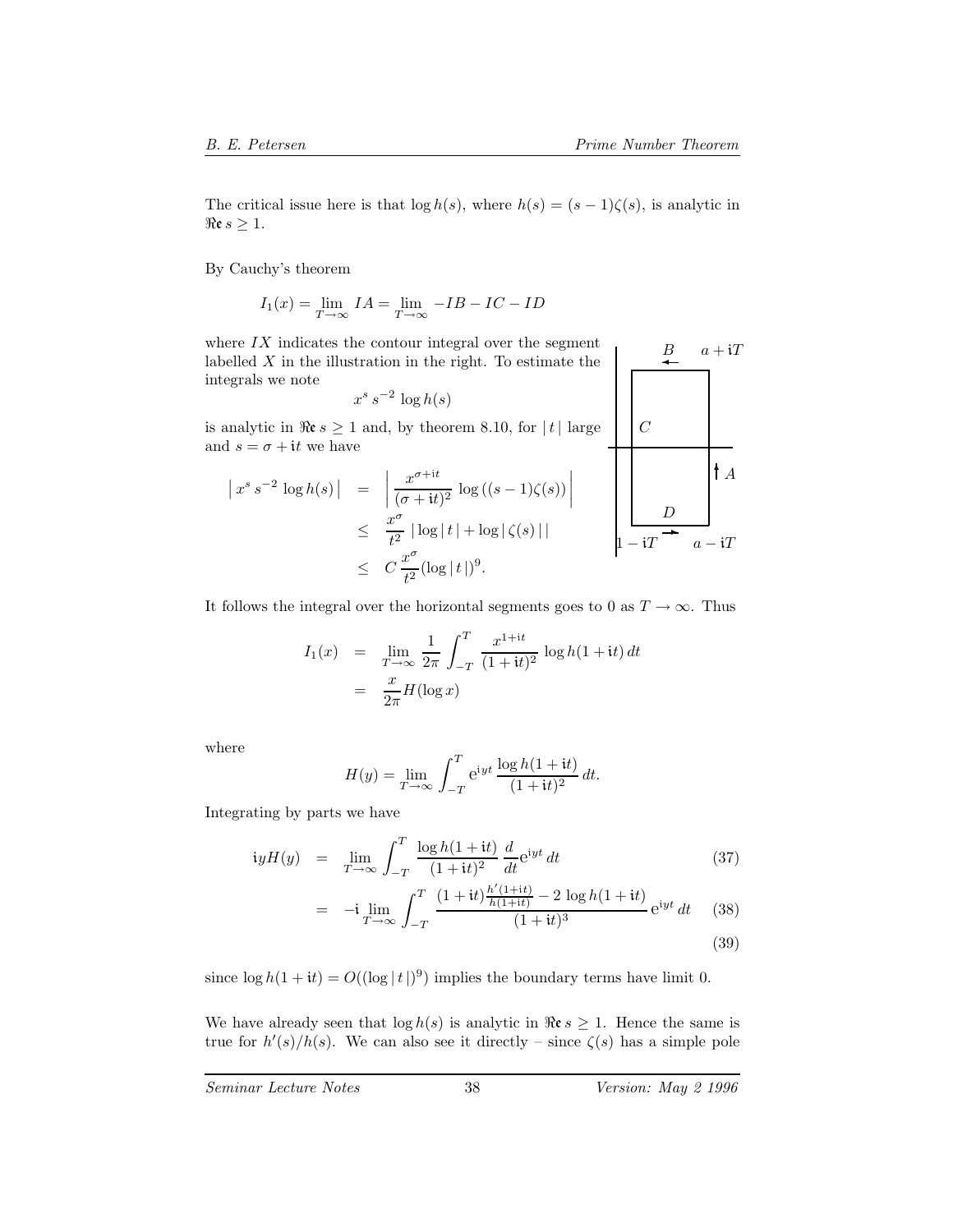at  $s = 1$  it follows that  $\zeta'(s)/\zeta(s)$  has a simple pole with residue  $-1$  at  $s = 1$ . Thus  $h(s)=(s-1)\zeta(s)$  implies

$$
\frac{h'(s)}{h(s)} = \frac{1}{s-1} + \frac{\zeta'(s)}{\zeta(s)}
$$

is analytic in a neighborhood of  $s = 1$  and also away from the zeros of  $\zeta(s)$ . Thus its analytic in  $\Re \varepsilon s \geq 1$ . It follows that

$$
\left| \frac{h'(1+{\bf i}t)}{h(1+{\bf i}t)} \right| \leq C \quad \text{ for } |t| \leq 1.
$$

From lemma 8.6 we have

$$
\begin{array}{|l|l|}\n\left| \frac{h'(1+it)}{h(1+it)} \right| & = & \left| \frac{\zeta'(1+it)}{\zeta(1+it)} + \frac{1}{it} \right| \\
& \leq & C_1 + c_2 \left( \log|t| \right)^9 \\
& \leq & C_3 (\log|t|)^9\n\end{array}
$$

for  $|t| \geq 1$ . It follows that the numerator in the last integrand in equation (37) is bounded by

$$
C_3 |t| (\log |t|)^9 + C_4 (\log |t|)^9.
$$

Hence the integrand is

$$
O\left(\left|\,t^{-2}\,\right|(\log|t\,|)^9\right),\quad | \,t\,| \to \infty
$$

and bounded for small  $|t|$ . Thus the integrand is integrable and so by the Riemann–Lebesgue lemma we have

$$
yH(y) = o(1)
$$
, as  $|t| \to \infty$ .

Then

$$
I_1(x) = \frac{x}{2\pi} H(\log x) = o\left(\frac{x}{\log x}\right)
$$

which completes the proof of the prime number theorem.

## **References**

- [1] George E. Andrews, *Number theory*, W. B. Saunders Co., Philadelphia, 1971, (Reprinted by Dover, New York, 1994).
- [2] Bruce C. Berndt and Robert A. Rankin, *Ramanujan. Letters and commentary*, Amer. Math. Soc. and London Math. Soc., Providence, Rhode Island, 1995.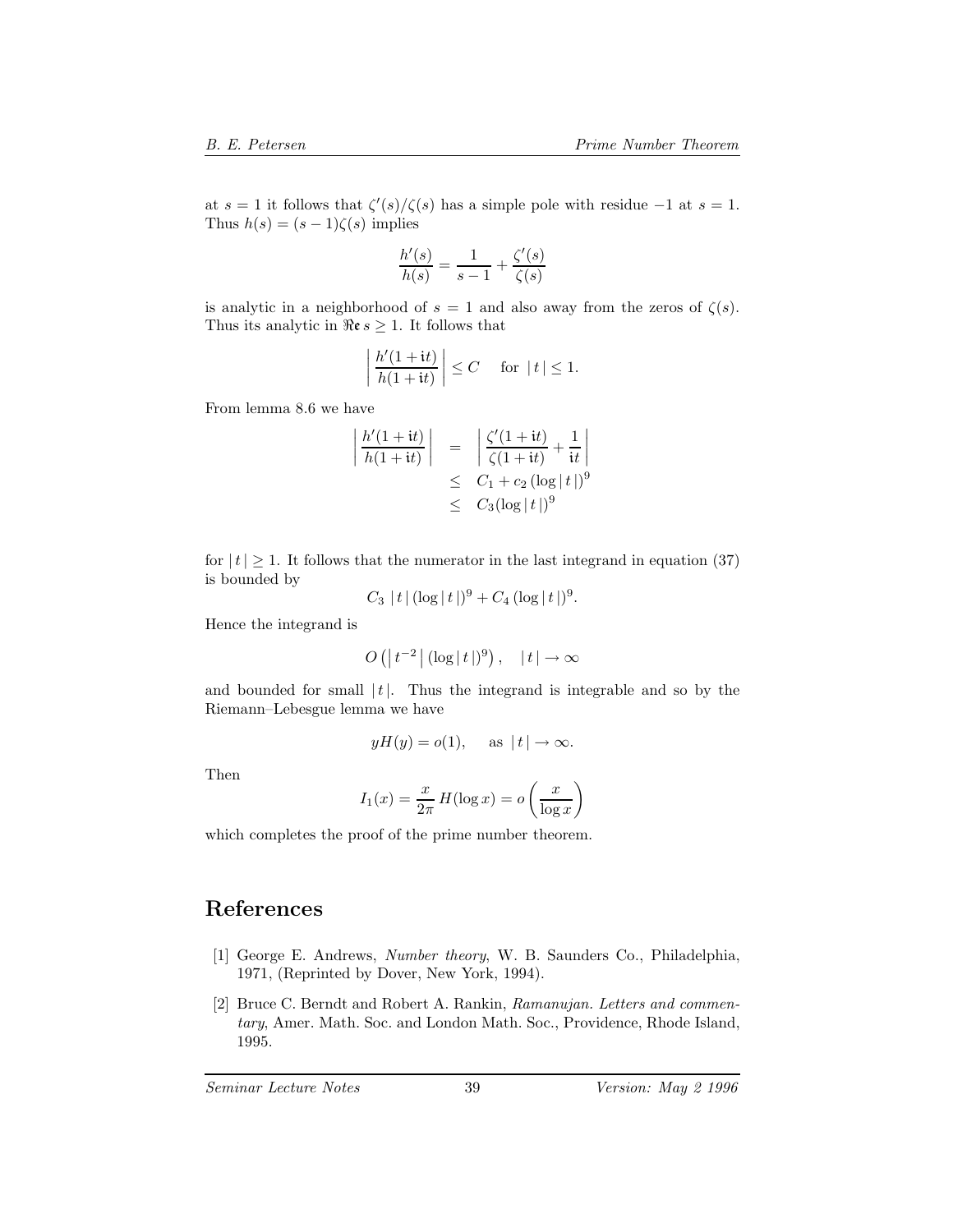- [3] P. L. Cebyšev, *La totalité des nombres premiers inférieurs a une limite donn´ee*, J. Math. Pures Appl. **17** (1852), 341–365.
- [4] , *Œuvres*, Chelsea, New York, 1962, (Reprint).
- [5] Richard E. Crandall, *Projects in scientific computation*, Springer–Verlag, New York, Berlin, Heidelberg, 1994.
- [6] Charles-Jean de la Vall´ee Poussin, *Recherches analytiques sur la th´eorie des nombres; Premi`ere partie: La fonction* ζ(s) *de Riemann et les nombres premiers en g´en´eral*, Annales de la Soc. scientifiques de Bruxelles **20 (II)** (1896), 183–256 (Second part 281–297 ??).
- [7] William F. Donoghue, *Distributions and Fourier transforms*, Academic Press, New York and London, 1969.
- [8] H. M. Edwards, *Riemann's zeta function*, Academic Press, New York, London, 1974.
- [9] Carl Friedrich Gauss, *Werke*, 2 ed., Königlichen Gesellschaft der Wissenschaften, Göttingen, 1876, (First edition 1863).
- [10] L. J. Goldstein, *A history of the prime number theorem*, Amer. Math. Monthly **80** (1973), 599–615, (Includes Gauss' 1849 letter to Enke, translated by G. Ehrlich).
- [11] Emil Grosswald, *Topics from the theory of numbers*, 2 ed., Birkhäuser, Boston, Basel, Stuttgart, 1984.
- [12] Jacques Hadamard, *Sur la distribution des zéros de la fonction*  $\zeta(s)$  *et ses cons´equences arithm´etiques*, Bull. Soc. Math. France **14** (1896), 199–220, (Also in "Œuvres" Vol. 1).
- [13] , *Œuvres de Jacques Hadamard*, Centre National de la Recherche Scientifiques, Paris, 1968.
- [14] G. H. Hardy, *Prime numbers*, British Association Report, Britist Association, Manchester, 1915, (In "Collected Papers", vol. 2), pp. 350–354.
- [15] , *On Mellin's inversion formula*, Messenger of Mathematics **47** (1918), 178–184, (In "Collected Papers", vol. 7).
- [16] , *Further notes on Mellin's inversion formulæ*, Messenger of Mathematics **50** (1921), 165–171, (In "Collected Papers", vol. 7).
- [17] G. H. Hardy and J. E. Littlewood, *Contributions to the theory of the Riemann zetafunction and the theory of the distribution of primes*, Acta Math. **41** (1918), 119–196.
- [18] Philip Hartman and Aurel Wintner, *On M¨obius' inversion*, Amer. J. Math **69** (1947), 853–858.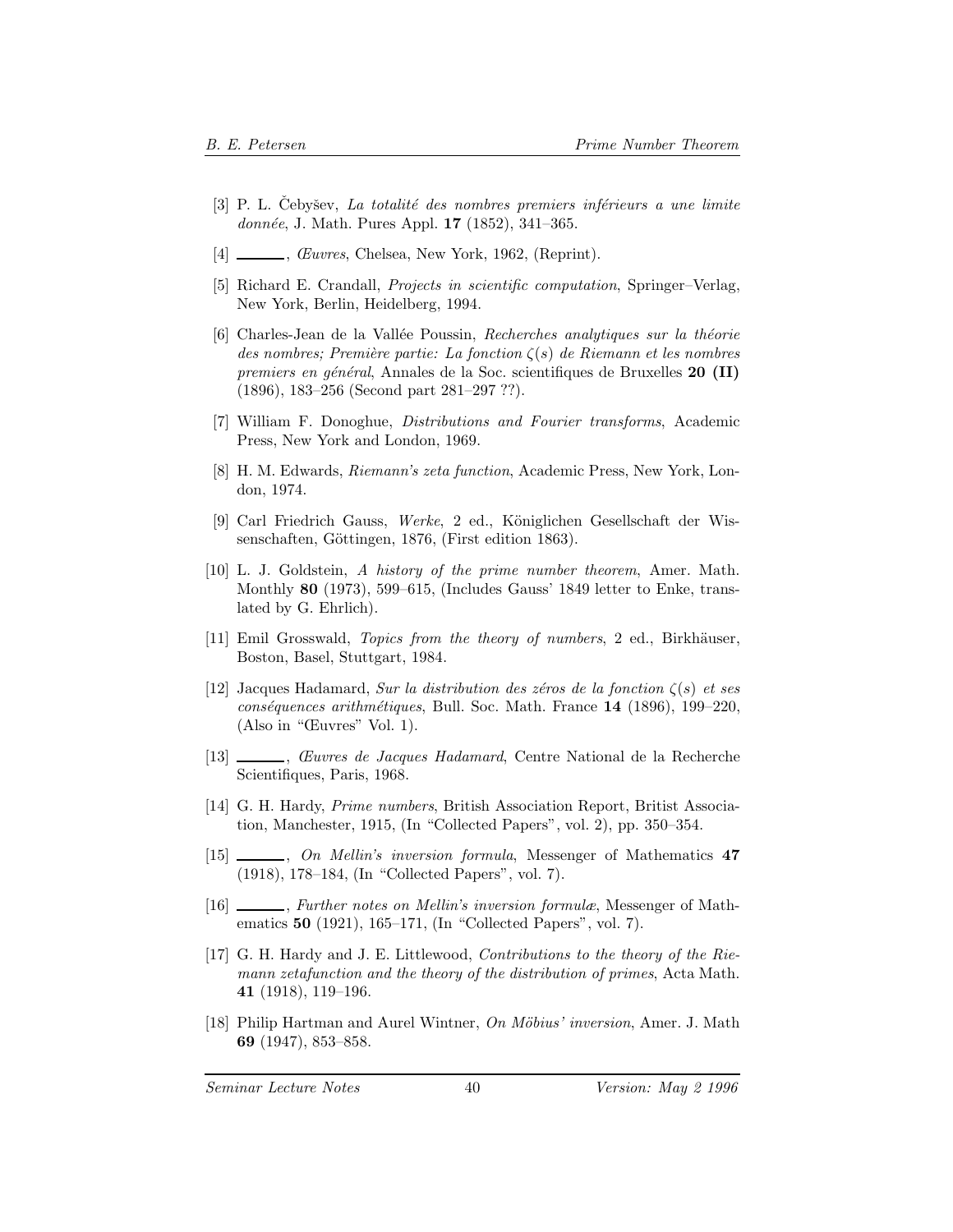- [19] Maurice Heins, *Complex function theory*, Academic Press, New York and London, 1968.
- [20] S. Ikehara, *An extension of Landau's theorem in the analytic theory of numbers*, Journ. Math. Phys. M.I.T. **10** (1931), 1–12.
- [21] A. E. Ingham, *The distribution of prime numbers*, Cambridge Tracts in Mathematics and Mathematical Physics, no. 30, Cambridge Univ. Press, London, 1932.
- [22] Aleksandar Ivi´c, *The Riemann zeta–function. The theory of the riemann zeta–function with applications*, John Wiley & Sons, New York, 1985.
- [23] H. Kestelman, *Modern theories of integration*, 2nd ed., Dover Publications, New York, 1960 (Orig. Oxford Univ. Press 1937).
- [24] E. Landau, *Über dei Konvergenz einiger Klassen von unendlichen Reihen am Rande des Konvergenzgebietes*, Monatsh. f. Math. und Phys. **18** (1907), 8–28.
- [25] R. Sherman Lehman, *On the difference*  $\pi(x) \text{li}(x)$ , Acta Aritmetica 11 (1966), 397–410.
- [26] D. N. Lehmer, *List of prime numbers from 1 to 10,006,721. Publ. no. 165*, Carnegie Inst. of Washington, Washington, D. C., 1913, (Reprinted, Hafner, New York, 1956).
- [27] J. E. Littlewood, *Sur la distribution des nombres premiers*, C. R. Acad. Sci. Paris **158** (1914), 263–266, (In "Collected Papers", Vol. 2).
- [28] , *The quickest proof of the prime number theorem*, Acta Aritmetica **18** (1971), 83–86, (In "Collected Papers", Vol. 2).
- [29] H. Mellin, *Abriß einer einheitlichen Theorie der Gamma– und der hypergeometrischen Funktionen*, Math. Ann **68** (1910), 305–337.
- [30] S. J. Patterson, *An introduction to the theory of the Riemann zeta–function*, Cambridge Univ. Press, Cambridge New York Melbourne, 1988.
- [31] Hans Rademacher, *Topics in analytic number theory*, Springer–Verlag, Berlin, Heidelberg, New York, 1973.
- [32] H. Reisel, *Prime numbers and computer methods for factorization*, Birkhauser, Boston, Basel, Stuttgart, 1985.
- [33] Bernhard Riemann, *Ueber die Anzahl der Primzahlen unter einer gegebenen Gr¨osse*, Monatsberichte der Berliner Akademie (1859), 671–680, (Also in "Gesammelte Werke").
- [34] *Sesammelte werke*, Teubner, Leipzig, 1892, (Reprinted by Dover, New York, 1953).